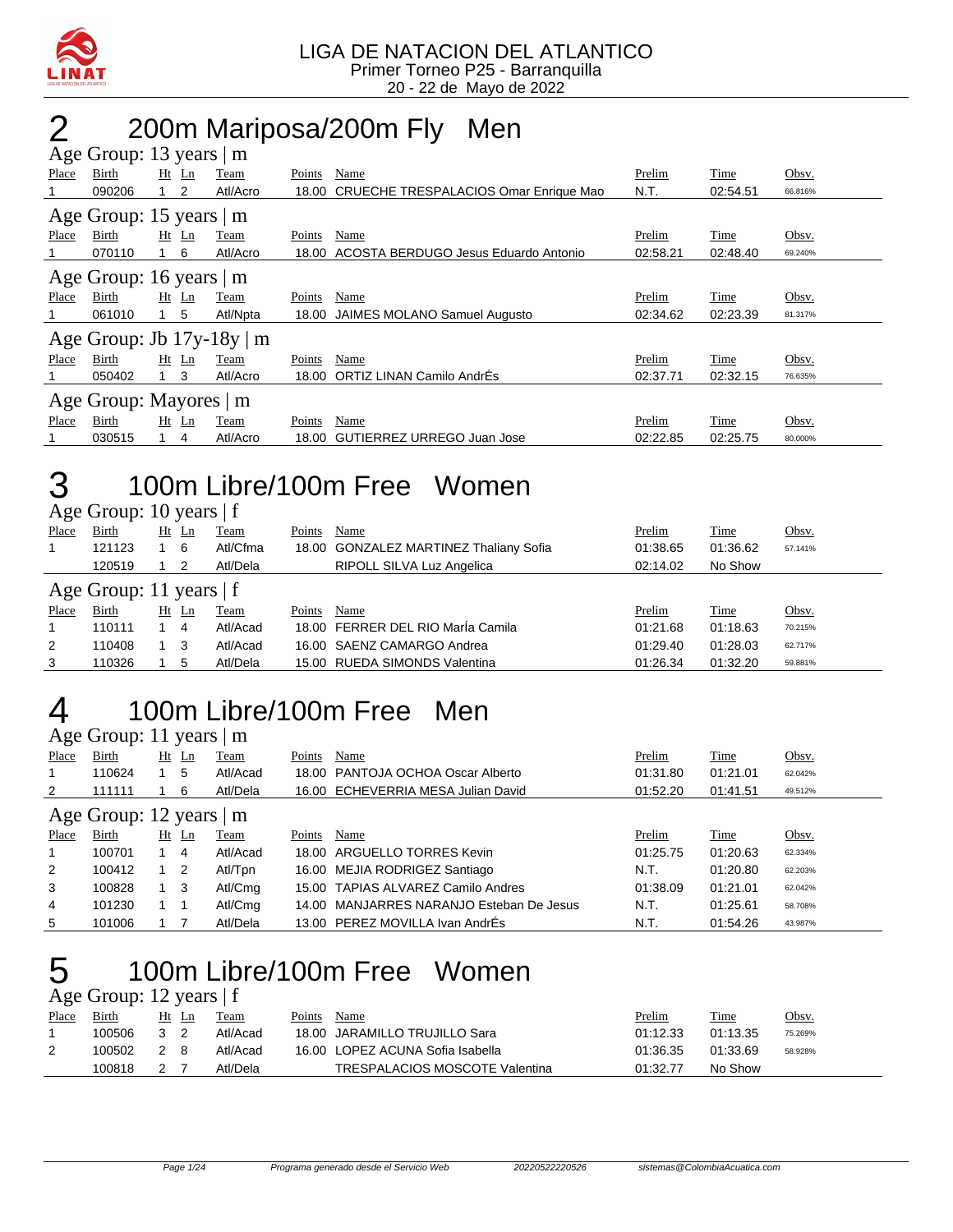

#### 100m Libre/100m Free Women Age Group: 13 years  $\pm$  f

|       | $\Delta$ gu Oroup. To yuars $\pm$ |                |   |          |        |                                        |          |          |         |
|-------|-----------------------------------|----------------|---|----------|--------|----------------------------------------|----------|----------|---------|
| Place | Birth                             | $Ht$ Ln        |   | Team     | Points | Name                                   | Prelim   | Time     | Obsv.   |
| 1     | 090129                            | $\overline{2}$ | 6 | Atl/Acro | 18.00  | <b>GOMEZ PEREZ Rashel Carolina</b>     | 01:30.70 | 01:26.41 | 63.893% |
| 2     | 090424                            | 1              | 3 | Atl/Acro |        | 16.00 PAZ MELO Daniella Patricia       | N.T.     | 01:27.02 | 63.445% |
|       | Age Group: 14 years   f           |                |   |          |        |                                        |          |          |         |
| Place | Birth                             | Ht Ln          |   | Team     | Points | Name                                   | Prelim   | Time     | Obsv.   |
| 1     | 080327                            | 3              | 6 | Atl/Acro | 18.00  | ARIAS PELAEZ Jelena Sofia              | 01:11.89 | 01:09.46 | 79.485% |
| 2     | 080129                            | 2              | 4 | Atl/Acro |        | 16.00 LOCARNO MUTIS Nyx Akemi          | 01:14.94 | 01:13.05 | 75.578% |
| 3     | 080428                            | 2              | 5 | Atl/Acad |        | 15.00 VIDES OJEDA MarÍa Jose           | 01:19.20 | 01:18.43 | 70.394% |
| 4     | 080814                            | 2              | 3 | Atl/Npta | 14.00  | MEDINA ESCORCIA Valeria Ester          | 01:28.41 | 01:20.94 | 68.211% |
| 5     | 080811                            | 2              | 2 | Atl/Acad |        | 13.00 GARCÍA GONZÁLEZ Sofia Isabella   | 01:32.34 | 01:28.65 | 62.279% |
| 6     | 080917                            | 1              | 5 | Atl/Acro |        | 12.00 GUTIERREZ TOBON Isabella         | N.T.     | 01:48.61 | 50.833% |
|       | 081212                            | 1              | 4 | Atl/Dela |        | SERRANO QUIROZ Salome                  | 01:37.87 | No Show  |         |
|       | Age Group: 15 years   f           |                |   |          |        |                                        |          |          |         |
| Place | Birth                             | $Ht$ Ln        |   | Team     | Points | Name                                   | Prelim   | Time     | Obsv.   |
| 1     | 070103                            | 3              | 3 | Atl/Acro |        | 18.00 HERRERA CHUNG Mey Lin            | 01:11.34 | 01:10.03 | 78.838% |
| 2     | 071003                            | 3              | 7 | Atl/Dela |        | 16.00 GONZÁLEZ DAVILA Natalia Sofia    | 01:12.89 | 01:13.74 | 74.871% |
| 3     | 071125                            | 3              | 8 | Atl/Dela |        | 15.00 RAMIREZ CASTILLA Sofia           | 01:14.90 | 01:15.41 | 73.213% |
| 4     | 071214                            | 3              |   | Atl/Dela |        | 14.00 CORREDOR SABOYA Isabella         | 01:14.80 | 01:17.06 | 71.645% |
| 5     | 070803                            | 2              |   | Atl/Cfma |        | 13.00 ALFARO RENDON Laura Valentina    | 01:33.73 | 01:32.85 | 59.461% |
|       | Age Group: Jb $16y-17y \mid f$    |                |   |          |        |                                        |          |          |         |
| Place | Birth                             | $Ht$ Ln        |   | Team     | Points | Name                                   | Prelim   | Time     | Obsv.   |
|       | 051229                            | 3              | 4 | Atl/Npta | 18.00  | <b>BENAVIDES GRANADOS Karol Andrea</b> | 01:07.24 | 01:07.64 | 81.623% |
|       | Age Group: Mayores   f            |                |   |          |        |                                        |          |          |         |
| Place | <b>Birth</b>                      | Ht Ln          |   | Team     | Points | Name                                   | Prelim   | Time     | Obsv.   |
|       | 030612                            | 3              | 5 | Atl/Dela |        | 18.00 SISO SURMAY Gabriela Nazareth    | 01:08.04 | 01:06.69 | 82.786% |

### 100m Libre/100m Free Men

Age Group: 13 years | m

| Place          | Birth                   |                | $Ht$ Ln        | Team     | Points | Name                                  | Prelim   | Time     | Obsv.   |
|----------------|-------------------------|----------------|----------------|----------|--------|---------------------------------------|----------|----------|---------|
| 1              | 090901                  | 3 7            |                | Atl/Cfma |        | 18.00 ZAMORA DE LUIS Manuel Salvador  | 01:14.35 | 01:10.38 | 71.412% |
| $\overline{2}$ | 090909                  | 3              | $\overline{2}$ | Atl/Acad | 16.00  | DE LA PAVA ALVAREZ Simon              | 01:14.33 | 01:11.58 | 70.215% |
| 3              | 091208                  | $\overline{1}$ | -6             | Atl/Acro |        | 15.00 JIMENEZ GOMEZ Sebastian Jose    | 01:32.01 | 01:28.67 | 56.682% |
|                | 091023                  |                | 3              | Atl/Acad |        | GONZALES HENRIQUEZ Alejandro          | 01:32.01 | No Show  |         |
|                | Age Group: 14 years   m |                |                |          |        |                                       |          |          |         |
| Place          | Birth                   | Ht             | Ln             | Team     | Points | Name                                  | Prelim   | Time     | Obsv.   |
| 1              | 080417                  | $4 \quad 3$    |                | Atl/Npta | 18.00  | BENAVIDES GRANADOS Jhese David        | 01:03.27 | 01:00.75 | 82.733% |
| $\overline{2}$ | 080722                  | 3              | -3             | Atl/Acad |        | 16.00 PINTO SIADO David Alejandro     | 01:08.28 | 01:06.99 | 75.026% |
| 3              | 080826                  | $\mathbf{2}$   | 4              | Atl/Acad |        | 15.00 GONZÁLEZ BENITEZ Samuel Enrique | 01:15.28 | 01:11.22 | 70.570% |
| 4              | 080830                  | 2 1            |                | Atl/Cmg  |        | 14.00 GARCIA GONZALEZ Rafael De Jesus | 01:21.26 | 01:15.85 | 66.262% |
| 5              | 080905                  | 2 <sub>7</sub> |                | Atl/Cfma |        | 13.00 HERNANDEZ SANDOVAL Sandro Jesus | 01:19.04 | 01:17.31 | 65.011% |
| 6              | 080729                  | 1              | -5             | Atl/Dela |        | 12.00 JIMENEZ AGUAS Mateo             | 01:30.17 | 01:25.93 | 58.489% |
| $\overline{7}$ | 081205                  | 1              | -8             | Atl/Mar  |        | 11.00 QUINTERO SAMPER Aaron Felipe    | N.T.     | 01:35.79 | 52.469% |
|                | 080430                  | 0              | 0              | Atl/Cma  |        | ORTIZ DE LA HOZ Aaron David           | 01:17.84 | No Show  |         |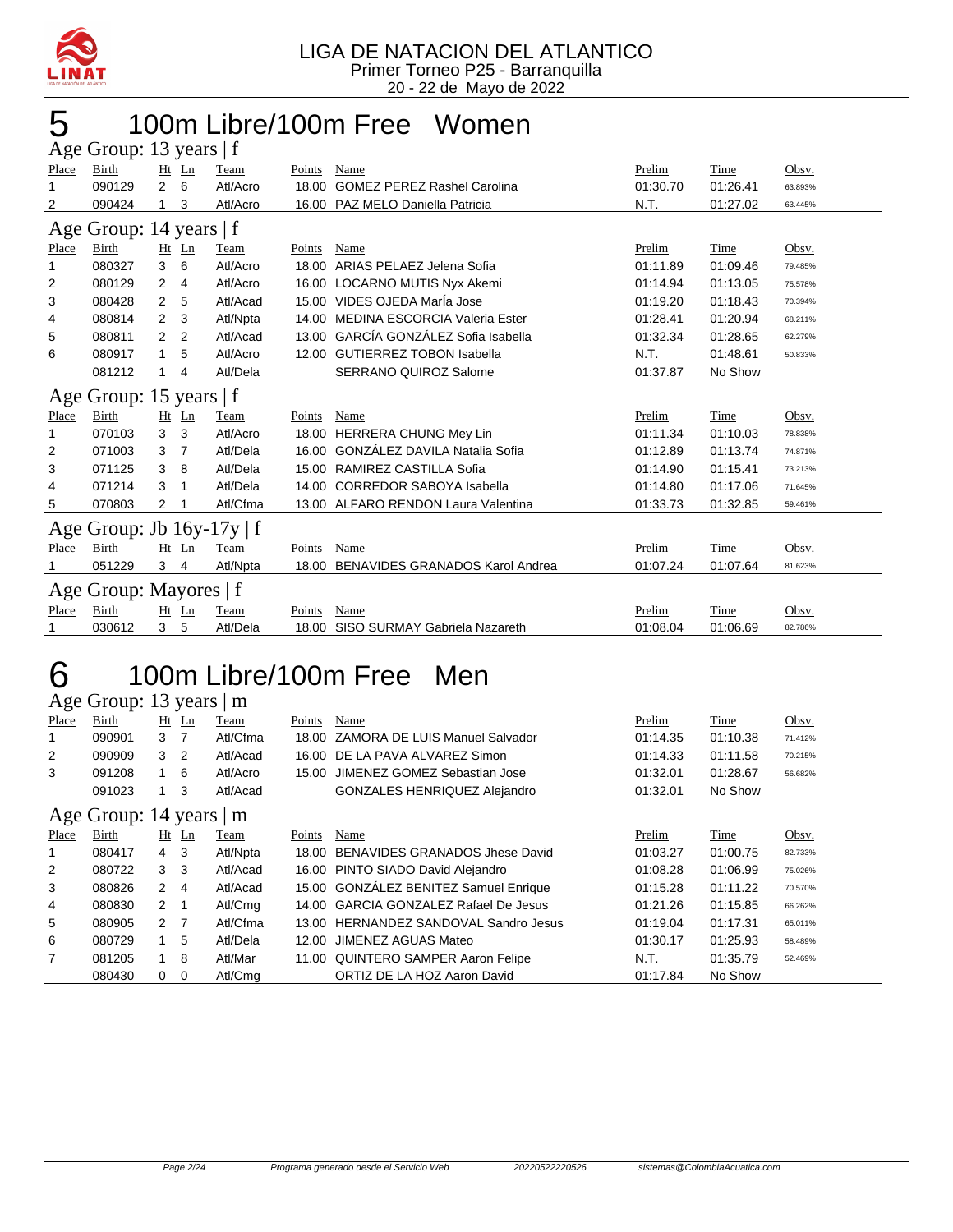

#### 100m Libre/100m Free Men Age Group: 15 years | m

| 1.8 <sup>c</sup> | $O(10\mu)$ . 19 $y$ cars $\mu$ m |                |                         |          |        |                                        |          |              |         |
|------------------|----------------------------------|----------------|-------------------------|----------|--------|----------------------------------------|----------|--------------|---------|
| Place            | Birth                            |                | $Ht$ Ln                 | Team     | Points | Name                                   | Prelim   | Time         | Obsv.   |
| $\mathbf{1}$     | 071018                           | $\overline{4}$ | 6                       | Atl/Acad |        | 18.00 DUARTE TRIVINO Juan Pablo        | 01:03.56 | 01:01.94     | 81.143% |
| 2                | 070405                           | 4              | $\mathbf{1}$            | Atl/Cfma |        | 16.00 YONOFF MOLINA Diego Jose         | 01:05.04 | 01:02.27     | 80.713% |
| 3                | 070803                           | 4              | 8                       | Atl/Cfma |        | 15.00 ROMULO MOLINA Sergio David       | 01:05.83 | 01:02.75     | 80.096% |
| 4                | 070903                           | 3              | 5                       | Atl/Acro |        | 14.00 PACHECO CARRILLO Gabriel Maria   | 01:07.76 | 01:05.82     | 76.360% |
| 5                | 071002                           | 3              | 8                       | Atl/Cfma |        | 13.00 CABAS RUEDA Hansel David         | 01:15.24 | 01:10.68     | 71.109% |
| 6                | 070607                           | $\overline{2}$ | 3                       | Atl/Tpn  |        | 12.00 OROZCO MOYAS Mateo Santiago      | 01:16.03 | 01:11.71     | 70.088% |
| 7                | 071128                           | $\overline{2}$ | 8                       | Atl/Acad |        | 11.00 CORREDOR VALDERRAMA Kevin Andres | 01:21.69 | 01:14.14     | 67.791% |
| 8                | 070922                           | 2              | 6                       | Atl/Dela |        | 10.00 BOVEA GARZÓN Daniel Alejandro    | 01:18.03 | 01:14.62     | 67.355% |
| 9                | 070930                           | 3              | 6                       | Atl/Acad |        | 8.00 JIMENEZ PAYARES Aldo Enrique      | 01:12.72 | 01:15.29     | 66.755% |
| 10               | 070907                           | 2              | $\overline{2}$          | Atl/Acad |        | 7.00 ALTAHONA FONSECA Victor Julio     | 01:18.76 | 01:17.11     | 65.180% |
| 11               | 070703                           | $\mathbf{1}$   | $\mathbf{1}$            | Atl/Acro |        | 6.00 SOLANO DE ALBA Alejandro David    | N.T.     | 01:27.44     | 57.479% |
|                  | 070122                           | 1              | 4                       | Atl/Dela |        | QUINTERO TRILLOS Sergio                | 01:22.01 | No Show      |         |
| Age              | Group: 16 years   m              |                |                         |          |        |                                        |          |              |         |
| Place            | Birth                            |                | $Ht$ Ln                 | Team     | Points | Name                                   | Prelim   | Time         | Obsv.   |
| $\mathbf{1}$     | 060916                           | 5              | $\overline{2}$          | Atl/Cmba |        | 18.00 GALAN BALCAZAR Juan David        | 00:59.83 | 00:59.84     | 83.991% |
| 2                | 061118                           | 4              | 5                       | Atl/Cfma |        | 16.00 FONTALVO OCHOA Juan David        | 01:03.26 | 01:02.04     | 81.012% |
| 3                | 061005                           | 4              | $\overline{7}$          | Atl/Acro |        | 15.00 MATUTE ARMENTA Alejandro AndrÉs  | 01:05.04 | 01:02.96     | 79.828% |
| 4                | 061011                           | 4              | $\overline{\mathbf{c}}$ | Atl/Cfma |        | 14.00 CARDENAS RODRIGUEZ Angel David   | 01:04.76 | 01:03.04     | 79.727% |
|                  | 060415                           | 4              | 4                       | Atl/Acad |        | LIZCANO GALINDO Cristian               | 01:01.83 | Disqualified |         |
|                  | Age Group: Jb 17y-18y            |                |                         | $\mid$ m |        |                                        |          |              |         |
| Place            | <b>Birth</b>                     |                | Ht Ln                   | Team     | Points | Name                                   | Prelim   | Time         | Obsv.   |
| 1                | 041125                           | 5              | 6                       | Atl/Cfma |        | 18.00 MORRON MOLINA Matthew Said       | 00:59.48 | 00:58.12     | 86.476% |
| 2                | 041020                           | 5              | $\mathbf{1}$            | Atl/Dela |        | 16.00 OBREGON OLMOS Daniel Jose        | 01:00.46 | 00:58.60     | 85.768% |
| 3                | 051224                           | 5              | 8                       | Atl/Acro |        | 15.00 OTERO ESTRADA Santiago Elias     | 01:01.45 | 00:59.87     | 83.949% |
| 4                | 051229                           | 3              | $\mathbf 1$             | Atl/Acro |        | 14.00 GARAVITO TANO Julio Cesar        | 01:14.47 | 01:15.91     | 66.210% |
|                  | Age Group: Mayores               |                |                         | m        |        |                                        |          |              |         |
| Place            | Birth                            |                | Ht Ln                   | Team     | Points | Name                                   | Prelim   | Time         | Obsv.   |
| $\mathbf{1}$     | 020901                           | 5              | $\overline{4}$          | Atl/Acro |        | 18.00 CELIS CONTRERAS Juan Diego       | 00:52.31 | 00:51.70     | 97.215% |
| 2                | 030303                           | 5              | 5                       | Atl/Acro |        | 16.00 VELEZ MOLINA Bryant Jose         | 00:56.14 | 00:56.25     | 89.351% |
| 3                | 000408                           | 5              | $\overline{7}$          | Atl/Acad |        | 15.00 HERRERA VERGARA Esteban David    | 00:59.85 | 00:57.96     | 86.715% |
| 4                | 030702                           | 3              | 4                       | Atl/Acad |        | 14.00 ROPAIN PEDRAZA Juan Manuel       | 01:06.31 | 01:04.98     | 77.347% |
| 5                | 791126                           | $\mathbf{1}$   | $\overline{2}$          | Atl/Cmg  |        | 13.00 VARGAS PEREZ Andres Mauricio     | N.T.     | 01:12.83     | 69.010% |
| 6                | 991227                           | $\overline{2}$ | 5                       | Atl/Cfma | 12.00  | DE LA HOZ GUERRERO Javier Jose         | 01:15.31 | 01:14.04     | 67.882% |
| 7                | 910609                           | 1              | $\overline{7}$          | Atl/Cmg  |        | 11.00 GARCIA APERADOR Andres Felipe    | N.T.     | 01:55.00     | 43.704% |
|                  | 860305                           | 5              | 3                       | Atl/Dela |        | <b>GOMEZ DEL VALLE Rafael Enrique</b>  | 00:57.04 | No Show      |         |

### 50m Pecho/50m Breast Women

Age Group: 10 years | f

| Place | Birth                     | $Ht$ Ln | Team     | Points | Name                                    | Prelim   | <b>Time</b> | Obsv.   |
|-------|---------------------------|---------|----------|--------|-----------------------------------------|----------|-------------|---------|
|       | 121123                    | 5       | Atl/Cfma |        | <b>GONZALEZ MARTINEZ Thaliany Sofia</b> | 01:01.35 | No Show     |         |
|       | 120519                    |         | Atl/Dela |        | RIPOLL SILVA Luz Angelica               | 01:27.18 | No Show     |         |
|       | Age Group: 11 years $ f $ |         |          |        |                                         |          |             |         |
| Place | Birth                     | Ht Ln   | Team     | Points | Name                                    | Prelim   | Time        | Obsv.   |
|       | 110326                    | 4       | Atl/Dela |        | 18.00 RUEDA SIMONDS Valentina           | 00:54.69 | 00:55.07    | 58.453% |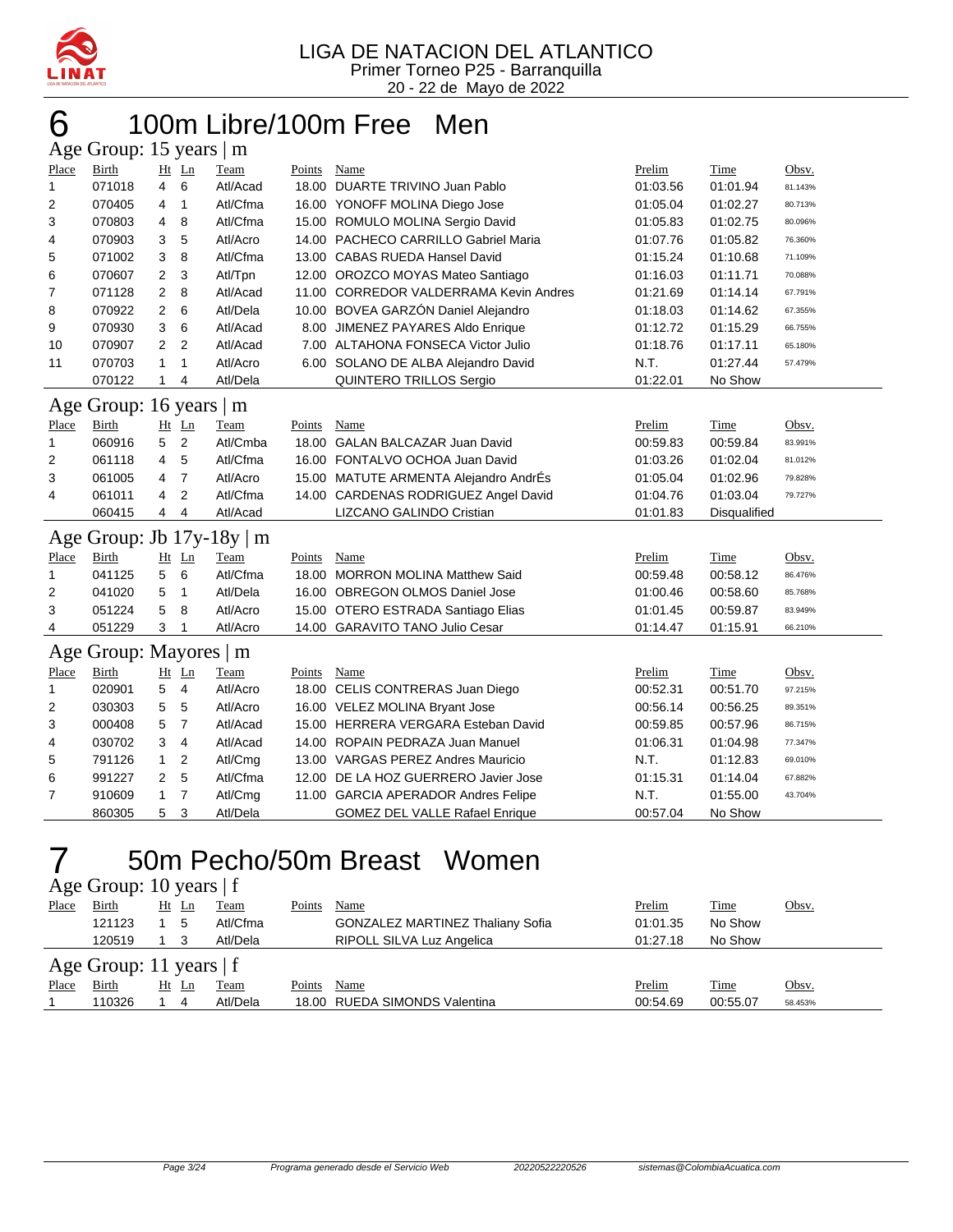

### 8 50m Pecho/50m Breast Men

|       | Age Group: 11 years $ m $ |    |       |          |        |                                     |          |                     |         |
|-------|---------------------------|----|-------|----------|--------|-------------------------------------|----------|---------------------|---------|
| Place | Birth                     | Ht | Ln    | Team     | Points | Name                                | Prelim   | Time                | Obsv.   |
|       | 111123                    |    | 2     | Atl/Acro |        | 18.00 BANDERA ALVARADO Matias David | N.T.     | 00:55.01            | 49.664% |
| 2     | 111111                    |    | 6     | Atl/Dela |        | 16.00 ECHEVERRIA MESA Julian David  | N.T.     | 01:09.87            | 39.101% |
|       | Age Group: 12 years   m   |    |       |          |        |                                     |          |                     |         |
| Place | Birth                     |    | Ht Ln | Team     | Points | Name                                | Prelim   | Time                | Obsv.   |
|       | 100828                    |    | -4    | Atl/Cmg  |        | 18.00 TAPIAS ALVAREZ Camilo Andres  | 00:52.27 | 00:48.84            | 55.938% |
| 2     | 101222                    |    | -5    | Atl/Acad |        | 16.00 LOPEZ VILLERO Jonas Daniel    | 00:52.59 | 00:49.63            | 55.047% |
|       | 101230                    |    | 3     | Atl/Cmg  |        | MANJARRES NARANJO Esteban De Jesus  | N.T.     | <b>Disqualified</b> |         |

# 9 50m Pecho/50m Breast Women

|       | Age Group: 12 years   f        |                |                |          |        |                                       |          |                     |         |
|-------|--------------------------------|----------------|----------------|----------|--------|---------------------------------------|----------|---------------------|---------|
| Place | Birth                          |                | $Ht$ Ln        | Team     | Points | Name                                  | Prelim   | Time                | Obsv.   |
| 1     | 100506                         | $\overline{1}$ | 4              | Atl/Acad | 18.00  | JARAMILLO TRUJILLO Sara               | 00:55.48 | 00:46.34            | 69.465% |
|       | 100818                         |                | 2              | Atl/Dela |        | <b>TRESPALACIOS MOSCOTE Valentina</b> | N.T.     | No Show             |         |
|       | Age Group: 13 years   f        |                |                |          |        |                                       |          |                     |         |
| Place | Birth                          |                | $Ht$ Ln        | Team     | Points | Name                                  | Prelim   | Time                | Obsv.   |
|       | 090424                         |                | 6              | Atl/Acro |        | 18.00 PAZ MELO Daniella Patricia      | N.T.     | 00:55.24            | 58.273% |
|       | Age Group: 14 years   f        |                |                |          |        |                                       |          |                     |         |
| Place | <b>Birth</b>                   |                | $Ht$ Ln        | Team     | Points | Name                                  | Prelim   | Time                | Obsv.   |
| 1     | 080814                         | 2              | 2              | Atl/Npta | 18.00  | MEDINA ESCORCIA Valeria Ester         | 00:45.85 | 00:43.17            | 74.566% |
| 2     | 080129                         | 2              | 6              | Atl/Acro | 16.00  | <b>LOCARNO MUTIS Nyx Akemi</b>        | 00:42.73 | 00:43.87            | 73.376% |
| 3     | 080428                         | 2              | 8              | Atl/Acad |        | 15.00 VIDES OJEDA MarÍa Jose          | 00:47.76 | 00:47.41            | 67.897% |
|       | 081212                         | 1              | 5              | Atl/Dela |        | <b>SERRANO QUIROZ Salome</b>          | 00:58.01 | No Show             |         |
|       | Age Group: 15 years $ f $      |                |                |          |        |                                       |          |                     |         |
| Place | Birth                          |                | Ht Ln          | Team     | Points | Name                                  | Prelim   | Time                | Obsv.   |
| 1     | 070103                         | $\overline{2}$ | 5              | Atl/Acro | 18.00  | <b>HERRERA CHUNG Mey Lin</b>          | 00:40.82 | 00:40.10            | 80.274% |
| 2     | 071003                         | $\overline{2}$ | $\overline{7}$ | Atl/Dela | 16.00  | GONZÁLEZ DAVILA Natalia Sofia         | 00:46.04 | 00:45.38            | 70.934% |
| 3     | 071214                         | 2              | 1              | Atl/Dela | 15.00  | <b>CORREDOR SABOYA Isabella</b>       | 00:47.66 | 00:46.50            | 69.226% |
|       | 070803                         | 1              | 3              | Atl/Cfma |        | ALFARO RENDON Laura Valentina         | 00:59.66 | <b>Disqualified</b> |         |
|       | Age Group: Jb $16y-17y \mid f$ |                |                |          |        |                                       |          |                     |         |
| Place | Birth                          |                | Ht Ln          | Team     | Points | Name                                  | Prelim   | Time                | Obsv.   |
|       | 050907                         | $\overline{2}$ | 3              | Atl/Acro | 18.00  | <b>DIAZ CERVANTES Valeria</b>         | 00:41.02 | 00:38.76            | 83.050% |
|       | Age Group: Mayores   f         |                |                |          |        |                                       |          |                     |         |
| Place | Birth                          | Ht             | Ln             | Team     | Points | Name                                  | Prelim   | Time                | Obsv.   |
|       | 040623                         | $\overline{2}$ | 4              | Atl/Acro | 18.00  | SANDOVAL BONILLA Fabiana              | 00:39.48 | 00:37.55            | 85.726% |

#### 10 50m Pecho/50m Breast Men  $.12$  years  $.19$

|                | $\angle$ Age Group: 15 years $\parallel$ III |       |                |          |        |                                        |          |                     |         |
|----------------|----------------------------------------------|-------|----------------|----------|--------|----------------------------------------|----------|---------------------|---------|
| Place          | Birth                                        | Ht Ln |                | Team     | Points | Name                                   | Prelim   | Time                | Obsv.   |
|                | 090623                                       | 3     | $\overline{2}$ | Atl/Acro |        | 18.00 ESTUPIÑAN BOHORQUEZ Miguel Angel | 00:41.68 | 00:39.47            | 69.217% |
| $\overline{2}$ | 090922                                       | 2     | - 6            | Atl/Acro |        | 16.00 VIASUS CUELLAR Juan Diego        | 00:44.61 | 00:45.51            | 60.031% |
| 3              | 090629                                       |       | - 6            | Atl/Acro |        | 15.00 CUERVO BAÑOS Henry William       | N.T.     | 00:55.50            | 49.225% |
|                | 090812                                       |       |                | Atl/Acro |        | FORERO SUAREZ Esteban                  | N.T.     | Disqualified        | 50.313% |
|                | 091104                                       |       |                | Atl/Acro |        | ZAMBRANO MAESTRE Juan Camilo           | N.T.     | <b>Disqualified</b> |         |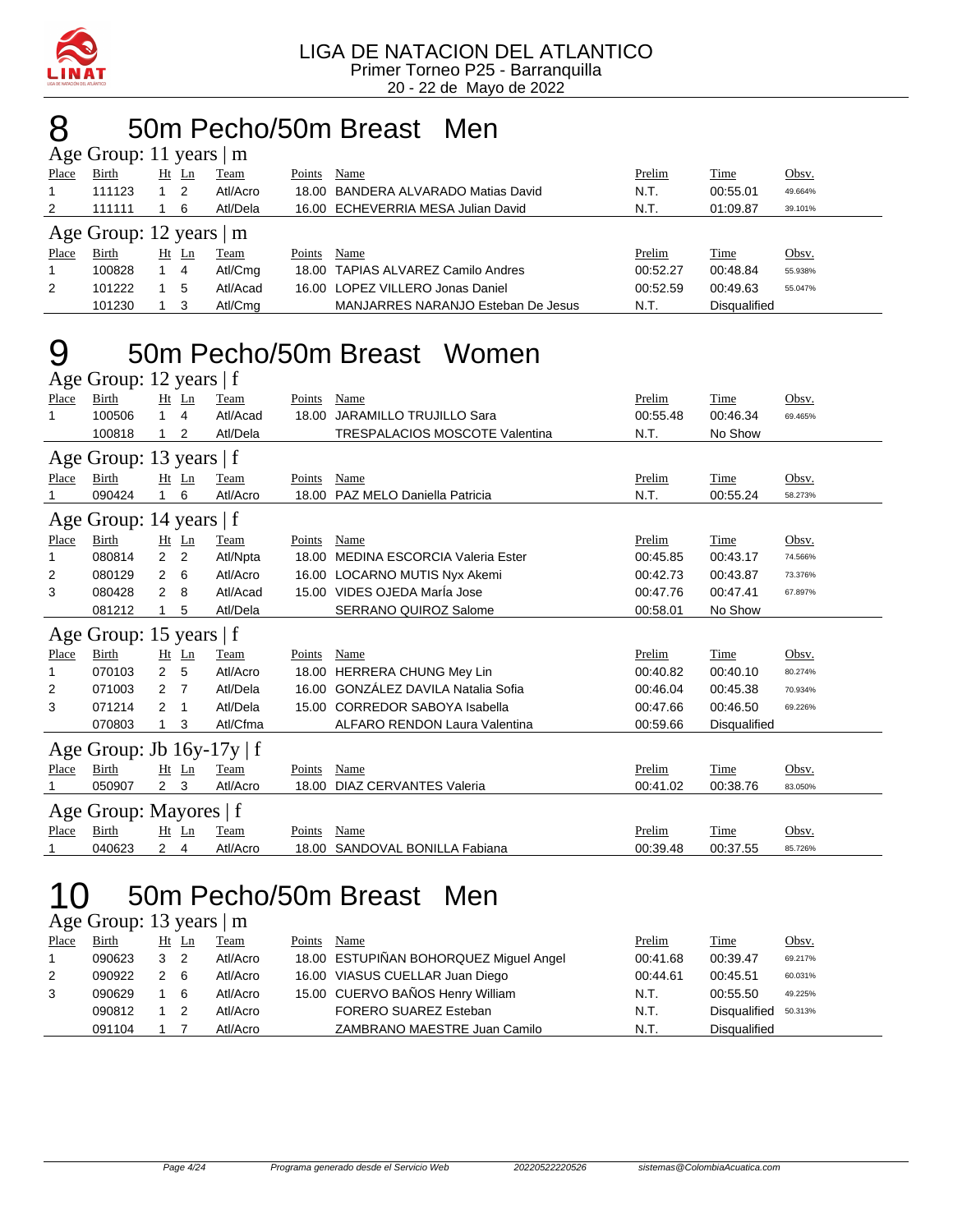

#### 10 50m Pecho/50m Breast Men Age Group: 14 years | m

|                | $\Delta$ ge Oroup. 1+ years $\parallel$ m |                |                |                            |               |                                        |          |             |         |
|----------------|-------------------------------------------|----------------|----------------|----------------------------|---------------|----------------------------------------|----------|-------------|---------|
| Place          | Birth                                     | $Ht$ Ln        |                | Team                       | Points        | Name                                   | Prelim   | Time        | Obsv.   |
| 1              | 080722                                    | 3              | $\overline{1}$ | Atl/Acad                   |               | 18.00 PINTO SIADO David Alejandro      | 00:42.70 | 00:41.35    | 66.070% |
| $\overline{2}$ | 080905                                    | 2              | 3              | Atl/Cfma                   |               | 16.00 HERNANDEZ SANDOVAL Sandro Jesus  | 00:44.54 | 00:42.93    | 63.638% |
| 3              | 081205                                    | 1              | 3              | Atl/Mar                    |               | 15.00 QUINTERO SAMPER Aaron Felipe     | N.T.     | 00:58.17    | 46.966% |
|                | 080830                                    | 3              | 8              | Atl/Cmg                    |               | <b>GARCIA GONZALEZ Rafael De Jesus</b> | 00:43.58 | No Show     |         |
|                | 080729                                    | $\mathbf{1}$   | 5              | Atl/Dela                   |               | JIMENEZ AGUAS Mateo                    | N.T.     | No Show     |         |
|                | Age Group: 15 years   m                   |                |                |                            |               |                                        |          |             |         |
| Place          | Birth                                     | $Ht$ Ln        |                | Team                       | Points        | Name                                   | Prelim   | Time        | Obsv.   |
| 1              | 070424                                    | 3              | 6              | Atl/Npta                   |               | 18.00 MORENO POLO Daniel Jose          | 00:40.43 | 00:36.71    | 74.421% |
| 2              | 070405                                    | 3              | 4              | Atl/Cfma                   |               | 16.00 YONOFF MOLINA Diego Jose         | 00:38.83 | 00:37.89    | 72.103% |
| 3              | 070922                                    | 2              | 5              | Atl/Dela                   |               | 15.00 BOVEA GARZÓN Daniel Alejandro    | 00:44.01 | 00:41.42    | 65.958% |
| 4              | 070302                                    | $\overline{2}$ | 4              | Atl/Acro                   |               | 14.00 GOMEZ PEREZ Yohan David          | 00:43.78 | 00:42.30    | 64.586% |
| 5              | 071128                                    | $\mathbf{1}$   | 4              | Atl/Acad                   |               | 13.00 CORREDOR VALDERRAMA Kevin Andres | N.T.     | 00:44.45    | 61.462% |
| 6              | 071002                                    | 2              | 2              | Atl/Cfma                   |               | 12.00 CABAS RUEDA Hansel David         | 00:47.64 | 00:46.02    | 59.365% |
| 7              | 070930                                    | $\overline{2}$ | $\mathbf{1}$   | Atl/Acad                   |               | 11.00 JIMENEZ PAYARES Aldo Enrique     | 00:50.90 | 00:46.17    | 59.173% |
| 8              | 070907                                    | 2              | $\overline{7}$ | Atl/Acad                   |               | 10.00 ALTAHONA FONSECA Victor Julio    | 00:48.41 | 00:48.17    | 56.716% |
|                | 070122                                    | 2              | 8              | Atl/Dela                   |               | QUINTERO TRILLOS Sergio                | N.T.     | No Show     |         |
|                | Age Group: 16 years   m                   |                |                |                            |               |                                        |          |             |         |
| Place          | Birth                                     | $Ht$ Ln        |                | Team                       | Points        | Name                                   | Prelim   | Time        | Obsv.   |
| $\mathbf 1$    | 060415                                    | 4              | 3              | Atl/Acad                   |               | 18.00 LIZCANO GALINDO Cristian         | 00:33.73 | 00:32.68    | 83.599% |
| 2              | 061011                                    | 4              | $\mathbf{1}$   | Atl/Cfma                   |               | 16.00 CARDENAS RODRIGUEZ Angel David   | 00:37.02 | 00:36.31    | 75.241% |
| 3              | 061118                                    | 4              | 8              | Atl/Cfma                   |               | 15.00 FONTALVO OCHOA Juan David        | 00:38.19 | 00:38.45    | 71.053% |
| Age            |                                           |                |                | Group: Jb $17y-18y \mid m$ |               |                                        |          |             |         |
| Place          | Birth                                     | Ht Ln          |                | Team                       | Points        | Name                                   | Prelim   | Time        | Obsv.   |
| 1              | 041215                                    | 4              | 6              | Atl/Acro                   |               | 18.00 DIAZ MENDOZA Jose Daniel         | 00:35.11 | 00:34.60    | 78.960% |
| $\overline{2}$ | 041227                                    | 4              | 7              | Atl/Acro                   |               | 16.00 TRILLOS HOYOS Harry Jesus        | 00:36.33 | 00:36.18    | 75.511% |
| 3              | 051229                                    | 3              | 5              | Atl/Acro                   |               | 15.00 GARAVITO TANO Julio Cesar        | 00:39.71 | 00:37.73    | 72.409% |
|                |                                           |                |                |                            |               |                                        |          |             |         |
|                |                                           |                |                | m                          |               |                                        |          |             |         |
| Place          | Age Group: Mayores  <br><b>Birth</b>      | Ht Ln          |                | Team                       | <u>Points</u> | Name                                   | Prelim   | <b>Time</b> | Obsv.   |
| 1              | 871219                                    | 4              | $\overline{4}$ | Atl/Acro                   |               | 18.00 LOZANO FONTALVO Miguel Angel     | 00:31.70 | 00:32.63    | 83.727% |
| 2              | 000408                                    | 4              | 5              | Atl/Acad                   |               | 16.00 HERRERA VERGARA Esteban David    | 00:33.48 | 00:32.86    | 83.141% |
| 3              | 030303                                    | 4              | 2              | Atl/Acro                   |               | 15.00 VELEZ MOLINA Bryant Jose         | 00:35.32 | 00:34.45    | 79.303% |
| 4              | 030702                                    | 3              | 3              | Atl/Acad                   |               | 14.00 ROPAIN PEDRAZA Juan Manuel       | 00:40.41 | 00:39.19    | 69.712% |

## 12 100m Comb.Ind/100m Medley Men

#### Age Group: 11 years | m

| Place | Birth                        | Ht Ln |  | <b>Team</b> | Points | Name                        | <b>Prelim</b> | <b>Time</b>  | Obsv.  |  |  |  |
|-------|------------------------------|-------|--|-------------|--------|-----------------------------|---------------|--------------|--------|--|--|--|
|       | 110624                       |       |  | Atl/Acad    |        | PANTOJA OCHOA Oscar Alberto | N.T.          | Disgualified |        |  |  |  |
|       | Age Group: 12 years $\mid$ m |       |  |             |        |                             |               |              |        |  |  |  |
| Place | Birth                        | Ht Ln |  | Team        | Points | Name                        | <b>Prelim</b> | <b>Time</b>  | Obsv.  |  |  |  |
|       | 100701                       |       |  | Atl/Acad    |        | 18.00 ARGUELLO TORRES Kevin | N.T.          | 01:36.55     | 0.000% |  |  |  |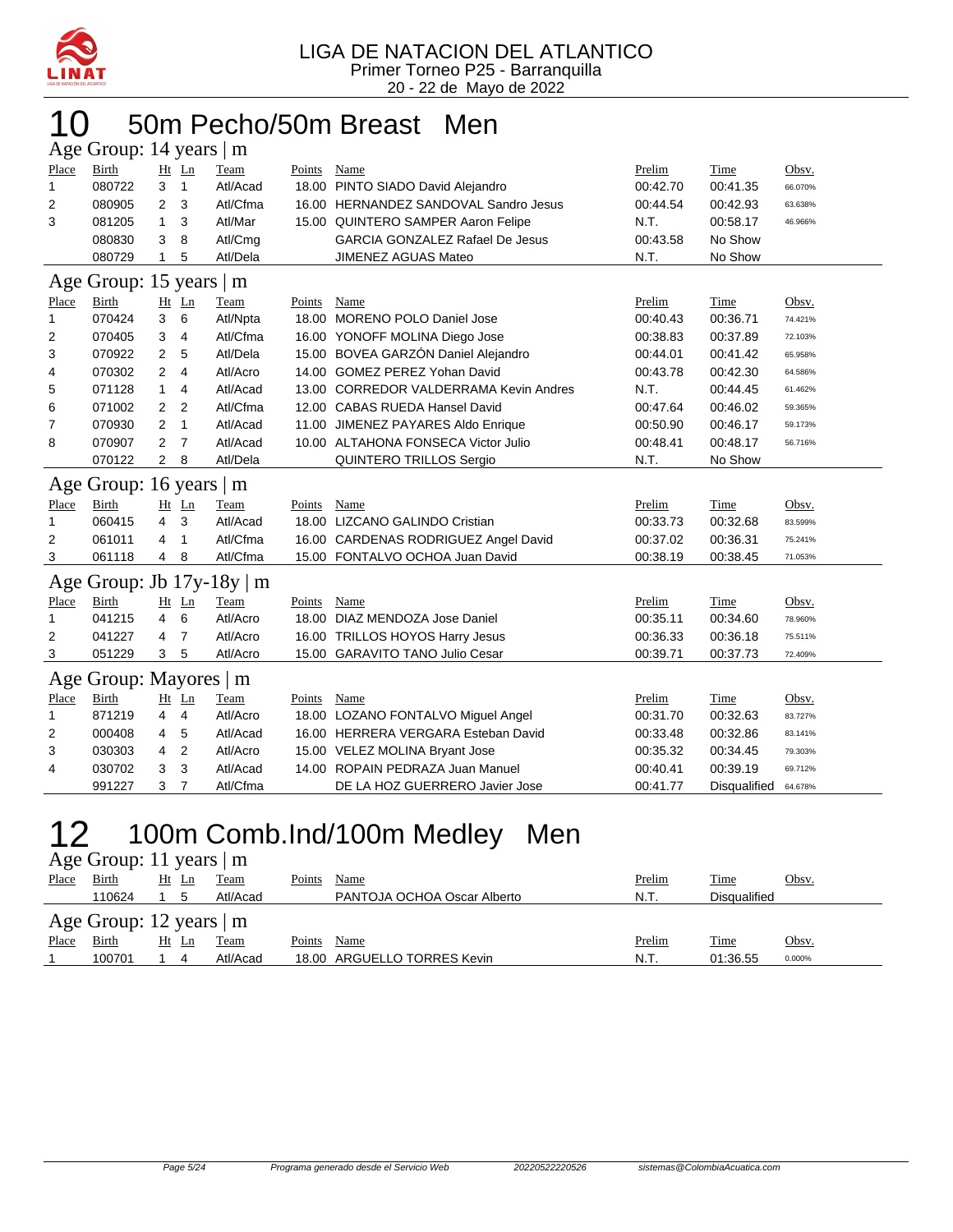

### 13 100m Comb.Ind/100m Medley Women

| Age Group: 13 years $ f $ |                                |          |          |        |                                   |        |          |        |  |  |  |  |
|---------------------------|--------------------------------|----------|----------|--------|-----------------------------------|--------|----------|--------|--|--|--|--|
| Place                     | Birth                          | $Ht$ Ln  | Team     | Points | Name                              | Prelim | Time     | Obsv.  |  |  |  |  |
|                           | 090129                         | - 3      | Atl/Acro |        | 18.00 GOMEZ PEREZ Rashel Carolina | N.T.   | 01:36.78 | 0.000% |  |  |  |  |
|                           | Age Group: Jb $16y-17y \mid f$ |          |          |        |                                   |        |          |        |  |  |  |  |
| Place                     | Birth                          | Ht<br>Ln | Team     | Points | Name                              | Prelim | Time     | Obsv.  |  |  |  |  |
|                           | 050907                         | 5        | Atl/Acro | 18.00  | DIAZ CERVANTES Valeria            | N.T.   | 01:15.18 | 0.000% |  |  |  |  |
| Age Group: Mayores $ f $  |                                |          |          |        |                                   |        |          |        |  |  |  |  |
| Place                     | Birth                          | Ht<br>Ln | Team     | Points | Name                              | Prelim | Time     | Obsv.  |  |  |  |  |
|                           | 040623                         | 4        | Atl/Acro |        | 18.00 SANDOVAL BONILLA Fabiana    | N.T.   | 01:23.02 | 0.000% |  |  |  |  |

## 14 100m Comb.Ind/100m Medley Men

|              | Age Group: 13 years   m |                |                |                           |               |                                             |        |              |        |
|--------------|-------------------------|----------------|----------------|---------------------------|---------------|---------------------------------------------|--------|--------------|--------|
| Place        | <b>Birth</b>            |                | Ht Ln          | Team                      | Points        | <b>Name</b>                                 | Prelim | <b>Time</b>  | Obsv.  |
| 1            | 090206                  | $\overline{2}$ | $\overline{1}$ | Atl/Acro                  |               | 18.00 CRUECHE TRESPALACIOS Omar Enrique Mao | N.T.   | 01:14.96     | 0.000% |
| 2            | 090623                  | $\mathbf{1}$   | $\overline{4}$ | Atl/Acro                  |               | 16.00 ESTUPIÑAN BOHORQUEZ Miguel Angel      | N.T.   | 01:19.68     | 0.000% |
| 3            | 090304                  | 2              | 8              | Atl/Acad                  |               | 15.00 LIZCANO GALINDO Camilo                | N.T.   | 01:23.30     | 0.000% |
| 4            | 090909                  | 1              | 3              | Atl/Acad                  |               | 14.00 DE LA PAVA ALVAREZ Simon              | N.T.   | 01:26.13     | 0.000% |
| 5            | 090922                  | $\mathbf{1}$   | 6              | Atl/Acro                  |               | 13.00 VIASUS CUELLAR Juan Diego             | N.T.   | 01:27.44     | 0.000% |
| 6            | 091208                  | $\mathbf 1$    | $\mathbf{1}$   | Atl/Acro                  |               | 12.00 JIMENEZ GOMEZ Sebastian Jose          | N.T.   | 01:43.14     | 0.000% |
| 7            | 090812                  | 1              | 5              | Atl/Acro                  |               | 11.00 FORERO SUAREZ Esteban                 | N.T.   | 01:46.22     | 0.000% |
|              | 091104                  | $\mathbf{1}$   | $\overline{7}$ | Atl/Acro                  |               | ZAMBRANO MAESTRE Juan Camilo                | N.T.   | Disqualified |        |
|              | 091023                  | $\mathbf{1}$   | 2              | Atl/Acad                  |               | GONZALES HENRIQUEZ Alejandro                | N.T.   | No Show      |        |
|              | Age Group: 14 years   m |                |                |                           |               |                                             |        |              |        |
| Place        | Birth                   |                | $Ht$ Ln        | Team                      | Points        | Name                                        | Prelim | Time         | Obsv.  |
| 1            | 080417                  | $\overline{2}$ | 2              | Atl/Npta                  |               | 18.00 BENAVIDES GRANADOS Jhese David        | N.T.   | 01:11.22     | 0.000% |
| 2            | 080430                  | 1              | 8              | Atl/Cmg                   |               | 16.00 ORTIZ DE LA HOZ Aaron David           | N.T.   | 01:43.97     | 0.000% |
|              | 080826                  | 2              | 7              | Atl/Acad                  |               | <b>GONZALEZ BENITEZ Samuel Enrique</b>      | N.T.   | Disqualified |        |
|              |                         |                |                |                           |               |                                             |        |              |        |
|              | Age Group: 15 years   m |                |                |                           |               |                                             |        |              |        |
| <b>Place</b> | <b>Birth</b>            |                | Ht Ln          | Team                      | Points        | <b>Name</b>                                 | Prelim | <b>Time</b>  | Obsv.  |
| 1            | 070110                  | 3              | 8              | Atl/Acro                  |               | 18.00 ACOSTA BERDUGO Jesus Eduardo Antonio  | N.T.   | 01:13.65     | 0.000% |
| 2            | 071018                  | 2              | 6              | Atl/Acad                  |               | 16.00 DUARTE TRIVINO Juan Pablo             | N.T.   | 01:14.44     | 0.000% |
| 3            | 070424                  | 2              | 5              | Atl/Npta                  |               | 15.00 MORENO POLO Daniel Jose               | N.T.   | 01:19.16     | 0.000% |
| 4            | 070302                  | 2              | 4              | Atl/Acro                  |               | 14.00 GOMEZ PEREZ Yohan David               | N.T.   | 01:26.13     | 0.000% |
|              | 070903                  | $\overline{2}$ | 3              | Atl/Acro                  |               | PACHECO CARRILLO Gabriel Maria              | N.T.   | Disqualified |        |
|              | Age Group: 16 years   m |                |                |                           |               |                                             |        |              |        |
| Place        | Birth                   |                | Ht Ln          | Team                      | Points        | Name                                        | Prelim | Time         | Obsv.  |
| 1            | 061010                  | 3 <sub>1</sub> |                | Atl/Npta                  |               | 18.00 JAIMES MOLANO Samuel Augusto          | N.T.   | 01:06.68     | 0.000% |
|              |                         |                |                | Age Group: Jb 17y-18y   m |               |                                             |        |              |        |
| Place        | Birth                   |                | $Ht$ Ln        | Team                      | Points        | Name                                        | Prelim | Time         | Obsv.  |
| 1            | 041215                  | 3              | $\overline{2}$ | Atl/Acro                  |               | 18.00 DIAZ MENDOZA Jose Daniel              | N.T.   | 01:06.56     | 0.000% |
| 2            | 041125                  | 3              | 6              | Atl/Cfma                  |               | 16.00 MORRON MOLINA Matthew Said            | N.T.   | 01:10.23     | 0.000% |
| 3            | 041227                  | 3              | 7              | Atl/Acro                  |               | 15.00 TRILLOS HOYOS Harry Jesus             | N.T.   | 01:13.88     | 0.000% |
|              | Age Group: Mayores   m  |                |                |                           |               |                                             |        |              |        |
| <b>Place</b> | <b>Birth</b>            |                | Ht Ln          | <b>Team</b>               | <b>Points</b> | Name                                        | Prelim | <b>Time</b>  | Obsv.  |
| 1            | 020901                  | 3              | 3              | Atl/Acro                  |               | 18.00 CELIS CONTRERAS Juan Diego            | N.T.   | 01:00.36     | 0.000% |
| 2            | 791126                  | 3              | 4              | Atl/Cmg                   |               | 16.00 VARGAS PEREZ Andres Mauricio          | N.T.   | 01:23.19     | 0.000% |
| 3            | 910609                  | 3              | 5              | Atl/Cmg                   |               | 15.00 GARCIA APERADOR Andres Felipe         | N.T.   | 02:46.64     | 0.000% |
|              |                         |                |                |                           |               |                                             |        |              |        |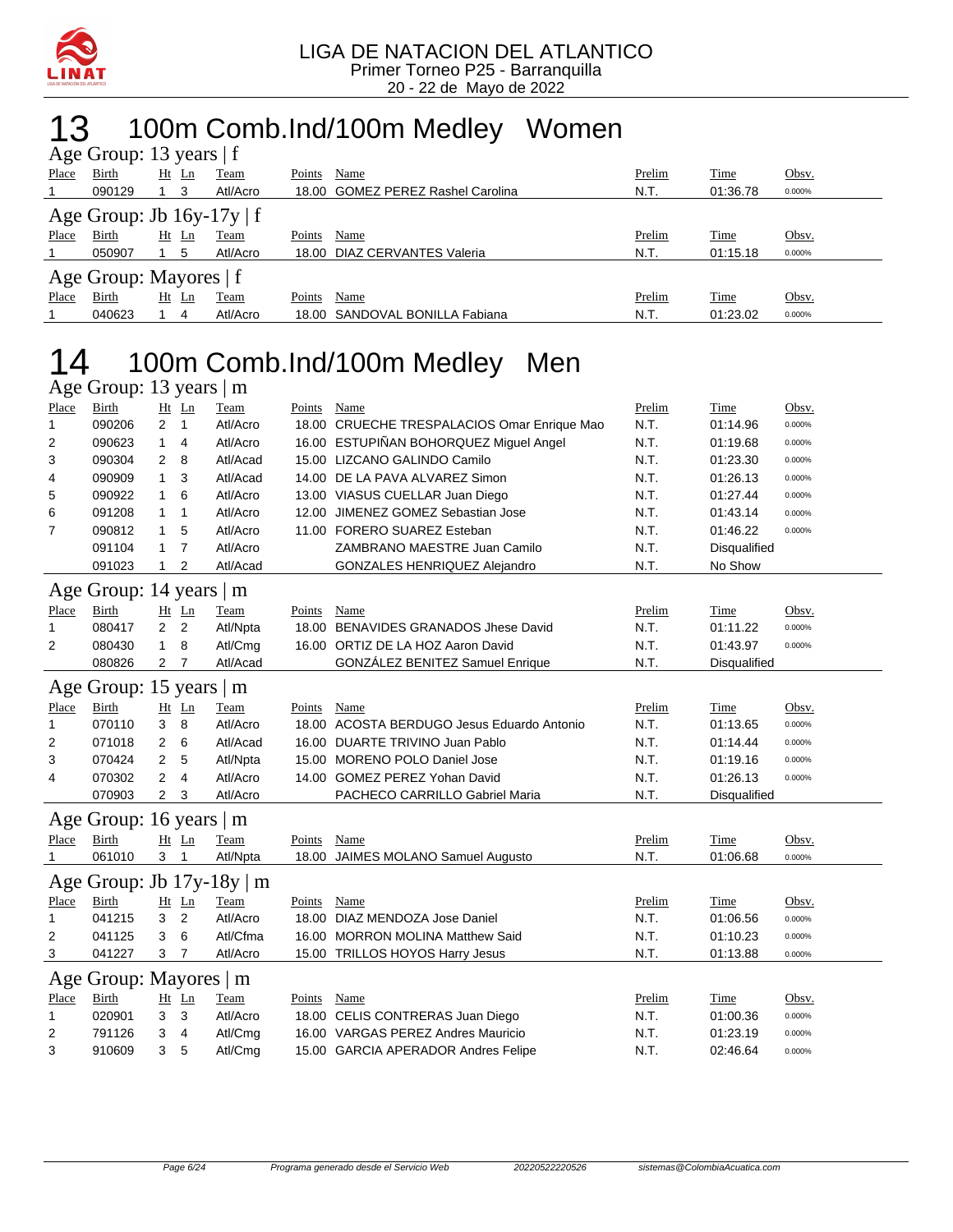

20 - 22 de Mayo de 2022 Continuing... Event: 15 4X50m Libre/4X50m Free Age Group: JUVENIL - MAY | X

## 15 4X50m Libre/4X50m Free Mixed

|       |         |    |    | Age Group: Juvenil - may $ x $ |        |                                                                                                                                                       |        |             |          |         |
|-------|---------|----|----|--------------------------------|--------|-------------------------------------------------------------------------------------------------------------------------------------------------------|--------|-------------|----------|---------|
| Place | Birth   | Ht | Ln | Team                           | Points | Name                                                                                                                                                  | Prelim | T.1th.Relay | T.Team   | Obsv.   |
|       | RX01501 |    | 4  | Atl/Acro                       | 36.00  | Jbf Diaz Cervantes Valeria<br>Jbm Trillos Hoyos Harry Jesus<br>Myrf Sandoval Bonilla Fabiana<br>Jbm Otero Estrada Santiago Elias                      | N.T.   | N.T.        | 01:56.82 | 84.694% |
| 2     | RX01502 |    | 5  | Atl/Dela                       |        | 32.00 Myrf Siso Surmay Gabriela Nazareth<br>15ym Bovea GarzÓn Daniel Alejandro<br>15yf GonzÁlez Davila Natalia Sofia<br>Jbm Obregon Olmos Daniel Jose | N.T.   | N.T.        | 02:01.94 | 81.138% |

## 17 400m Libre/400m Free Women

|       | Age Group: 10 years $ f $ |  |         |          |        |                                         |          |          |         |  |  |  |
|-------|---------------------------|--|---------|----------|--------|-----------------------------------------|----------|----------|---------|--|--|--|
| Place | Birth                     |  | $Ht$ Ln | Team     | Points | Name                                    | Prelim   | Time     | Obsv.   |  |  |  |
|       | 121123                    |  |         | Atl/Cfma |        | <b>GONZALEZ MARTINEZ Thaliany Sofia</b> | N.T.     | No Show  |         |  |  |  |
|       | Age Group: 11 years $ f $ |  |         |          |        |                                         |          |          |         |  |  |  |
| Place | Birth                     |  | Ht Ln   | Team     | Points | Name                                    | Prelim   | Time     | Obsv.   |  |  |  |
|       | 110111                    |  | -4      | Atl/Acad |        | 18.00 FERRER DEL RIO María Camila       | 06:25.45 | 06:08.96 | 69.005% |  |  |  |
| 2     | 110408                    |  | 5       | Atl/Acad |        | 16.00 SAENZ CAMARGO Andrea              | 07:25.32 | 07:15.20 | 58.502% |  |  |  |

### 18 400m Libre/400m Free Men

#### Age Group: 11 years | m

| Place | Birth  | l .n | Team     | Points | Name                                | Prelim | Time     | Obsv.   |
|-------|--------|------|----------|--------|-------------------------------------|--------|----------|---------|
|       | 10624  |      | Atl/Acad |        | 18.00 PANTOJA OCHOA Oscar Alberto   | N.T.   | 06:24.31 | 60.207% |
| -     | 111123 |      | Atl/Acro |        | 16.00 BANDERA ALVARADO Matias David | N.T.   | 08:09.15 | 47.302% |

#### 19 400m Libre/400m Free Women Age Group: 12 years | f

|                           | $\Delta g$ c Oroup. 12 years   1 |               |             |        |                                     |          |          |         |  |  |  |  |  |
|---------------------------|----------------------------------|---------------|-------------|--------|-------------------------------------|----------|----------|---------|--|--|--|--|--|
| Place                     | Birth                            | $Ht$ Ln       | <b>Team</b> | Points | Name                                | Prelim   | Time     | Obsv.   |  |  |  |  |  |
|                           | 101020                           | 6             | Atl/Acro    |        | 18.00 PARDO CANCHILA Sofia Victoria | N.T.     | 08:38.82 | 49.073% |  |  |  |  |  |
|                           | Age Group: 13 years   f          |               |             |        |                                     |          |          |         |  |  |  |  |  |
| Place                     | Birth                            | $Ht$ Ln       | Team        | Points | Name                                | Prelim   | Time     | Obsv.   |  |  |  |  |  |
|                           | 090129                           | 3             | Atl/Acro    | 18.00  | <b>GOMEZ PEREZ Rashel Carolina</b>  | N.T.     | 06:39.75 | 63.690% |  |  |  |  |  |
| Age Group: 15 years $ f $ |                                  |               |             |        |                                     |          |          |         |  |  |  |  |  |
| Place                     | Birth                            | Ht <u>Ln</u>  | Team        | Points | Name                                | Prelim   | Time     | Obsv.   |  |  |  |  |  |
|                           | 070803                           | 5             | Atl/Cfma    |        | 18.00 ALFARO RENDON Laura Valentina | 07:48.84 | 07:49.51 | 54.227% |  |  |  |  |  |
|                           | Age Group: Mayores   f           |               |             |        |                                     |          |          |         |  |  |  |  |  |
| Place                     | Birth                            | H <u>t Ln</u> | Team        | Points | Name                                | Prelim   | Time     | Obsv.   |  |  |  |  |  |
|                           | 030612                           | 4             | Atl/Dela    | 18.00  | SISO SURMAY Gabriela Nazareth       | 05:09.05 | 05:08.04 | 82.652% |  |  |  |  |  |

### 20 400m Libre/400m Free Men

Age Group: 13 years | m

| Place | Birth  | Ht Ln       | Team     | Points | Name                                        | Prelim   | Time     | Obsv.   |
|-------|--------|-------------|----------|--------|---------------------------------------------|----------|----------|---------|
|       | 090206 | $3 \quad 5$ | Atl/Acro |        | 18.00 CRUECHE TRESPALACIOS Omar Enrique Mao | 05:07.48 | 04:53.29 | 78.891% |
|       | 090304 | 2 G         | Atl/Acad |        | 16.00 LIZCANO GALINDO Camilo                | በ6 21 71 | 05:27.24 | 70.707% |
|       | 090901 | 1 5         | Atl/Cfma |        | 15.00 ZAMORA DE LUIS Manuel Salvador        | N.T      | 05:39.76 | 68.101% |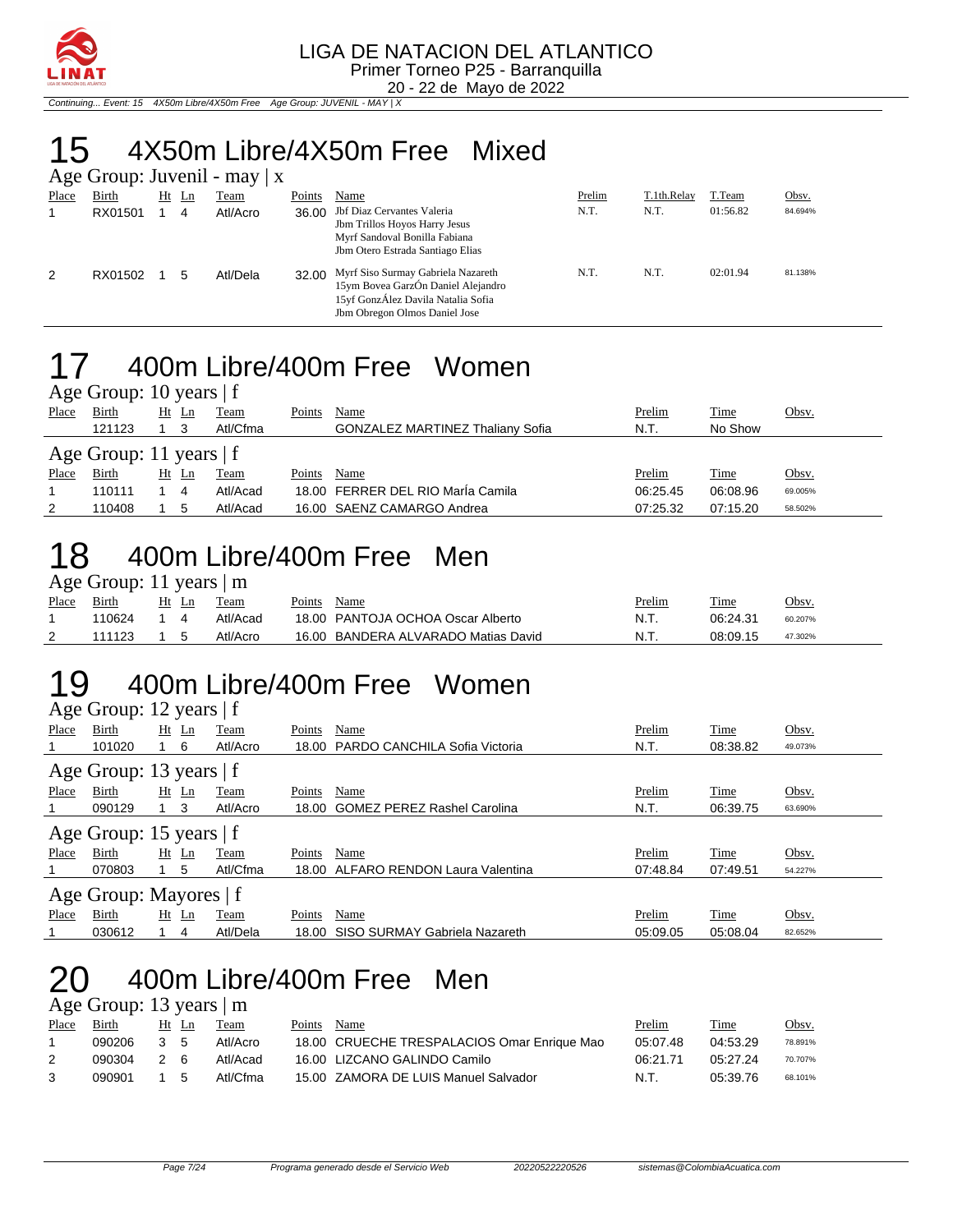

### LIGA DE NATACION DEL ATLANTICO

Primer Torneo P25 - Barranquilla 20 - 22 de Mayo de 2022

|       | Continuing Event: 20     |                |                | 400m Libre/400m Free Age Group: 13 YEARS   M |        |                                       |          |          |         |
|-------|--------------------------|----------------|----------------|----------------------------------------------|--------|---------------------------------------|----------|----------|---------|
| 4     | 090909                   | 2              | 3              | Atl/Acad                                     |        | 14.00 DE LA PAVA ALVAREZ Simon        | 06:13.98 | 05:42.61 | 67.535% |
| 5     | 091208                   | 1              | 3              | Atl/Acro                                     | 13.00  | JIMENEZ GOMEZ Sebastian Jose          | N.T.     | 06:52.75 | 56.058% |
| 6     | 090629                   | 1              | 4              | Atl/Acro                                     |        | 12.00 CUERVO BAÑOS Henry William      | N.T.     | 07:44.92 | 49.768% |
|       | Age Group: 14 years   m  |                |                |                                              |        |                                       |          |          |         |
| Place | <b>Birth</b>             |                | Ht Ln          | Team                                         | Points | Name                                  | Prelim   | Time     | Obsv.   |
| 1     | 080722                   | 3              | 8              | Atl/Acad                                     | 18.00  | PINTO SIADO David Alejandro           | 05:31.53 | 05:17.82 | 72.802% |
| 2     | 080826                   | 2              | $\overline{2}$ | Atl/Acad                                     |        | 16.00 GONZÁLEZ BENITEZ Samuel Enrique | 06:26.32 | 05:30.06 | 70.102% |
| 3     | 080905                   | 2              |                | Atl/Cfma                                     |        | 15.00 HERNANDEZ SANDOVAL Sandro Jesus | 06:30.81 | 05:59.64 | 64.337% |
|       | Age Group: 15 years $ m$ |                |                |                                              |        |                                       |          |          |         |
| Place | <b>Birth</b>             |                | $Ht$ Ln        | Team                                         | Points | Name                                  | Prelim   | Time     | Obsv.   |
| 1     | 071018                   | 3              | 6              | Atl/Acad                                     |        | 18.00 DUARTE TRIVINO Juan Pablo       | 05:14.30 | 04:52.72 | 79.045% |
| 2     | 070803                   | 3              | $\overline{7}$ | Atl/Cfma                                     |        | 16.00 ROMULO MOLINA Sergio David      | 05:21.01 | 05:08.61 | 74.975% |
| 3     | 071002                   | $\overline{2}$ | 8              | Atl/Cfma                                     |        | 15.00 CABAS RUEDA Hansel David        | N.T.     | 05:56.54 | 64.896% |
| 4     | 070930                   | 2              | 5              | Atl/Acad                                     |        | 14.00 JIMENEZ PAYARES Aldo Enrique    | 06:07.66 | 05:59.85 | 64.299% |
| 5     | 070907                   | 2              | $\overline{7}$ | Atl/Acad                                     |        | 13.00 ALTAHONA FONSECA Victor Julio   | 06:28.02 | 06:01.27 | 64.046% |
|       | Age Group: 16 years   m  |                |                |                                              |        |                                       |          |          |         |
| Place | <b>Birth</b>             |                | Ht Ln          | Team                                         | Points | Name                                  | Prelim   | Time     | Obsv.   |
|       | 061011                   | 3              | 1              | Atl/Cfma                                     | 18.00  | <b>CARDENAS RODRIGUEZ Angel David</b> | 05:31.34 | 05:05.19 | 75.815% |
| 2     | 061118                   | 2              | 4              | Atl/Cfma                                     |        | 16.00 FONTALVO OCHOA Juan David       | 05:37.95 | 05:24.55 | 71.293% |
|       |                          |                |                | Age Group: Jb $17y-18y \mid m$               |        |                                       |          |          |         |
| Place | <b>Birth</b>             |                | $Ht$ Ln        | Team                                         | Points | Name                                  | Prelim   | Time     | Obsv.   |
|       | 051224                   | 3              | 4              | Atl/Acro                                     | 18.00  | OTERO ESTRADA Santiago Elias          | 04:52.21 | 04:37.14 | 83.488% |
| 2     | 041125                   | 3              | 3              | Atl/Cfma                                     |        | 16.00 MORRON MOLINA Matthew Said      | 05:09.75 | 04:56.15 | 78.129% |
|       | Age Group: Mayores   m   |                |                |                                              |        |                                       |          |          |         |
| Place | Birth                    |                | $Ht$ Ln        | Team                                         | Points | Name                                  | Prelim   | Time     | Obsv.   |
|       | 030702                   | 3 <sup>1</sup> | $\overline{2}$ | Atl/Acad                                     |        | 18.00 ROPAIN PEDRAZA Juan Manuel      | 05:17.05 | 05:03.96 | 76.122% |

## 21 100m Espalda/100m Back Women

Age Group: 11 years | f

| Place | $\sim$<br>$-$ .<br>Birth | H1<br>Ln | eam             | $\sim$<br>Name<br>Points                                                    | Prelim  | m.<br>ı'ıme | <b>Jhsv</b> |
|-------|--------------------------|----------|-----------------|-----------------------------------------------------------------------------|---------|-------------|-------------|
|       |                          |          | <b>ktl/Dela</b> | <sup>/</sup> MONDS™<br>18.0 <sup>c</sup><br><b>RUF</b><br>'NД.<br>Valentina | $AE$ 04 |             | 59.192%     |

## 23 100m Espalda/100m Back Women

|       | Age Group: 12 years   f   |             |          |                                     |          |          |         |  |  |  |  |  |  |
|-------|---------------------------|-------------|----------|-------------------------------------|----------|----------|---------|--|--|--|--|--|--|
| Place | Birth                     | Ht Ln       | Team     | Name<br>Points                      | Prelim   | Time     | Obsv.   |  |  |  |  |  |  |
|       | 100502                    | - 6         | Atl/Acad | LOPEZ ACUNA Sofia Isabella<br>18.00 | 01:53.74 | 01:52.54 | 54.274% |  |  |  |  |  |  |
|       | Age Group: 13 years   f   |             |          |                                     |          |          |         |  |  |  |  |  |  |
| Place | Birth                     | Ht Ln       | Team     | Name<br>Points                      | Prelim   | Time     | Obsv.   |  |  |  |  |  |  |
|       | 090424                    | 2           | Atl/Acro | 18.00 PAZ MELO Daniella Patricia    | N.T.     | 01:49.23 | 55.919% |  |  |  |  |  |  |
|       | Age Group: 14 years   f   |             |          |                                     |          |          |         |  |  |  |  |  |  |
| Place | Birth                     | $Ht$ $Ln$   | Team     | Points<br>Name                      | Prelim   | Time     | Obsv.   |  |  |  |  |  |  |
|       | 080327                    | $1 \quad 3$ | Atl/Acro | ARIAS PELAEZ Jelena Sofia<br>18.00  | 01:30.59 | 01:24.92 | 71.927% |  |  |  |  |  |  |
|       | Age Group: 15 years $ f $ |             |          |                                     |          |          |         |  |  |  |  |  |  |
|       |                           |             |          |                                     |          |          |         |  |  |  |  |  |  |
| Place | Birth                     | $Ht$ Ln     | Team     | Points<br>Name                      | Prelim   | Time     | Obsv.   |  |  |  |  |  |  |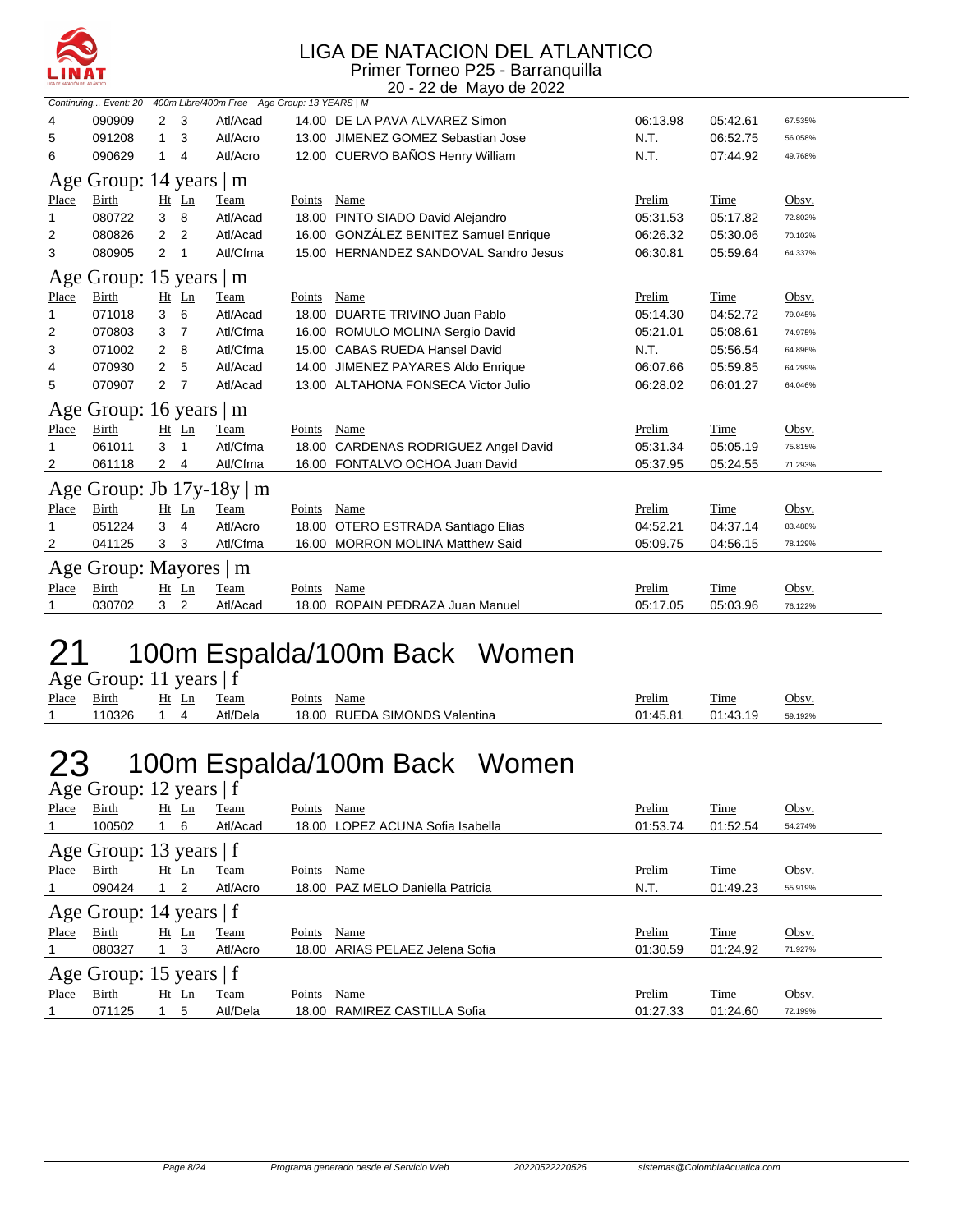

### 23 100m Espalda/100m Back Women

| Age Group: Mayores   f |        |       |  |          |        |                                     |          |          |         |  |  |
|------------------------|--------|-------|--|----------|--------|-------------------------------------|----------|----------|---------|--|--|
| Place                  | Birth  | Ht Ln |  | Team     | Points | Name                                | Prelim   | Time     | Obsv.   |  |  |
|                        | 030612 |       |  | Atl/Dela |        | 18.00 SISO SURMAY Gabriela Nazareth | 01:14.55 | 01:17.50 | 78.813% |  |  |

### 24 100m Espalda/100m Back Men

|       | Age Group: 13 years   m        |                |                |          |        |                                       |          |          |         |
|-------|--------------------------------|----------------|----------------|----------|--------|---------------------------------------|----------|----------|---------|
| Place | Birth                          |                | $Ht$ Ln        | Team     | Points | Name                                  | Prelim   | Time     | Obsv.   |
|       | 090901                         | 2              |                | Atl/Cfma | 18.00  | <b>ZAMORA DE LUIS Manuel Salvador</b> | 01:27.72 | 01:21.07 | 67.695% |
|       | Age Group: 14 years   m        |                |                |          |        |                                       |          |          |         |
| Place | <b>Birth</b>                   |                | Ht Ln          | Team     | Points | Name                                  | Prelim   | Time     | Obsv.   |
|       | 080417                         | $\overline{2}$ | 5              | Atl/Npta | 18.00  | <b>BENAVIDES GRANADOS Jhese David</b> | 01:08.91 | 01:07.84 | 80.896% |
| 2     | 081023                         |                | 3              | Atl/Cmba | 16.00  | <b>GOMEZ HERRERA Emmanuel</b>         | N.T.     | 01:31.80 | 59.782% |
|       | Age Group: 15 years   m        |                |                |          |        |                                       |          |          |         |
| Place | Birth                          |                | $Ht$ Ln        | Team     | Points | Name                                  | Prelim   | Time     | Obsv.   |
| 1     | 070405                         | $\overline{2}$ | $\overline{7}$ | Atl/Cfma | 18.00  | YONOFF MOLINA Diego Jose              | 01:19.19 | 01:15.36 | 72.824% |
| 2     | 070703                         |                | 5              | Atl/Acro |        | 16.00 SOLANO DE ALBA Alejandro David  | N.T.     | 01:39.83 | 54.973% |
|       | Age Group: 16 years   m        |                |                |          |        |                                       |          |          |         |
| Place | Birth                          |                | $Ht$ Ln        | Team     | Points | Name                                  | Prelim   | Time     | Obsv.   |
| 1     | 060916                         | $\overline{2}$ | $\overline{2}$ | Atl/Cmba | 18.00  | <b>GALAN BALCAZAR Juan David</b>      | 01:12.56 | 01:10.88 | 77.427% |
| 2     | 061005                         |                | 4              | Atl/Acro | 16.00  | MATUTE ARMENTA Alejandro AndrÉs       | N.T.     | 01:18.83 | 69.618% |
|       | Age Group: Jb $17y-18y \mid m$ |                |                |          |        |                                       |          |          |         |
| Place | <b>Birth</b>                   |                | Ht Ln          | Team     | Points | Name                                  | Prelim   | Time     | Obsv.   |
| 1     | 041215                         | 2              | 3              | Atl/Acro | 18.00  | DIAZ MENDOZA Jose Daniel              | 01:09.06 | 01:06.65 | 82.341% |
| 2     | 041020                         | $\overline{2}$ | 6              | Atl/Dela | 16.00  | <b>OBREGON OLMOS Daniel Jose</b>      | 01:12.55 | 01:12.39 | 75.812% |
|       | Age Group: Mayores   m         |                |                |          |        |                                       |          |          |         |
| Place | <b>Birth</b>                   |                | $Ht$ Ln        | Team     | Points | Name                                  | Prelim   | Time     | Obsv.   |
| 1     | 030515                         | 2              | 4              | Atl/Acro | 18.00  | GUTIERREZ URREGO Juan Jose            | 01:08.73 | 01:07.11 | 81.776% |

#### 26 200m Pecho/200m Breast Men Age Group: 12 years | m

|       |              | -----    |          |                                     |        |             |         |
|-------|--------------|----------|----------|-------------------------------------|--------|-------------|---------|
| Place | <b>Birth</b> | Ht<br>Ln | Team     | <b>Points</b><br>Name               | Prelim | m.<br>l'ime | Obsv.   |
|       | 101222       |          | Atl/Acad | LOPEZ VILLERO Jonas Daniel<br>18.00 | N.T.   | 03:50.08    | 57.206% |

### 27 200m Pecho/200m Breast Women

Age Group: 12 years  $| f |$ 

| Place | Birth                     | Ht Ln | Team        | Points | Name                                 | Prelim   | Time         | Obsv.                   |
|-------|---------------------------|-------|-------------|--------|--------------------------------------|----------|--------------|-------------------------|
|       | 100506                    |       | Atl/Acad    |        | 18.00 JARAMILLO TRUJILLO Sara        | 04:04.58 | 03:44.51     | 68.237%                 |
|       | Age Group: 14 years $ f $ |       |             |        |                                      |          |              |                         |
| Place | <b>Birth</b>              | Ht Ln | <b>Team</b> | Points | Name                                 | Prelim   | Time         | Obsv.                   |
|       | 080129                    | 5     | Atl/Acro    |        | 18.00 LOCARNO MUTIS Nyx Akemi        | 03:24.97 | 03:16.71     | 77.881%                 |
|       | 080814                    |       | Atl/Npta    |        | <b>MEDINA ESCORCIA Valeria Ester</b> | 03:43.69 | Disqualified | 510,666.667% new record |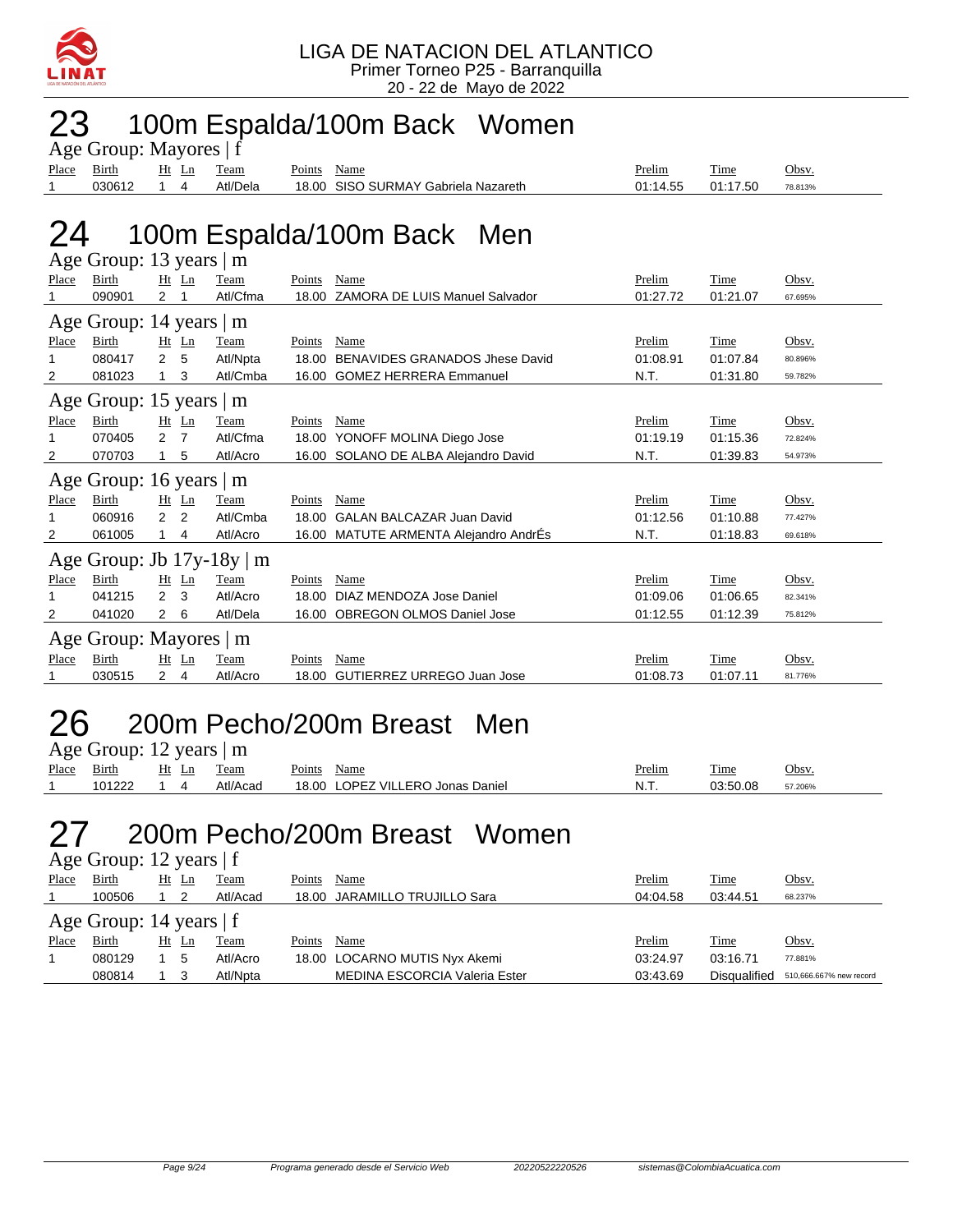

# 27 200m Pecho/200m Breast Women

|       | Age Group: 15 years $ f $ |         |          |                                |          |          |              |
|-------|---------------------------|---------|----------|--------------------------------|----------|----------|--------------|
| Place | Birth                     | $Ht$ Ln | Team     | Name<br>Points                 | Prelim   | Time     | <u>Obsv.</u> |
|       | 071214                    | -6      | Atl/Dela | 18.00 CORREDOR SABOYA Isabella | 03:51.85 | 03:38.32 | 70.172%      |
|       | Age Group: Mayores   f    |         |          |                                |          |          |              |
| Place | Birth                     | Ht Ln   | Team     | Name<br>Points                 | Prelim   | Time     | <u>Obsv.</u> |
|       | 040623                    | 4       | Atl/Acro | 18.00 SANDOVAL BONILLA Fabiana | 03:20.16 | 03:13.53 | 79.161%      |

#### 28 200m Pecho/200m Breast Men  $\overline{\mathsf{A}}$ ge Group: 13 years  $\mathsf{m}$

|       | $\text{Age}$ Oroup. To years $\mid$ III |                |                |                                |        |                                        |          |          |         |
|-------|-----------------------------------------|----------------|----------------|--------------------------------|--------|----------------------------------------|----------|----------|---------|
| Place | Birth                                   |                | Ht Ln          | Team                           | Points | Name                                   | Prelim   | Time     | Obsv.   |
| 1     | 090623                                  | $\mathbf{1}$   | $\overline{7}$ | Atl/Acro                       |        | 18.00 ESTUPIÑAN BOHORQUEZ Miguel Angel | N.T.     | 03:16.13 | 67.109% |
| 2     | 090922                                  | 1              | 4              | Atl/Acro                       |        | 16.00 VIASUS CUELLAR Juan Diego        | 03:32.84 | 03:26.64 | 63.695% |
| 3     | 090812                                  | 1              | 1              | Atl/Acro                       |        | 15.00 FORERO SUAREZ Esteban            | N.T.     | 04:07.21 | 53.242% |
| 4     | 091208                                  | 1              | 8              | Atl/Acro                       |        | 14.00 JIMENEZ GOMEZ Sebastian Jose     | N.T.     | 04:07.87 | 53.100% |
|       | Age Group: 14 years   m                 |                |                |                                |        |                                        |          |          |         |
| Place | Birth                                   |                | Ht Ln          | Team                           | Points | Name                                   | Prelim   | Time     | Obsv.   |
|       | 080905                                  | $2 \quad 8$    |                | Atl/Cfma                       |        | 18.00 HERNANDEZ SANDOVAL Sandro Jesus  | 03:26.21 | 03:32.84 | 61.840% |
|       | Age Group: 15 years   m                 |                |                |                                |        |                                        |          |          |         |
| Place | Birth                                   |                | $Ht$ Ln        | Team                           | Points | Name                                   | Prelim   | Time     | Obsv.   |
| 1     | 070424                                  | $\overline{2}$ | $\overline{7}$ | Atl/Npta                       | 18.00  | MORENO POLO Daniel Jose                | 03:22.66 | 03:02.48 | 72.128% |
| 2     | 070922                                  | 2              | $\mathbf{1}$   | Atl/Dela                       |        | 16.00 BOVEA GARZÓN Daniel Alejandro    | 03:22.98 | 03:22.05 | 65.142% |
| 3     | 070302                                  |                | 5              | Atl/Acro                       |        | 15.00 GOMEZ PEREZ Yohan David          | 03:33.81 | 03:27.15 | 63.538% |
|       | Age Group: 16 years $\vert$ m           |                |                |                                |        |                                        |          |          |         |
| Place | <b>Birth</b>                            |                | Ht Ln          | Team                           | Points | Name                                   | Prelim   | Time     | Obsv.   |
|       | 060415                                  | $2^{\circ}$    | 3              | Atl/Acad                       |        | 18.00 LIZCANO GALINDO Cristian         | 03:07.66 | 02:47.61 | 78.528% |
|       |                                         |                |                | Age Group: Jb $17y-18y \mid m$ |        |                                        |          |          |         |
| Place | Birth                                   |                | Ht Ln          | Team                           | Points | Name                                   | Prelim   | Time     | Obsv.   |
| 1     | 050926                                  | $\overline{2}$ | $\overline{4}$ | Atl/Acro                       |        | 18.00 HURTADO JIMENEZ Santiago         | 02:46.68 | 02:40.96 | 81.772% |
| 2     | 041227                                  | 2              | 6              | Atl/Acro                       |        | 16.00 TRILLOS HOYOS Harry Jesus        | 03:08.49 | 02:59.48 | 73.334% |
| 3     | 051229                                  | 2              | $\overline{2}$ | Atl/Acro                       |        | 15.00 GARAVITO TANO Julio Cesar        | 03:16.74 | 03:10.77 | 68.994% |
|       | Age Group: Mayores   m                  |                |                |                                |        |                                        |          |          |         |
| Place | <b>Birth</b>                            |                | Ht Ln          | Team                           | Points | Name                                   | Prelim   | Time     | Obsv.   |
| 1     | 991227                                  | $\mathbf{1}$   | 3              | Atl/Cfma                       | 18.00  | DE LA HOZ GUERRERO Javier Jose         | 03:49.70 | 02:41.87 | 81.312% |
| 2     | 030303                                  | $\overline{2}$ | 5              | Atl/Acro                       |        | 16.00 VELEZ MOLINA Bryant Jose         | 02:49.47 | 02:43.04 | 80.729% |
|       | 000408                                  | 1              | 2              | Atl/Acad                       |        | HERRERA VERGARA Esteban David          | N.T.     | No Show  |         |
|       | 871219                                  | 1              | 6              | Atl/Acro                       |        | LOZANO FONTALVO Miguel Angel           | N.T.     | No Show  |         |
|       |                                         |                |                |                                |        |                                        |          |          |         |

## 29 50m Libre/50m Free Women

Age Group: 10 years | f

| Place | <u>Birth</u> | Ht Ln | Team     | Points Name                             | <b>Prelim</b> | <b>Time</b> | Obsv. |
|-------|--------------|-------|----------|-----------------------------------------|---------------|-------------|-------|
|       | 121123       | 16    | Atl/Cfma | <b>GONZALEZ MARTINEZ Thaliany Sofia</b> | 00:43.75      | No Show     |       |
|       | 120519       |       | Atl/Dela | RIPOLL SILVA Luz Angelica               | 00:57.53      | No Show     |       |
|       |              |       |          |                                         |               |             |       |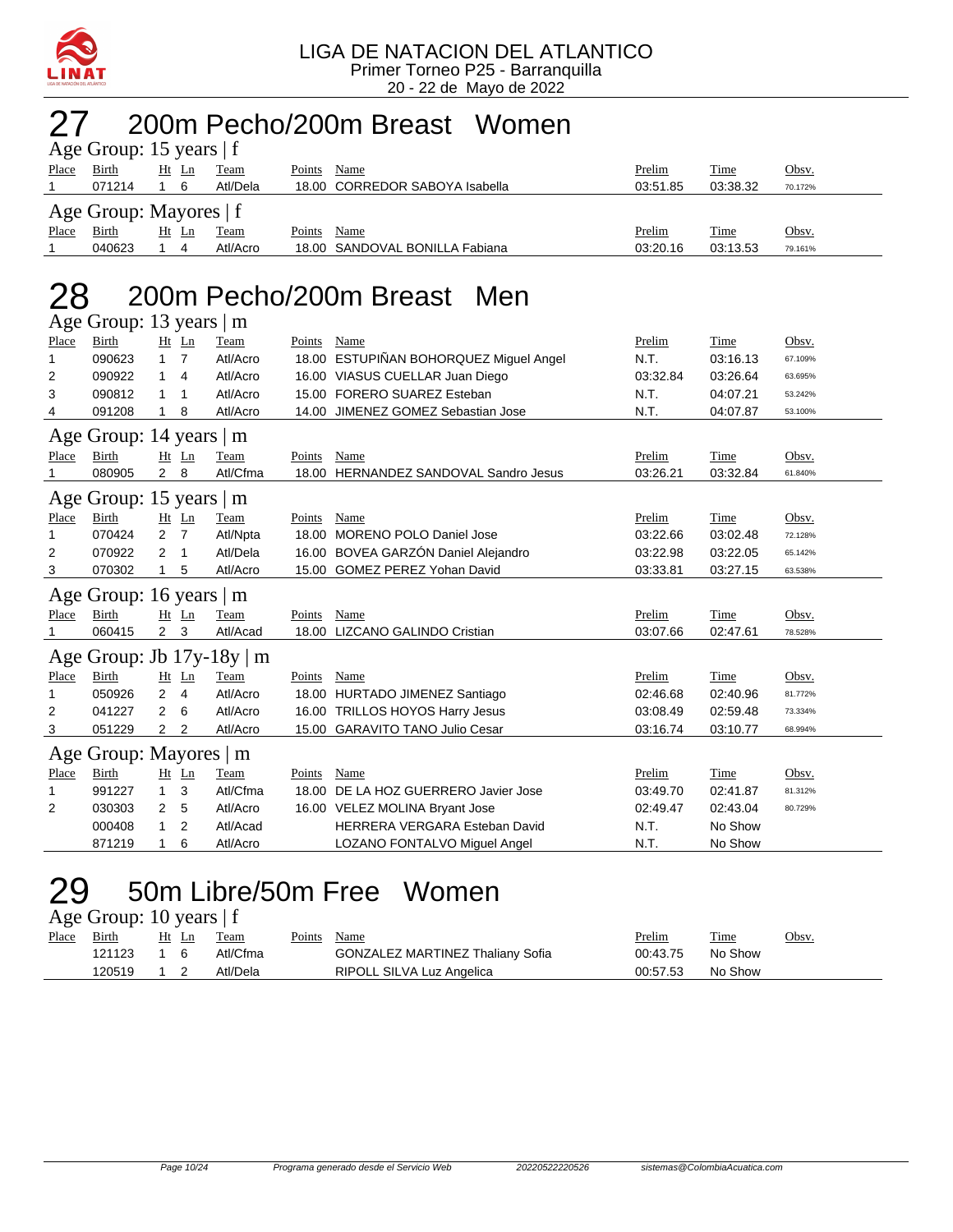

## 50m Libre/50m Free Women

|              | Age Group: 11 years $ f $ |     |       |          |        |                                   |          |          |         |
|--------------|---------------------------|-----|-------|----------|--------|-----------------------------------|----------|----------|---------|
| <b>Place</b> | Birth                     |     | Ht Ln | Team     | Points | Name                              | Prelim   | Time     | Obsv.   |
|              | 110111                    |     |       | Atl/Acad |        | 18.00 FERRER DEL RIO María Camila | 00:37.50 | 00:36.93 | 67.994% |
|              | 110408                    | 1 3 |       | Atl/Acad |        | 18.00 SAENZ CAMARGO Andrea        | 00:39.59 | 00:36.93 | 67.994% |
|              | 110326                    |     |       | Atl/Dela |        | 15.00 RUEDA SIMONDS Valentina     | 00:38.38 | 00:41.18 | 60.976% |

### 50m Libre/50m Free Men

Age Group: 11 years | m

| Place | <b>Birth</b>                  | $Ht$ Ln        | Team     | Points | Name                                     | Prelim   | <b>Time</b> | Obsv.   |
|-------|-------------------------------|----------------|----------|--------|------------------------------------------|----------|-------------|---------|
|       | 111123                        |                | Atl/Acro |        | 18.00 BANDERA ALVARADO Matias David      | N.T.     | 00:41.73    | 53.966% |
| 2     | 111111                        | 5              | Atl/Dela |        | 16.00 ECHEVERRIA MESA Julian David       | 00:48.72 | 00:46.43    | 48.503% |
|       | Age Group: 12 years $\vert$ m |                |          |        |                                          |          |             |         |
| Place | <b>Birth</b>                  | Ht Ln          | Team     | Points | Name                                     | Prelim   | Time        | Obsv.   |
|       | 100412                        | - 3            | Atl/Tpn  |        | 18.00 MEJIA RODRIGEZ Santiago            | N.T.     | 00:34.55    | 65.181% |
| 2     | 100828                        | 4              | Atl/Cmg  |        | 16.00 TAPIAS ALVAREZ Camilo Andres       | 00:39.61 | 00:35.20    | 63.977% |
| 3     | 101230                        | $\overline{2}$ | Atl/Cmg  |        | 15.00 MANJARRES NARANJO Esteban De Jesus | N.T.     | 00:36.66    | 61.429% |
| 4     | 101006                        | 6              | Atl/Dela |        | 14.00 PEREZ MOVILLA Ivan AndrÉs          | N.T.     | 00:44.79    | 50.279% |
|       |                               |                |          |        |                                          |          |             |         |

#### 50m Libre/50m Free Women Age Group: 12 years  $|f|$

| <b>Birth</b> | Ht             | Ln             | Team              | Points                                                                          | Name                                  | Prelim                                                                                                                                                                                       | <b>Time</b> | Obsv.   |
|--------------|----------------|----------------|-------------------|---------------------------------------------------------------------------------|---------------------------------------|----------------------------------------------------------------------------------------------------------------------------------------------------------------------------------------------|-------------|---------|
| 100506       | 3              | $\overline{7}$ | Atl/Acad          | 18.00                                                                           | <b>JARAMILLO TRUJILLO Sara</b>        | 00:33.36                                                                                                                                                                                     | 00:34.00    | 73.853% |
| 101020       | 1              | 3              | Atl/Acro          | 16.00                                                                           | PARDO CANCHILA Sofia Victoria         | N.T.                                                                                                                                                                                         | 00:46.71    | 53.757% |
| 100818       |                | 5              | Atl/Dela          |                                                                                 | <b>TRESPALACIOS MOSCOTE Valentina</b> | N.T.                                                                                                                                                                                         | No Show     |         |
|              |                |                |                   |                                                                                 |                                       |                                                                                                                                                                                              |             |         |
| Birth        | Ht             | $\mathbf{L}$ n | Team              | Points                                                                          | Name                                  | Prelim                                                                                                                                                                                       | Time        | Obsv.   |
| 090129       | $\overline{2}$ | 3              | Atl/Acro          | 18.00                                                                           | <b>GOMEZ PEREZ Rashel Carolina</b>    | 00:40.94                                                                                                                                                                                     | 00:37.48    | 66.996% |
| 090424       | 2              | -1             | Atl/Acro          | 16.00                                                                           | PAZ MELO Daniella Patricia            | N.T.                                                                                                                                                                                         | 00:40.72    | 61.665% |
| 090509       |                | 4              | Atl/Acro          |                                                                                 |                                       | N.T.                                                                                                                                                                                         | 00:46.05    | 54.528% |
|              |                |                |                   |                                                                                 |                                       |                                                                                                                                                                                              |             |         |
| Birth        |                | $\mathbf{L}$ n | Team              | Points                                                                          | Name                                  | Prelim                                                                                                                                                                                       | Time        | Obsv.   |
| 080327       | 3              | 5              | Atl/Acro          | 18.00                                                                           | ARIAS PELAEZ Jelena Sofia             | 00:32.82                                                                                                                                                                                     | 00:32.36    | 77.596% |
| 080129       | 3              | 2              | Atl/Acro          | 16.00                                                                           | LOCARNO MUTIS Nyx Akemi               | 00:33.29                                                                                                                                                                                     | 00:33.33    | 75.338% |
| 080814       | $\overline{2}$ | 4              | Atl/Npta          | 15.00                                                                           | MEDINA ESCORCIA Valeria Ester         | 00:36.21                                                                                                                                                                                     | 00:35.01    | 71.722% |
| 080811       | $\overline{2}$ | 6              | Atl/Acad          | 14.00                                                                           |                                       | 00:42.34                                                                                                                                                                                     | 00:40.13    | 62.572% |
| 080917       | $\overline{2}$ |                | Atl/Acro          | 13.00                                                                           | <b>GUTIERREZ TOBON Isabella</b>       | N.T.                                                                                                                                                                                         | 00:44.30    | 56.682% |
| 081212       | $\overline{2}$ | 2              | Atl/Dela          |                                                                                 | <b>SERRANO QUIROZ Salome</b>          | 00:45.37                                                                                                                                                                                     | No Show     |         |
| 080428       | 3              | 8              | Atl/Acad          |                                                                                 | VIDES OJEDA Marla Jose                | 00:35.37                                                                                                                                                                                     | No Show     |         |
|              |                |                |                   |                                                                                 |                                       |                                                                                                                                                                                              |             |         |
| Birth        |                |                | Team              | Points                                                                          | Name                                  | Prelim                                                                                                                                                                                       | Time        | Obsv.   |
| 071003       | 3              | 4              | Atl/Dela          | 18.00                                                                           | <b>GONZÁLEZ DAVILA Natalia Sofia</b>  | 00:32.67                                                                                                                                                                                     | 00:32.48    | 77.309% |
| 071214       | 3              | 6              | Atl/Dela          | 16.00                                                                           |                                       | 00:33.23                                                                                                                                                                                     | 00:33.77    | 74.356% |
| 071125       | 3              | 1              | Atl/Dela          |                                                                                 |                                       | 00:33.61                                                                                                                                                                                     | 00:34.40    | 72.994% |
| 070803       | 2              | 5              | Atl/Cfma          |                                                                                 |                                       | 00:40.07                                                                                                                                                                                     | 00:42.29    | 59.376% |
|              |                |                | Ht<br>-7<br>Ht Ln | Age Group: 13 years   f<br>Age Group: 14 years   f<br>Age Group: 15 years $ f $ |                                       | <b>GALVAN CONTRERAS Angela Maria</b><br>15.00<br>GARCÍA GONZÁLEZ Sofia Isabella<br><b>CORREDOR SABOYA Isabella</b><br>RAMIREZ CASTILLA Sofia<br>15.00<br>14.00 ALFARO RENDON Laura Valentina |             |         |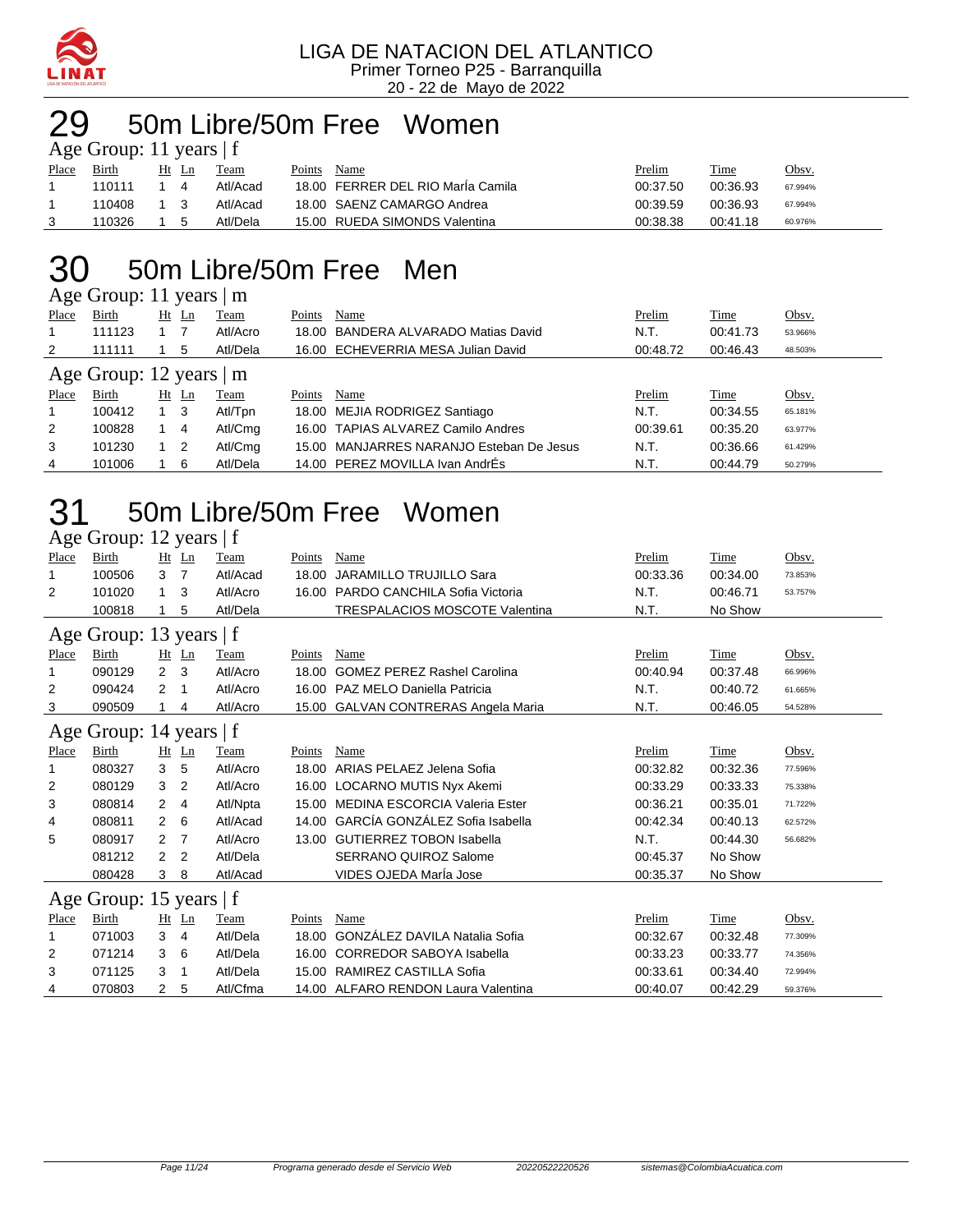

# 50m Libre/50m Free Women

|             | Age Group: Mayores   f |       |          |             |                                |          |          |         |
|-------------|------------------------|-------|----------|-------------|--------------------------------|----------|----------|---------|
| Place Birth |                        | Ht Ln | Team     | Points Name |                                | Prelim   | Time     | Obsv.   |
|             | 040623                 | 3 3   | Atl/Acro |             | 18.00 SANDOVAL BONILLA Fabiana | 00:32.93 | 00:32.92 | 76.276% |

## 50m Libre/50m Free Men

Age Group: 13 years | m

| Place          | Birth                   |                | $Ht$ Ln        | Team     | <b>Points</b> | Name                                        | Prelim   | Time        | Obsv.   |
|----------------|-------------------------|----------------|----------------|----------|---------------|---------------------------------------------|----------|-------------|---------|
| $\mathbf{1}$   | 090206                  | 4              | 4              | Atl/Acro |               | 18.00 CRUECHE TRESPALACIOS Omar Enrique Mao | 00:31.36 | 00:30.03    | 74.992% |
| $\overline{2}$ | 090623                  | 4              | 6              | Atl/Acro |               | 16.00 ESTUPIÑAN BOHORQUEZ Miguel Angel      | 00:32.18 | 00:31.59    | 71.288% |
| 3              | 090304                  | 4              | 8              | Atl/Acad |               | 15.00 LIZCANO GALINDO Camilo                | 00:33.25 | 00:32.17    | 70.003% |
| 4              | 090909                  | 1              | 5              | Atl/Acad |               | 14.00 DE LA PAVA ALVAREZ Simon              | N.T.     | 00:32.40    | 69.506% |
| 5              | 090922                  | 3              | $\overline{7}$ | Atl/Acro |               | 13.00 VIASUS CUELLAR Juan Diego             | 00:36.28 | 00:35.61    | 63.241% |
| 6              | 090812                  | $\mathbf{1}$   | 4              | Atl/Acro |               | 12.00 FORERO SUAREZ Esteban                 | N.T.     | 00:38.96    | 57.803% |
| 7              | 090629                  | 2              | 8              | Atl/Acro |               | 11.00 CUERVO BAÑOS Henry William            | N.T.     | 00:42.45    | 53.051% |
| 8              | 091104                  | $\mathbf{1}$   | 3              | Atl/Acro |               | 10.00 ZAMBRANO MAESTRE Juan Camilo          | N.T.     | 00:43.62    | 51.628% |
|                | Age Group: 14 years   m |                |                |          |               |                                             |          |             |         |
| Place          | Birth                   |                | $Ht$ Ln        | Team     | Points        | Name                                        | Prelim   | Time        | Obsv.   |
| $\mathbf{1}$   | 080417                  | 6              | $\overline{2}$ | Atl/Npta |               | 18.00 BENAVIDES GRANADOS Jhese David        | 00:27.96 | 00:27.52    | 81.831% |
| 2              | 080722                  | 4              | 3              | Atl/Acad |               | 16.00 PINTO SIADO David Alejandro           | 00:32.03 | 00:29.27    | 76.939% |
| 3              | 080430                  | $\mathbf{1}$   | 6              | Atl/Cmg  |               | 15.00 ORTIZ DE LA HOZ Aaron David           | 00:31.48 | 00:31.53    | 71.424% |
| 4              | 080826                  | 3              | 3              | Atl/Acad |               | 14.00 GONZALEZ BENITEZ Samuel Enrique       | 00:35.44 | 00:32.52    | 69.250% |
| 5              | 081023                  | $\overline{2}$ | $\overline{7}$ | Atl/Cmba |               | 13.00 GOMEZ HERRERA Emmanuel                | N.T.     | 00:33.45    | 67.324% |
| 6              | 080830                  | 3              | $\overline{4}$ | Atl/Cmg  |               | 12.00 GARCIA GONZALEZ Rafael De Jesus       | 00:34.18 | 00:34.68    | 64.937% |
| $\overline{7}$ | 080729                  | 2              | $\overline{2}$ | Atl/Dela |               | 11.00 JIMENEZ AGUAS Mateo                   | N.T.     | 00:37.47    | 60.101% |
|                | 081205                  | 2              | $\mathbf{1}$   | Atl/Mar  |               | <b>QUINTERO SAMPER Aaron Felipe</b>         | N.T.     | No Show     |         |
|                |                         |                |                |          |               |                                             |          |             |         |
|                | Age Group: 15 years   m |                |                |          |               |                                             |          |             |         |
| <b>Place</b>   | <b>Birth</b>            |                | Ht Ln          | Team     | <b>Points</b> | Name                                        | Prelim   | <b>Time</b> | Obsv.   |
| $\mathbf{1}$   | 071018                  | 5              | 5              | Atl/Acad |               | 18.00 DUARTE TRIVINO Juan Pablo             | 00:28.84 | 00:27.35    | 82.340% |
| 2              | 070405                  | 5              | 4              | Atl/Cfma |               | 16.00 YONOFF MOLINA Diego Jose              | 00:28.56 | 00:28.31    | 79.548% |
| 3              | 070803                  | 5              | $\overline{2}$ | Atl/Cfma |               | 15.00 ROMULO MOLINA Sergio David            | 00:29.46 | 00:29.65    | 75.953% |
| 4              | 070903                  | 5              | $\overline{7}$ | Atl/Acro |               | 14.00 PACHECO CARRILLO Gabriel Maria        | 00:30.70 | 00:30.65    | 73.475% |
| 5              | 071002                  | 4              | 5              | Atl/Cfma |               | 13.00 CABAS RUEDA Hansel David              | 00:31.46 | 00:30.74    | 73.260% |
| 6              | 070607                  | 2              | 5              | Atl/Tpn  |               | 12.00 OROZCO MOYAS Mateo Santiago           | N.T.     | 00:31.16    | 72.272% |
| $\overline{7}$ | 070424                  | 5              | $\mathbf{1}$   | Atl/Npta |               | 11.00 MORENO POLO Daniel Jose               | 00:31.32 | 00:31.21    | 72.156% |
| 8              | 071128                  | 2              | 6              | Atl/Acad |               | 10.00 CORREDOR VALDERRAMA Kevin Andres      | N.T.     | 00:32.58    | 69.122% |
| 9              | 070930                  | 4              | 1              | Atl/Acad |               | 8.00 JIMENEZ PAYARES Aldo Enrique           | 00:33.05 | 00:33.65    | 66.924% |
| 10             | 070907                  | 3              | 5              | Atl/Acad |               | 7.00 ALTAHONA FONSECA Victor Julio          | 00:34.57 | 00:34.19    | 65.867% |
| 11             | 070302                  | 3              | $\overline{2}$ | Atl/Acro |               | 6.00 GOMEZ PEREZ Yohan David                | 00:36.06 | 00:34.76    | 64.787% |
| 12             | 070922                  | 3              | 6              | Atl/Dela |               | 5.00 BOVEA GARZON Daniel Alejandro          | 00:35.96 | 00:34.98    | 64.380% |
| 13             | 070703                  | 2              | 3              | Atl/Acro |               | 4.00 SOLANO DE ALBA Alejandro David         | N.T.     | 00:36.30    | 62.039% |
|                | 070122                  | $\overline{2}$ | 4              | Atl/Dela |               | <b>QUINTERO TRILLOS Sergio</b>              | N.T.     | No Show     |         |
|                | Age Group: 16 years   m |                |                |          |               |                                             |          |             |         |
| Place          | Birth                   |                | $Ht$ Ln        | Team     | Points        | Name                                        | Prelim   | Time        | Obsv.   |
| $\mathbf{1}$   | 061010                  | $\overline{7}$ | $\mathbf{1}$   | Atl/Npta |               | 18.00 JAIMES MOLANO Samuel Augusto          | 00:26.54 | 00:25.96    | 86.749% |
| $\overline{2}$ | 060916                  | 6              | 3              | Atl/Cmba |               | 16.00 GALAN BALCAZAR Juan David             | 00:27.41 | 00:26.58    | 84.725% |
| 3              | 060415                  | 6              | 5              | Atl/Acad |               | 15.00 LIZCANO GALINDO Cristian              | 00:27.33 | 00:26.69    | 84.376% |
| 4              | 061005                  | 5              | 6              | Atl/Acro |               | 14.00 MATUTE ARMENTA Alejandro AndrÉs       | 00:29.13 | 00:28.23    | 79.773% |
| 5              | 061118                  | 6              | $\overline{7}$ | Atl/Cfma |               | 13.00 FONTALVO OCHOA Juan David             | 00:28.21 | 00:28.43    | 79.212% |
| 6              | 061011                  | 5              | 3              | Atl/Cfma |               | 12.00 CARDENAS RODRIGUEZ Angel David        | 00:28.91 | 00:29.14    | 77.282% |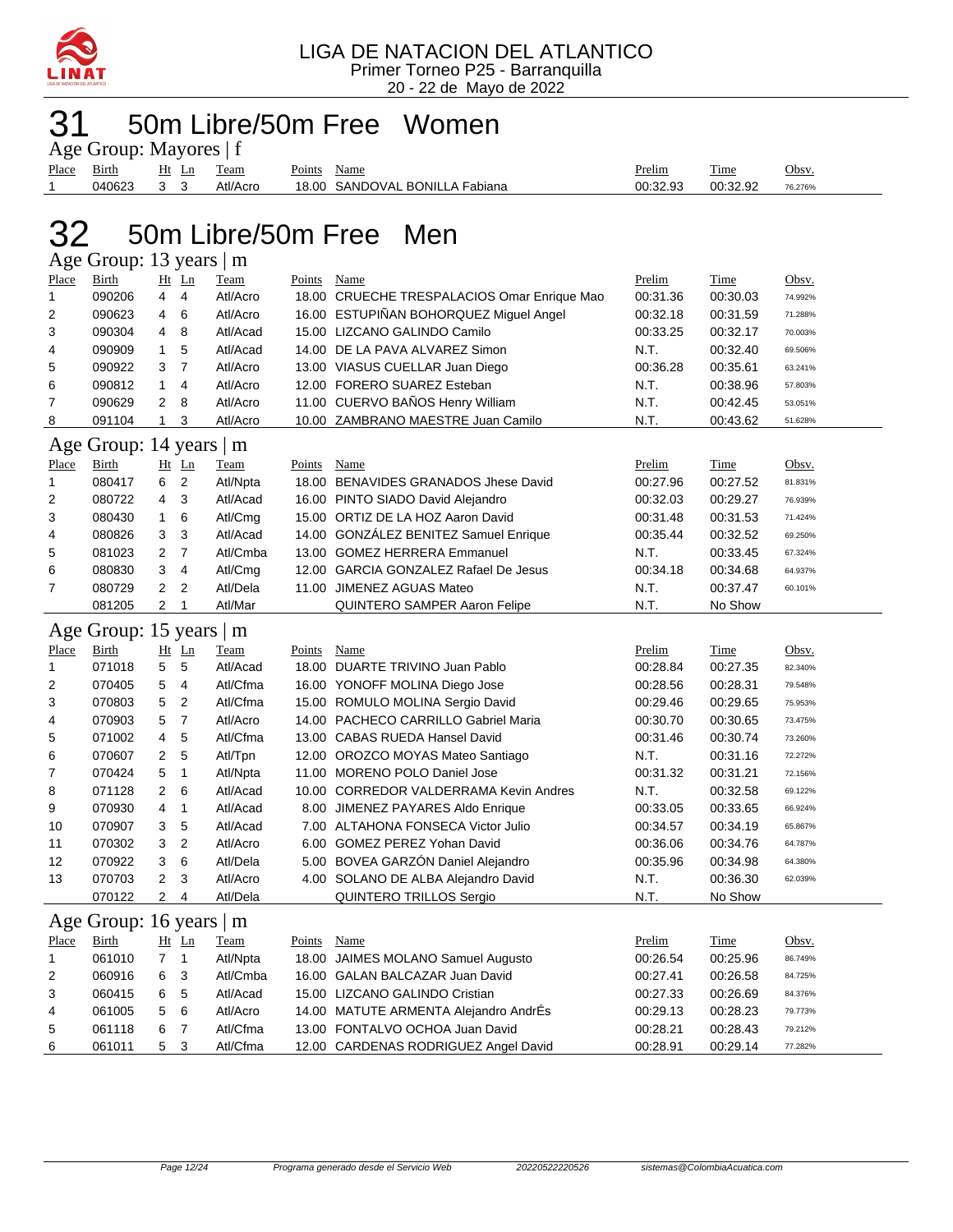

## 32 50m Libre/50m Free Men

|              |                        |                |         | Age Group: Jb $17y-18y \mid m$ |        |                                       |          |          |         |
|--------------|------------------------|----------------|---------|--------------------------------|--------|---------------------------------------|----------|----------|---------|
| Place        | Birth                  |                | $Ht$ Ln | Team                           | Points | Name                                  | Prelim   | Time     | Obsv.   |
|              | 050926                 | $\overline{7}$ | 2       | Atl/Acro                       | 18.00  | HURTADO JIMENEZ Santiago              | 00:26.36 | 00:26.18 | 86.020% |
|              | 050402                 | 7              | 8       | Atl/Acro                       | 18.00  | <b>ORTIZ LINAN Camilo AndrEs</b>      | 00:26.68 | 00:26.18 | 86.020% |
| 3            | 041125                 | $\overline{7}$ | 6       | Atl/Cfma                       | 15.00  | <b>MORRON MOLINA Matthew Said</b>     | 00:26.36 | 00:26.51 | 84.949% |
| 4            | 041020                 | 6              | 6       | Atl/Dela                       | 14.00  | <b>OBREGON OLMOS Daniel Jose</b>      | 00:27.80 | 00:27.02 | 83.346% |
| 5            | 041227                 | 6              | -1      | Atl/Acro                       | 13.00  | <b>TRILLOS HOYOS Harry Jesus</b>      | 00:28.23 | 00:27.38 | 82.250% |
| 6            | 051224                 | 6              | 8       | Atl/Acro                       | 12.00  | OTERO ESTRADA Santiago Elias          | 00:28.26 | 00:27.91 | 80.688% |
|              | 051229                 | 4              | 7       | Atl/Acro                       |        | 11.00 GARAVITO TANO Julio Cesar       | 00:32.91 | 00:34.30 | 65.656% |
|              | Age Group: Mayores   m |                |         |                                |        |                                       |          |          |         |
|              |                        |                |         |                                |        |                                       |          |          |         |
| <b>Place</b> | Birth                  |                | $Ht$ Ln | Team                           | Points | Name                                  | Prelim   | Time     | Obsv.   |
|              | 020901                 | $\overline{7}$ | 4       | Atl/Acro                       | 18.00  | CELIS CONTRERAS Juan Diego            | 00:24.23 | 00:23.91 | 94.187% |
| 2            | 030515                 | 7              | 5       | Atl/Acro                       |        | 16.00 GUTIERREZ URREGO Juan Jose      | 00:25.02 | 00:25.10 | 89.721% |
| 3            | 030303                 | $\overline{7}$ | 3       | Atl/Acro                       |        | 15.00 VELEZ MOLINA Bryant Jose        | 00:25.58 | 00:25.45 | 88.487% |
| 4            | 000408                 | 6              | 4       | Atl/Acad                       | 14.00  | <b>HERRERA VERGARA Esteban David</b>  | 00:26.85 | 00:25.85 | 87.118% |
| 5            | 791126                 | 3              | 1       | Atl/Cmg                        | 13.00  | <b>VARGAS PEREZ Andres Mauricio</b>   | N.T.     | 00:30.90 | 72.880% |
| 6            | 030702                 | 5              | 8       | Atl/Acad                       | 12.00  | ROPAIN PEDRAZA Juan Manuel            | 00:31.35 | 00:31.00 | 72.645% |
| 7            | 991227                 | 4              | 2       | Atl/Cfma                       | 11.00  | DE LA HOZ GUERRERO Javier Jose        | 00:32.38 | 00:31.74 | 70.951% |
|              | 860305                 | 3              | 8       | Atl/Dela                       |        | <b>GOMEZ DEL VALLE Rafael Enrique</b> | N.T.     | No Show  |         |

#### 38 4X50m Comb/4X50m Med Men Age Group: 16 years | m

| Place | Birth   | Ht | Ln | Team     | Points | Name                                                                                                                                            | Prelim | T.1th.Relay | T.Team   | Obsv.   |
|-------|---------|----|----|----------|--------|-------------------------------------------------------------------------------------------------------------------------------------------------|--------|-------------|----------|---------|
|       | RM03801 |    | 4  | Atl/Cfma |        | 36.00 15ym Yonoff Molina Diego Jose<br>16ym Cardenas Rodriguez Angel David<br>15ym Romulo Molina Sergio David<br>16ym Fontalvo Ochoa Juan David | N.T.   | N.T.        | 02:12.75 | 77.085% |

#### 39 4X50m Comb/4X50m Med Women Age Group: Mayores | f

|       | $\frac{1}{2}$ $\frac{1}{2}$ $\frac{1}{2}$ $\frac{1}{2}$ $\frac{1}{2}$ $\frac{1}{2}$ $\frac{1}{2}$ $\frac{1}{2}$ $\frac{1}{2}$ $\frac{1}{2}$ $\frac{1}{2}$ $\frac{1}{2}$ $\frac{1}{2}$ $\frac{1}{2}$ $\frac{1}{2}$ $\frac{1}{2}$ $\frac{1}{2}$ $\frac{1}{2}$ $\frac{1}{2}$ $\frac{1}{2}$ $\frac{1}{2}$ $\frac{1}{2}$ |       |             |        |                                                                                                                                                |        |             |          |              |
|-------|---------------------------------------------------------------------------------------------------------------------------------------------------------------------------------------------------------------------------------------------------------------------------------------------------------------------|-------|-------------|--------|------------------------------------------------------------------------------------------------------------------------------------------------|--------|-------------|----------|--------------|
| Place | Birth                                                                                                                                                                                                                                                                                                               | Ht Ln | <b>Team</b> | Points | Name                                                                                                                                           | Prelim | T.1th.Relay | T.Team   | <u>Obsv.</u> |
|       | RF03901                                                                                                                                                                                                                                                                                                             |       | Atl/Dela    |        | 36.00 Myrf Siso Surmay Gabriela Nazareth<br>15yf Corredor Saboya Isabella<br>15yf GonzÁlez Davila Natalia Sofia<br>15yf Ramirez Castilla Sofia | N.T.   | N.T.        | 02:29.30 | 79.310%      |

#### 41 200m Libre/200m Free Women  $\epsilon$

| $\text{Age}$ Oroup. 11 years $\vert 1 \vert$ |            |            |          |                                   |          |          |         |  |  |  |  |
|----------------------------------------------|------------|------------|----------|-----------------------------------|----------|----------|---------|--|--|--|--|
| Place Birth                                  |            | Ht Ln Team |          | Points<br>Name                    | Prelim   | Time     | Obsv.   |  |  |  |  |
|                                              | 110111 1 4 |            | Atl/Acad | 18.00 FERRER DEL RIO MarÍa Camila | 03:04.01 | 02:58.64 | 67.555% |  |  |  |  |

### 42 200m Libre/200m Free Men

#### Age Group: 11 years | m

| Place | Birth  | Ht Ln | Team     | Points<br>Name                     | <u>Prelim</u> | Time     | Obsv.   |
|-------|--------|-------|----------|------------------------------------|---------------|----------|---------|
|       | 110624 |       | Atl/Acad | 18.00 PANTOJA OCHOA Oscar Alberto  | N.T.          | 03:05.12 | 58.919% |
|       | 111111 |       | Atl/Dela | 16.00 ECHEVERRIA MESA Julian David | N.T.          | 03:49.45 | 47.535% |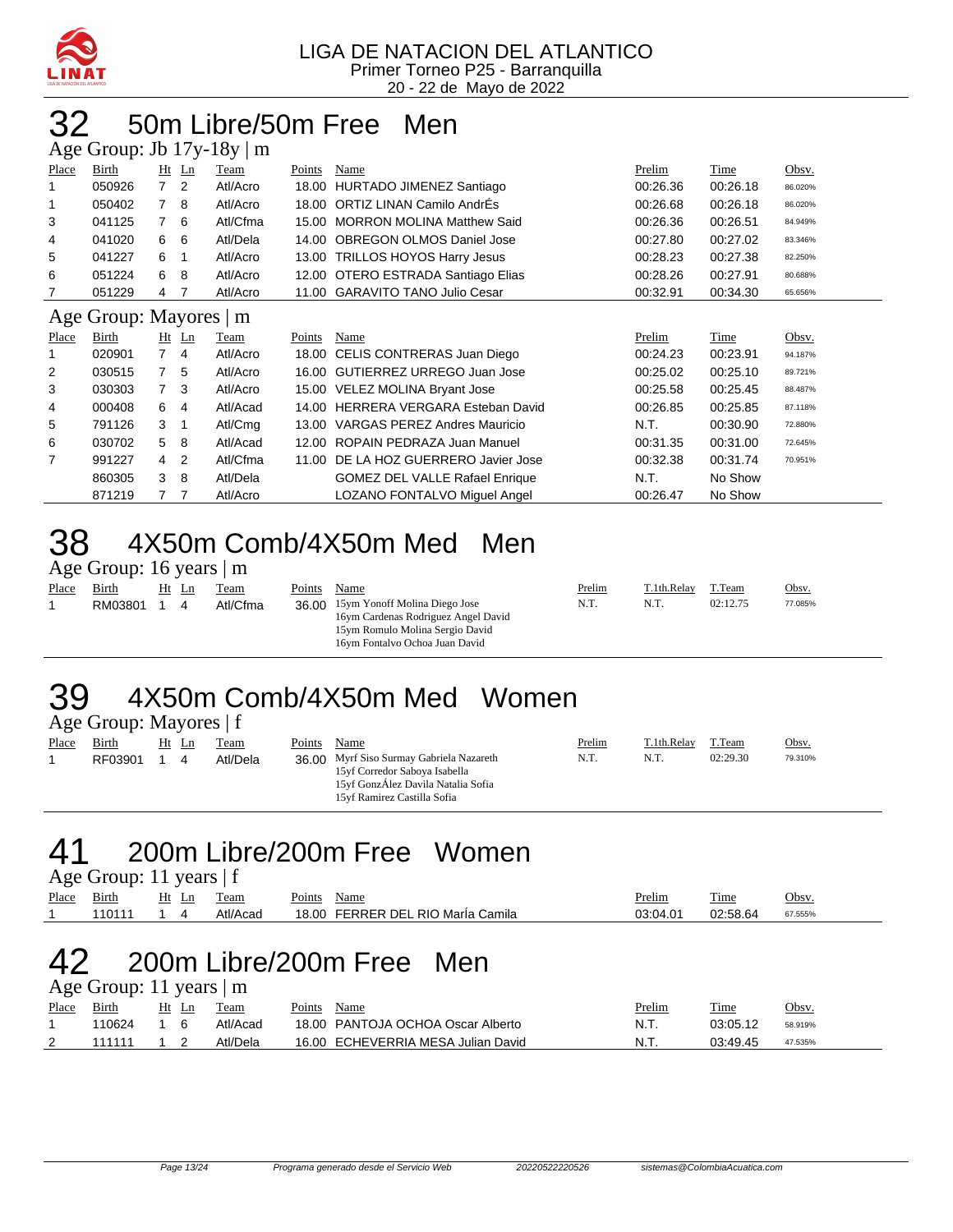

# 42 200m Libre/200m Free Men

|       | Age Group: 12 years $ m $ |       |    |          |        |                                  |          |          |         |  |  |  |
|-------|---------------------------|-------|----|----------|--------|----------------------------------|----------|----------|---------|--|--|--|
| Place | Birth                     | Ht Ln |    | Team     | Points | Name                             | Prelim   | Time     | Obsv.   |  |  |  |
|       | 101222                    | 14    |    | Atl/Acad |        | 18.00 LOPEZ VILLERO Jonas Daniel | 02:46.97 | 02:49.63 | 64.299% |  |  |  |
|       | 101006                    | 1 3   |    | Atl/Dela |        | 16.00 PEREZ MOVILLA Ivan AndrEs  | N.T.     | 04:34.65 | 39.712% |  |  |  |
|       | 100701                    |       | -5 | Atl/Acad |        | ARGUELLO TORRES Kevin            | 03:12.58 | No Show  |         |  |  |  |

## 43 200m Libre/200m Free Women

|                         | Age Group: 12 years   f        |                |                |          |        |                                       |          |             |         |  |  |
|-------------------------|--------------------------------|----------------|----------------|----------|--------|---------------------------------------|----------|-------------|---------|--|--|
| Place                   | Birth                          |                | $Ht$ Ln        | Team     | Points | Name                                  | Prelim   | Time        | Obsv.   |  |  |
| 1                       | 100506                         | $\overline{2}$ | $\overline{2}$ | Atl/Acad | 18.00  | <b>JARAMILLO TRUJILLO Sara</b>        | 02:47.07 | 02:51.76    | 70.261% |  |  |
|                         | 100818                         |                | 5              | Atl/Dela |        | <b>TRESPALACIOS MOSCOTE Valentina</b> | 03:33.31 | No Show     |         |  |  |
| Age Group: 14 years   f |                                |                |                |          |        |                                       |          |             |         |  |  |
| Place                   | Birth                          | Ht             | Ln             | Team     | Points | Name                                  | Prelim   | Time        | Obsv.   |  |  |
| 1                       | 080428                         | $\overline{2}$ | 7              | Atl/Acad | 18.00  | VIDES OJEDA MarÍa Jose                | 03:04.64 | 02:53.12    | 69.709% |  |  |
| 2                       | 080917                         |                | 3              | Atl/Acro | 16.00  | <b>GUTIERREZ TOBON Isabella</b>       | N.T.     | 03:48.71    | 52.766% |  |  |
|                         | 081212                         | 2              |                | Atl/Dela |        | <b>SERRANO QUIROZ Salome</b>          | 03:26.64 | No Show     |         |  |  |
|                         | Age Group: 15 years $ f $      |                |                |          |        |                                       |          |             |         |  |  |
| Place                   | Birth                          |                | $Ht$ Ln        | Team     | Points | Name                                  | Prelim   | Time        | Obsv.   |  |  |
| 1                       | 071003                         | $2 \quad 3$    |                | Atl/Dela | 18.00  | GONZÁLEZ DAVILA Natalia Sofia         | 02:33.55 | 02:38.16    | 76.302% |  |  |
| 2                       | 071125                         | $\overline{2}$ | 6              | Atl/Dela | 16.00  | RAMIREZ CASTILLA Sofia                | 02:41.07 | 02:42.15    | 74.425% |  |  |
| 3                       | 070803                         |                | 4              | Atl/Cfma |        | 15.00 ALFARO RENDON Laura Valentina   | 03:33.18 | 03:35.84    | 55.912% |  |  |
|                         | Age Group: Jb $16y-17y \mid f$ |                |                |          |        |                                       |          |             |         |  |  |
| Place                   | <b>Birth</b>                   | Ht             | Ln             | Team     | Points | Name                                  | Prelim   | <b>Time</b> | Obsv.   |  |  |
|                         | 050907                         | $\mathbf{2}$   | -5             | Atl/Acro | 18.00  | <b>DIAZ CERVANTES Valeria</b>         | 02:33.53 | 02:25.24    | 83.090% |  |  |
|                         | Age Group: Mayores   f         |                |                |          |        |                                       |          |             |         |  |  |
| Place                   | Birth                          | Ht             | $\mathbf{L}$ n | Team     | Points | Name                                  | Prelim   | Time        | Obsv.   |  |  |
|                         | 030612                         | 2              | 4              | Atl/Dela | 18.00  | SISO SURMAY Gabriela Nazareth         | 02:27.84 | 02:22.46    | 84.711% |  |  |

#### 44 200m Libre/200m Free Men Age Group: 13 years | m

|       | 2.28                    |     |                | ---      |        |                                       |          |          |         |  |
|-------|-------------------------|-----|----------------|----------|--------|---------------------------------------|----------|----------|---------|--|
| Place | Birth                   | Ht  | $\mathbf{L}$ n | Team     | Points | Name                                  | Prelim   | Time     | Obsv.   |  |
| 1     | 090901                  | 3   | -8             | Atl/Cfma |        | 18.00 ZAMORA DE LUIS Manuel Salvador  | 02:47.26 | 02:36.19 | 69.832% |  |
| 2     | 090909                  | 3   | -2             | Atl/Acad |        | 16.00 DE LA PAVA ALVAREZ Simon        | 02:41.83 | 02:37.57 | 69.220% |  |
| 3     | 091208                  | 2 7 |                | Atl/Acro |        | 15.00 JIMENEZ GOMEZ Sebastian Jose    | 03:24.60 | 03:30.43 | 51.832% |  |
|       | 091023                  | 2   |                | Atl/Acad |        | <b>GONZALES HENRIQUEZ Alejandro</b>   | 03:32.79 | No Show  |         |  |
|       | Age Group: 14 years   m |     |                |          |        |                                       |          |          |         |  |
| Place | Birth                   |     | $Ht$ Ln        | Team     | Points | Name                                  | Prelim   | Time     | Obsv.   |  |
| 1     | 080722                  | 3   | 4              | Atl/Acad |        | 18.00 PINTO SIADO David Alejandro     | 02:30.24 | 02:26.97 | 74.212% |  |
| 2     | 080826                  | 3   | $\overline{7}$ | Atl/Acad |        | 16.00 GONZÁLEZ BENITEZ Samuel Enrique | 02:43.08 | 02:36.48 | 69.702% |  |
| 3     | 081023                  |     | -6             | Atl/Cmba |        | 15.00 GOMEZ HERRERA Emmanuel          | N.T.     | 02:59.17 | 60.875% |  |
| 4     | 080729                  |     | -3             | Atl/Dela |        | 14.00 JIMENEZ AGUAS Mateo             | N.T.     | 03:11.28 | 57.021% |  |
|       | 081205                  |     | 2              | Atl/Mar  |        | <b>QUINTERO SAMPER Aaron Felipe</b>   | N.T.     | No Show  |         |  |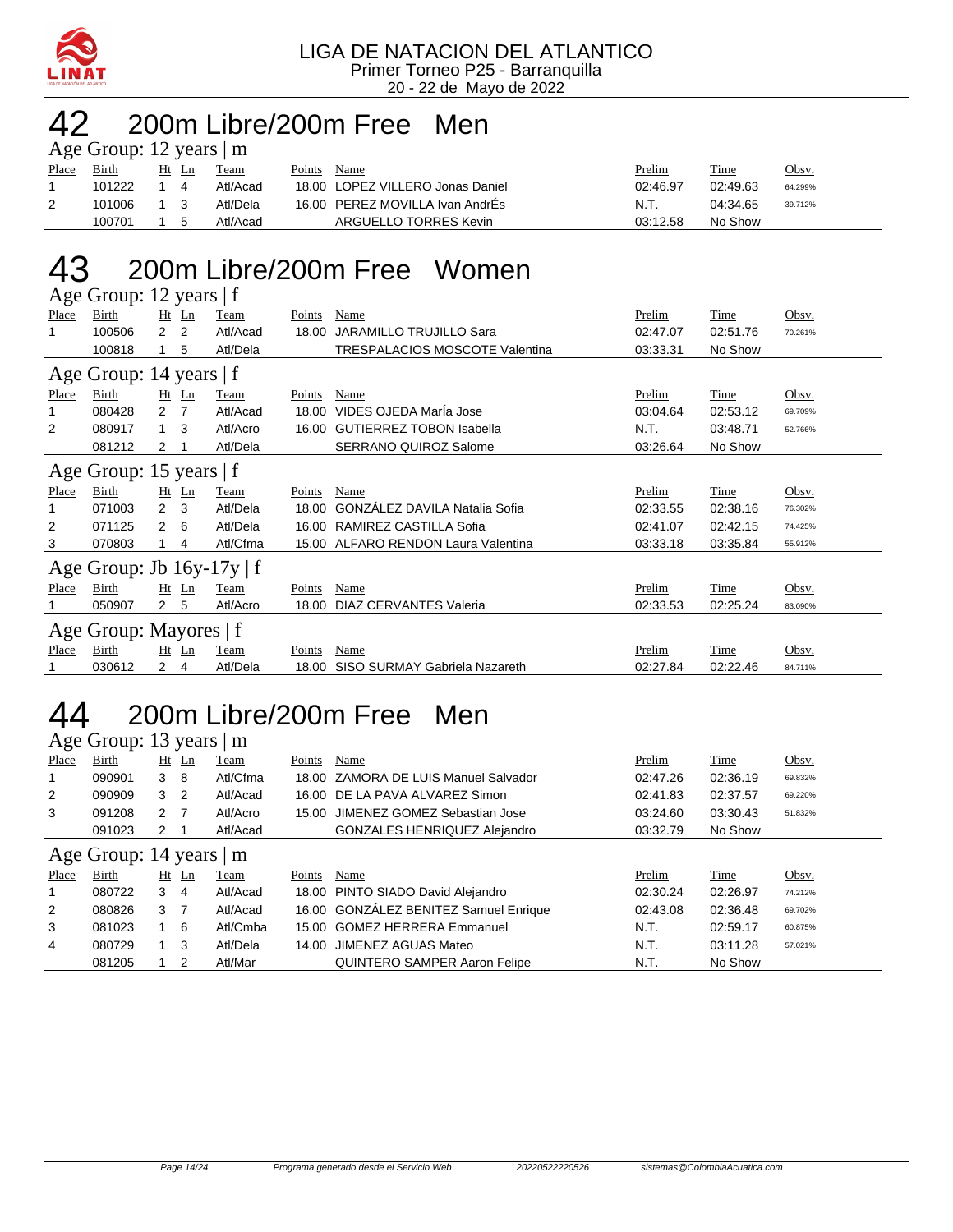

# 44 200m Libre/200m Free Men

|       | Age Group: 15 years  <br>m |    |                |          |        |                                         |          |             |         |  |  |
|-------|----------------------------|----|----------------|----------|--------|-----------------------------------------|----------|-------------|---------|--|--|
| Place | Birth                      |    | $Ht$ Ln        | Team     | Points | Name                                    | Prelim   | Time        | Obsv.   |  |  |
| 1     | 071018                     | 4  | 2              | Atl/Acad | 18.00  | DUARTE TRIVINO Juan Pablo               | 02:23.25 | 02:16.85    | 79.700% |  |  |
| 2     | 070405                     | 3  | 3              | Atl/Cfma |        | 16.00 YONOFF MOLINA Diego Jose          | 02:34.42 | 02:21.88    | 76.875% |  |  |
| 3     | 070803                     | 4  | 1              | Atl/Cfma |        | 15.00 ROMULO MOLINA Sergio David        | 02:29.28 | 02:33.25    | 71.171% |  |  |
| 4     | 071002                     | 3  | 6              | Atl/Cfma |        | 14.00 CABAS RUEDA Hansel David          | 02:41.58 | 02:38.30    | 68.901% |  |  |
| 5     | 071128                     | 2  | 6              | Atl/Acad | 13.00  | <b>CORREDOR VALDERRAMA Kevin Andres</b> | 03:02.38 | 02:48.81    | 64.611% |  |  |
| 6     | 070930                     | 3  | 1              | Atl/Acad | 12.00  | JIMENEZ PAYARES Aldo Enrique            | 02:46.72 | 02:50.38    | 64.016% |  |  |
| 7     | 070302                     | 2  | 4              | Atl/Acro | 11.00  | <b>GOMEZ PEREZ Yohan David</b>          | 02:59.76 | 02:51.29    | 63.676% |  |  |
| 8     | 070907                     | 2  | 5              | Atl/Acad |        | 10.00 ALTAHONA FONSECA Victor Julio     | 02:59.87 | 02:51.37    | 63.646% |  |  |
| 9     | 070922                     | 2  | 3              | Atl/Dela |        | 8.00 BOVEA GARZÓN Daniel Alejandro      | 03:00.83 | 02:56.20    | 61.901% |  |  |
| 10    | 070703                     | 1  | 5              | Atl/Acro |        | 7.00 SOLANO DE ALBA Alejandro David     | N.T.     | 03:07.99    | 58.019% |  |  |
|       | 070122                     |    | 4              | Atl/Dela |        | QUINTERO TRILLOS Sergio                 | N.T.     | No Show     |         |  |  |
|       | Age Group: 16 years        |    |                | m        |        |                                         |          |             |         |  |  |
| Place | <b>Birth</b>               | Ht | Ln             | Team     | Points | <b>Name</b>                             | Prelim   | <b>Time</b> | Obsv.   |  |  |
| 1     | 061011                     | 4  | $\overline{7}$ | Atl/Cfma | 18.00  | <b>CARDENAS RODRIGUEZ Angel David</b>   | 02:25.22 | 02:21.71    | 76.967% |  |  |
| 2     | 061118                     | 3  | 5              | Atl/Cfma |        | 16.00 FONTALVO OCHOA Juan David         | 02:32.33 | 02:24.96    | 75.241% |  |  |
|       | Age Group: Jb 17y-18y      |    |                | m        |        |                                         |          |             |         |  |  |
| Place | Birth                      |    | Ht Ln          | Team     | Points | Name                                    | Prelim   | Time        | Obsv.   |  |  |
| 1     | 051224                     | 4  | 5              | Atl/Acro | 18.00  | OTERO ESTRADA Santiago Elias            | 02:14.71 | 02:09.70    | 84.094% |  |  |
| 2     | 041125                     | 4  | 3              | Atl/Cfma |        | 16.00 MORRON MOLINA Matthew Said        | 02:15.65 | 02:13.84    | 81.493% |  |  |
|       | 041020                     | 4  | 6              | Atl/Dela |        | <b>OBREGON OLMOS Daniel Jose</b>        | 02:17.33 | No Show     |         |  |  |
|       | Age Group: Mayores   m     |    |                |          |        |                                         |          |             |         |  |  |
| Place | Birth                      |    | Ht Ln          | Team     | Points | Name                                    | Prelim   | Time        | Obsv.   |  |  |
| 1     | 020901                     | 4  | 4              | Atl/Acro | 18.00  | CELIS CONTRERAS Juan Diego              | 01:57.62 | 01:53.06    | 96.471% |  |  |
| 2     | 030702                     | 4  | 8              | Atl/Acad |        | 16.00 ROPAIN PEDRAZA Juan Manuel        | 02:29.78 | 02:22.25    | 76.675% |  |  |
| 3     | 991227                     | 2  | 2              | Atl/Cfma |        | 15.00 DE LA HOZ GUERRERO Javier Jose    | 03:15.33 | 03:05.97    | 58.649% |  |  |
| 4     | 910609                     | 2  | 8              | Atl/Cmg  |        | 14.00 GARCIA APERADOR Andres Felipe     | N.T.     | 04:21.52    | 41.706% |  |  |

## 45 50m Espalda/50m Back Women

| Age Group: 10 years   f |  |  |
|-------------------------|--|--|
|-------------------------|--|--|

| Place | <b>Birth</b> | $Ht$ Ln         | Team     | Points Name |                                         | <u>Prelim</u> | <b>Time</b> | Obsv. |
|-------|--------------|-----------------|----------|-------------|-----------------------------------------|---------------|-------------|-------|
|       | 121123 1 4   |                 | Atl/Cfma |             | <b>GONZALEZ MARTINEZ Thaliany Sofia</b> | 00:56.29      | No Show     |       |
|       | 120519       | $1\overline{5}$ | Atl/Dela |             | RIPOLL SILVA Luz Angelica               | 01:02.70      | No Show     |       |

### 46 50m Espalda/50m Back Men

| Age Group: 11 years   m |  |  |  |
|-------------------------|--|--|--|
|-------------------------|--|--|--|

| Place | Birth                         |    | Ht Ln | Team        | Points | Name                                     | Prelim   | <b>Time</b>  | Obsv.   |
|-------|-------------------------------|----|-------|-------------|--------|------------------------------------------|----------|--------------|---------|
|       | 111123                        |    |       | Atl/Acro    |        | BANDERA ALVARADO Matias David            | N.T.     | Disqualified | 56.855% |
|       | Age Group: 12 years $\vert$ m |    |       |             |        |                                          |          |              |         |
| Place | Birth                         | Ht | Ln    | <b>Team</b> | Points | Name                                     | Prelim   | <b>Time</b>  | Obsv.   |
|       | 100828                        |    | 4     | Atl/Cmg     |        | 18.00 TAPIAS ALVAREZ Camilo Andres       | 00:54.37 | 00:47.48     | 54.149% |
| 2     | 101230                        |    |       | Atl/Cmg     |        | 16.00 MANJARRES NARANJO Esteban De Jesus | N.T.     | 00:49.97     | 51.451% |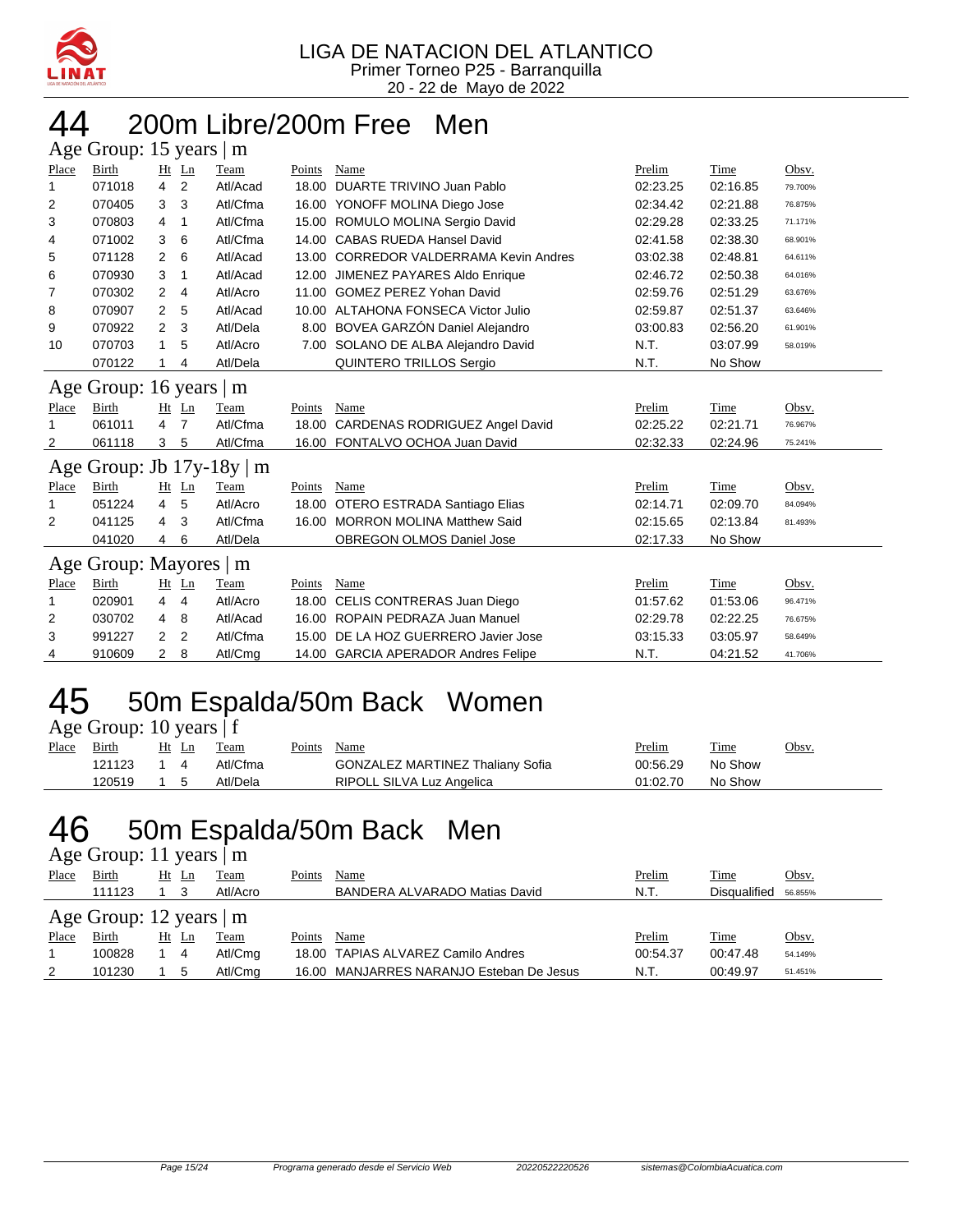

### 47 50m Espalda/50m Back Women

| Age Group: 12 years   f |                                                                       |                |         |             |        |                                       |          |             |         |  |  |  |  |  |
|-------------------------|-----------------------------------------------------------------------|----------------|---------|-------------|--------|---------------------------------------|----------|-------------|---------|--|--|--|--|--|
| Place                   | <b>Birth</b>                                                          |                | Ht Ln   | Team        | Points | Name                                  | Prelim   | Time        | Obsv.   |  |  |  |  |  |
| 1                       | 100502                                                                | 1              | 7       | Atl/Acad    | 18.00  | LOPEZ ACUNA Sofia Isabella            | N.T.     | 00:51.21    | 54.892% |  |  |  |  |  |
| 2                       | 101020                                                                | 1              | 8       | Atl/Acro    | 16.00  | PARDO CANCHILA Sofia Victoria         | N.T.     | 00:57.36    | 49.006% |  |  |  |  |  |
|                         | 100818                                                                |                |         | Atl/Dela    |        | <b>TRESPALACIOS MOSCOTE Valentina</b> | N.T.     | No Show     |         |  |  |  |  |  |
|                         | Age Group: 13 years   f                                               |                |         |             |        |                                       |          |             |         |  |  |  |  |  |
| Place                   | Prelim<br>Birth<br>$Ht$ Ln<br>Name<br>Time<br>Obsv.<br>Team<br>Points |                |         |             |        |                                       |          |             |         |  |  |  |  |  |
| 1                       | 090129                                                                | $\overline{2}$ | 8       | Atl/Acro    | 18.00  | <b>GOMEZ PEREZ Rashel Carolina</b>    | 00:45.97 | 00:45.29    | 62.067% |  |  |  |  |  |
| 2                       | 090424                                                                |                | 2       | Atl/Acro    |        | 16.00 PAZ MELO Daniella Patricia      | N.T.     | 00:50.00    | 56.220% |  |  |  |  |  |
|                         | Age Group: 14 years $ f $                                             |                |         |             |        |                                       |          |             |         |  |  |  |  |  |
| Place                   | Birth                                                                 |                | $Ht$ Ln | Team        | Points | Name                                  | Prelim   | Time        | Obsv.   |  |  |  |  |  |
| 1                       | 080327                                                                | 2              | 1       | Atl/Acro    | 18.00  | ARIAS PELAEZ Jelena Sofia             | 00:45.10 | 00:39.79    | 70.646% |  |  |  |  |  |
| 2                       | 080814                                                                | $\overline{2}$ | 2       | Atl/Npta    | 16.00  | MEDINA ESCORCIA Valeria Ester         | 00:43.42 | 00:41.12    | 68.361% |  |  |  |  |  |
| 3                       | 080811                                                                | 1              | 6       | Atl/Acad    |        | 15.00 GARCÍA GONZÁLEZ Sofia Isabella  | N.T.     | 00:52.72    | 53.319% |  |  |  |  |  |
|                         | 081212                                                                |                | 5       | Atl/Dela    |        | <b>SERRANO QUIROZ Salome</b>          | 00:52.85 | No Show     |         |  |  |  |  |  |
|                         | Age Group: 15 years   f                                               |                |         |             |        |                                       |          |             |         |  |  |  |  |  |
| Place                   | Birth                                                                 | Ht             | Ln      | Team        | Points | Name                                  | Prelim   | Time        | Obsv.   |  |  |  |  |  |
| 1                       | 071125                                                                | 2              | 3       | Atl/Dela    | 18.00  | RAMIREZ CASTILLA Sofia                | 00:39.53 | 00:40.40    | 69.579% |  |  |  |  |  |
| 2                       | 071214                                                                | 2              | 6       | Atl/Dela    | 16.00  | <b>CORREDOR SABOYA Isabella</b>       | 00:39.92 | 00:41.82    | 67.217% |  |  |  |  |  |
| 3                       | 071003                                                                | $\mathbf{1}$   | 3       | Atl/Dela    |        | 15.00 GONZÁLEZ DAVILA Natalia Sofia   | N.T.     | 00:41.93    | 67.040% |  |  |  |  |  |
| 4                       | 070103                                                                | 2              | 5       | Atl/Acro    |        | 14.00 HERRERA CHUNG Mey Lin           | 00:38.32 | 00:42.90    | 65.524% |  |  |  |  |  |
| 5                       | 070803                                                                |                | 4       | Atl/Cfma    |        | 13.00 ALFARO RENDON Laura Valentina   | 00:50.68 | 00:53.59    | 52.454% |  |  |  |  |  |
|                         | Age Group: Mayores   f                                                |                |         |             |        |                                       |          |             |         |  |  |  |  |  |
| Place                   | <b>Birth</b>                                                          | Ht             | Ln      | <b>Team</b> | Points | Name                                  | Prelim   | <u>Time</u> | Obsv.   |  |  |  |  |  |
| 1                       | 030612                                                                | $\overline{2}$ | 4       | Atl/Dela    | 18.00  | SISO SURMAY Gabriela Nazareth         | 00:35.58 | 00:36.30    | 77.438% |  |  |  |  |  |
| 2                       | 040623                                                                | 2              | 7       | Atl/Acro    | 16.00  | SANDOVAL BONILLA Fabiana              | 00:43.44 | 00:41.09    | 68.411% |  |  |  |  |  |

### 48 50m Espalda/50m Back Men

| ''    |                               |               |                |          |        |                                        |          |          |         |
|-------|-------------------------------|---------------|----------------|----------|--------|----------------------------------------|----------|----------|---------|
|       | Age Group: 13 years           |               |                | ∣m       |        |                                        |          |          |         |
| Place | Birth                         | Ht            | $\mathbf{L}$ n | Team     | Points | Name                                   | Prelim   | Time     | Obsv.   |
|       | 090901                        | 3             | 7              | Atl/Cfma | 18.00  | ZAMORA DE LUIS Manuel Salvador         | 00:39.83 | 00:38.74 | 66.366% |
| 2     | 090629                        | 1             | 5              | Atl/Acro |        | 16.00 CUERVO BAÑOS Henry William       | N.T.     | 00:55.86 | 46.026% |
|       | 091104                        |               | 3              | Atl/Acro |        | ZAMBRANO MAESTRE Juan Camilo           | N.T.     | No Show  |         |
|       | Age Group: 14 years $ m$      |               |                |          |        |                                        |          |          |         |
| Place | Birth                         | Ht            | $\mathbf{L}$ n | Team     | Points | Name                                   | Prelim   | Time     | Obsv.   |
| 1     | 080830                        | 3             | 8              | Atl/Cmg  | 18.00  | <b>GARCIA GONZALEZ Rafael De Jesus</b> | 00:41.33 | 00:41.48 | 61.982% |
| 2     | 080905                        | $\mathcal{P}$ | 4              | Atl/Cfma |        | 16.00 HERNANDEZ SANDOVAL Sandro Jesus  | 00:44.56 | 00:41.67 | 61.699% |
| 3     | 081023                        | $\mathbf{1}$  | 4              | Atl/Cmba |        | 15.00 GOMEZ HERRERA Emmanuel           | N.T.     | 00:43.50 | 59.103% |
| 4     | 080430                        | 1             | 6              | Atl/Cmg  |        | 14.00 ORTIZ DE LA HOZ Aaron David      | 00:49.79 | 00:47.00 | 54.702% |
| 5     | 080729                        | 2             |                | Atl/Dela |        | 13.00 JIMENEZ AGUAS Mateo              | N.T.     | 00:54.41 | 47.252% |
|       | Age Group: 15 years $\vert$ m |               |                |          |        |                                        |          |          |         |
| Place | Birth                         | Ht            | $\mathbf{L}$ n | Team     | Points | Name                                   | Prelim   | Time     | Obsv.   |

|       | $1.5$ Oroup. 19 years $\mu$ m |              |       |             |        |                                            |          |          |              |
|-------|-------------------------------|--------------|-------|-------------|--------|--------------------------------------------|----------|----------|--------------|
| Place | Birth                         |              | Ht Ln | <b>Team</b> | Points | Name                                       | Prelim   | Time     | <u>Obsv.</u> |
|       | 070405                        | $\mathbf{3}$ | - 6   | Atl/Cfma    |        | 18.00 YONOFF MOLINA Diego Jose             | 00:35.09 | 00:35.36 | 72.709%      |
| 2     | 070110                        | -3           |       | Atl/Acro    |        | 16.00 ACOSTA BERDUGO Jesus Eduardo Antonio | 00:36.96 | 00:35.46 | 72.504%      |
| -3    | 071002                        | 2 5          |       | Atl/Cfma    |        | 15.00 CABAS RUEDA Hansel David             | 00:48.23 | 00:42.75 | 60.140%      |
| 4     | 070703                        |              |       | Atl/Acro    |        | 14.00 SOLANO DE ALBA Alejandro David       | N.T.     | 00:44.49 | 57.788%      |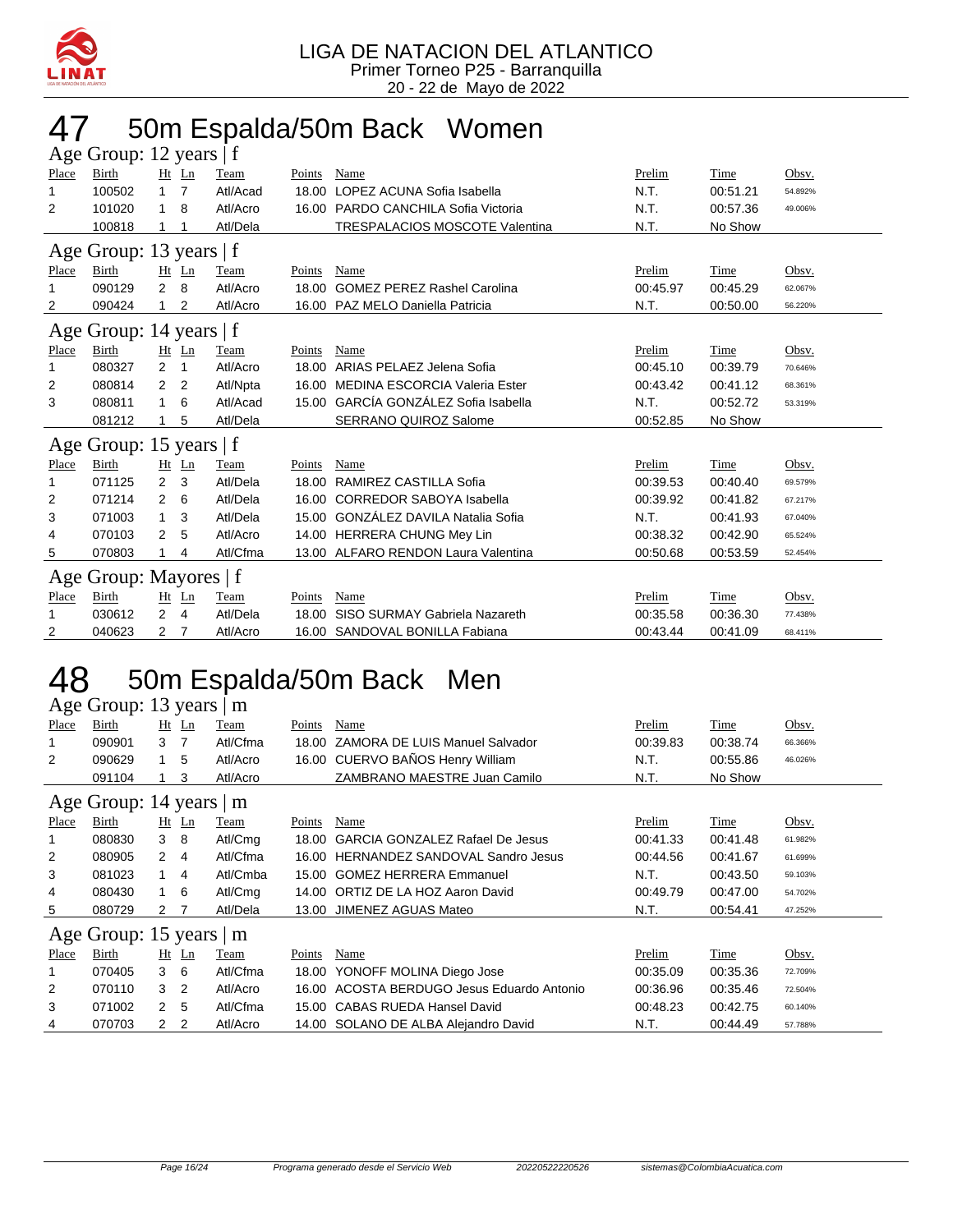

#### 48 50m Espalda/50m Back Men Age Group: 16 years | m

|       | $1.50$ S10ap. 10 $/$ cand $/$ m. |                |     |          |        |                                       |          |          |         |  |  |
|-------|----------------------------------|----------------|-----|----------|--------|---------------------------------------|----------|----------|---------|--|--|
| Place | Birth                            | $Ht$ Ln        |     | Team     | Points | Name                                  | Prelim   | Time     | Obsv.   |  |  |
|       | 060916                           | 3              | 5   | Atl/Cmba |        | 18.00 GALAN BALCAZAR Juan David       | 00:32.47 | 00:31.30 | 82.141% |  |  |
| 2     | 061005                           | 3              |     | Atl/Acro |        | 16.00 MATUTE ARMENTA Alejandro AndrÉs | 00:40.76 | 00:36.53 | 70.381% |  |  |
|       | Age Group: Jb $17y-18y \mid m$   |                |     |          |        |                                       |          |          |         |  |  |
| Place | Birth                            | $Ht$ Ln        |     | Team     | Points | Name                                  | Prelim   | Time     | Obsv.   |  |  |
|       | 041215                           | 3              | 4   | Atl/Acro |        | 18.00 DIAZ MENDOZA Jose Daniel        | 00:31.60 | 00:30.63 | 83.937% |  |  |
| 2     | 041020                           | 3 <sub>3</sub> |     | Atl/Dela |        | 16.00 OBREGON OLMOS Daniel Jose       | 00:32.58 | 00:31.84 | 80.747% |  |  |
|       | Age Group: Mayores               |                |     | m        |        |                                       |          |          |         |  |  |
| Place | Birth                            | Ht Ln          |     | Team     | Points | Name                                  | Prelim   | Time     | Obsv.   |  |  |
|       | 910609                           | $2\quad 6$     |     | Atl/Cmg  |        | 18.00 GARCIA APERADOR Andres Felipe   | N.T.     | 01:16.42 | 33.643% |  |  |
|       | 860305                           | 2              | - 3 | Atl/Dela |        | <b>GOMEZ DEL VALLE Rafael Enrique</b> | N.T.     | No Show  |         |  |  |

## 52 100m Mariposa/100m Fly Men

|              | Age Group: 13 years   m        |                |                |          |        |                                       |          |             |         |  |  |  |
|--------------|--------------------------------|----------------|----------------|----------|--------|---------------------------------------|----------|-------------|---------|--|--|--|
| <b>Place</b> | Birth                          |                | $Ht$ Ln        | Team     | Points | Name                                  | Prelim   | <b>Time</b> | Obsv.   |  |  |  |
| 1            | 090206                         | $\overline{2}$ | $\overline{7}$ | Atl/Acro | 18.00  | CRUECHE TRESPALACIOS Omar Enrique Mao | 01:20.55 | 01:16.63    | 69.098% |  |  |  |
| 2            | 090304                         | 2              |                | Atl/Acad | 16.00  | LIZCANO GALINDO Camilo                | 01:21.05 | 01:19.84    | 66.320% |  |  |  |
|              | Age Group: 15 years   m        |                |                |          |        |                                       |          |             |         |  |  |  |
| Place        | Birth                          |                | $Ht$ Ln        | Team     | Points | Name                                  | Prelim   | Time        | Obsv.   |  |  |  |
| 1            | 070110                         | $\mathbf{2}$   | 6              | Atl/Acro | 18.00  | ACOSTA BERDUGO Jesus Eduardo Antonio  | 01:14.61 | 01:11.08    | 74.494% |  |  |  |
| 2            | 070803                         | 2              | 2              | Atl/Cfma | 16.00  | ROMULO MOLINA Sergio David            | 01:17.36 | 01:14.18    | 71.380% |  |  |  |
| 3            | 070903                         |                | 5              | Atl/Acro | 15.00  | <b>PACHECO CARRILLO Gabriel Maria</b> | 01:37.29 | 01:16.86    | 68.891% |  |  |  |
|              | Age Group: 16 years   m        |                |                |          |        |                                       |          |             |         |  |  |  |
| Place        | Birth                          | Ht             | $\mathbf{L}$ n | Team     | Points | Name                                  | Prelim   | Time        | Obsv.   |  |  |  |
| 1            | 061010                         | $\overline{2}$ | 3              | Atl/Npta | 18.00  | JAIMES MOLANO Samuel Augusto          | 01:05.69 | 01:02.71    | 84.436% |  |  |  |
| 2            | 061005                         |                | 4              | Atl/Acro | 16.00  | MATUTE ARMENTA Alejandro AndrÉs       | 01:26.15 | 01:18.39    | 67.547% |  |  |  |
|              | Age Group: Jb $17y-18y \mid m$ |                |                |          |        |                                       |          |             |         |  |  |  |
| Place        | Birth                          |                | Ht Ln          | Team     | Points | Name                                  | Prelim   | Time        | Obsv.   |  |  |  |
|              | 050402                         | $\mathbf{2}$   | 5              | Atl/Acro | 18.00  | ORTIZ LINAN Camilo AndrÉs             | 01:03.72 | 01:03.70    | 83.124% |  |  |  |
|              | Age Group: Mayores   m         |                |                |          |        |                                       |          |             |         |  |  |  |
| Place        | Birth                          |                | Ht Ln          | Team     | Points | Name                                  | Prelim   | Time        | Obsv.   |  |  |  |
| 1            | 030515                         | 2              | 4              | Atl/Acro | 18.00  | GUTIERREZ URREGO Juan Jose            | 00:57.91 | 00:59.23    | 89.397% |  |  |  |
|              | 791126                         |                | 3              | Atl/Cmg  |        | <b>VARGAS PEREZ Andres Mauricio</b>   | N.T.     | No Show     |         |  |  |  |

### 53 200m Comb.Ind/200m Medley Women

|       | Age Group: 11 years $ f $ |       |          |             |                            |          |          |         |  |  |  |  |
|-------|---------------------------|-------|----------|-------------|----------------------------|----------|----------|---------|--|--|--|--|
| Place | Birth                     | Ht Ln | Team     | Points Name |                            | Prelim   | Time     | Obsv.   |  |  |  |  |
|       | 110408                    |       | Atl/Acad |             | 18.00 SAENZ CAMARGO Andrea | 03:53.93 | 03:49.84 | 59.850% |  |  |  |  |

#### 54 200m Comb.Ind/200m Medley Men Age Group: 11 years | m

|       | $\Delta$ gu Oroup. 11 yuars $\Delta$ m |  |       |          |                             |                             |        |              |       |  |  |  |  |
|-------|----------------------------------------|--|-------|----------|-----------------------------|-----------------------------|--------|--------------|-------|--|--|--|--|
| Place | Birth                                  |  | Ht Ln | Team     | $\mathbf{p}_{\text{oints}}$ | Name                        | Prelim | Time         | Obsv. |  |  |  |  |
|       | 110624                                 |  |       | Atl/Acad |                             | PANTOJA OCHOA Oscar Alberto | N.T.   | Disqualified |       |  |  |  |  |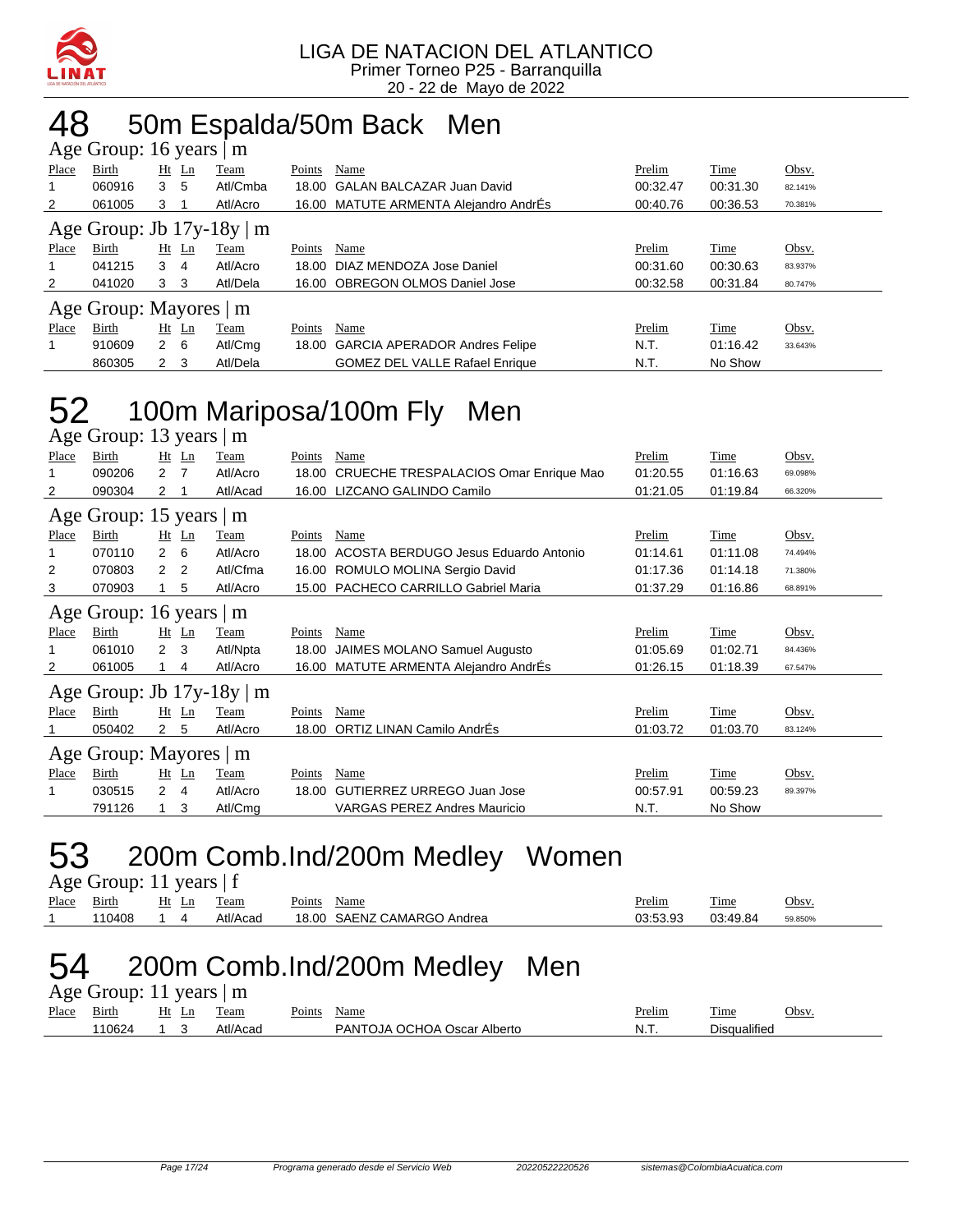

#### 54 200m Comb.Ind/200m Medley Men Age Group: 12 years | m

|       | $\text{Age}$ Oroup. 12 years $\text{m}$ |            |       |          |        |                                  |          |          |         |
|-------|-----------------------------------------|------------|-------|----------|--------|----------------------------------|----------|----------|---------|
| Place | Birth                                   |            | Ht Ln | Team     | Points | Name                             | Prelim   | Time     | Obsv.   |
|       | 101222 1 4                              |            |       | Atl/Acad |        | 18.00 LOPEZ VILLERO Jonas Daniel | 03:32.35 | 03:31.18 | 57.089% |
|       | 100701                                  | $1\quad 5$ |       | Atl/Acad |        | ARGUELLO TORRES Kevin            | 04:02.30 | No Show  |         |

## 55 200m Comb.Ind/200m Medley Women

|       | Age Group: 12 years $ f $      |            |    |          |        |                                      |          |             |         |  |  |  |  |
|-------|--------------------------------|------------|----|----------|--------|--------------------------------------|----------|-------------|---------|--|--|--|--|
| Place | Birth                          | Ht         | Ln | Team     | Points | Name                                 | Prelim   | <b>Time</b> | Obsv.   |  |  |  |  |
|       | 100502                         |            | 3  | Atl/Acad | 18.00  | LOPEZ ACUNA Sofia Isabella           | 03:57.15 | 03:53.72    | 58.857% |  |  |  |  |
|       | Age Group: 14 years   f        |            |    |          |        |                                      |          |             |         |  |  |  |  |
| Place | Birth                          | $Ht$ Ln    |    | Team     | Points | Name                                 | Prelim   | Time        | Obsv.   |  |  |  |  |
|       | 080129                         | $1\quad 6$ |    | Atl/Acro | 18.00  | LOCARNO MUTIS Nyx Akemi              | N.T.     | 03:09.39    | 72.633% |  |  |  |  |
| 2     | 080811                         | $1\quad 2$ |    | Atl/Acad |        | 16.00 GARCÍA GONZÁLEZ Sofia Isabella | N.T.     | 04:03.48    | 56.497% |  |  |  |  |
|       | Age Group: 15 years   f        |            |    |          |        |                                      |          |             |         |  |  |  |  |
| Place | Birth                          | Ht         | Ln | Team     | Points | Name                                 | Prelim   | <b>Time</b> | Obsv.   |  |  |  |  |
|       | 070103                         |            | 5  | Atl/Acro | 18.00  | <b>HERRERA CHUNG Mey Lin</b>         | 03:11.86 | 02:54.30    | 78.921% |  |  |  |  |
|       | Age Group: Jb $16y-17y \mid f$ |            |    |          |        |                                      |          |             |         |  |  |  |  |
| Place | Birth                          | $Ht$ Ln    |    | Team     | Points | Name                                 | Prelim   | Time        | Obsv.   |  |  |  |  |
|       | 050907                         |            | 4  | Atl/Acro | 18.00  | DIAZ CERVANTES Valeria               | 02:56.15 | 02:44.63    | 83.557% |  |  |  |  |

#### 56 200m Comb.Ind/200m Medley Men Age Group: 13 years | m

|              | $\Delta$ gc Oroup. To years $\Delta$ in |                |                |                                |               |                                        |          |              |         |
|--------------|-----------------------------------------|----------------|----------------|--------------------------------|---------------|----------------------------------------|----------|--------------|---------|
| Place        | Birth                                   |                | Ht Ln          | Team                           | Points        | Name                                   | Prelim   | Time         | Obsv.   |
|              | 090304                                  | $\overline{2}$ | $\overline{2}$ | Atl/Acad                       | 18.00         | LIZCANO GALINDO Camilo                 | 03:07.38 | 02:56.28     | 68.391% |
| 2            | 090623                                  |                | 5              | Atl/Acro                       |               | 16.00 ESTUPIÑAN BOHORQUEZ Miquel Angel | N.T.     | 02:59.46     | 67.179% |
| 3            | 090812                                  | $\mathbf{1}$   | 3              | Atl/Acro                       |               | 15.00 FORERO SUAREZ Esteban            | N.T.     | 03:52.76     | 51.796% |
|              | 091023                                  | $\mathbf{2}$   | 8              | Atl/Acad                       |               | GONZALES HENRIQUEZ Alejandro           | 04:47.05 | No Show      |         |
|              | Age Group: 14 years   m                 |                |                |                                |               |                                        |          |              |         |
| Place        | Birth                                   |                | $Ht$ Ln        | Team                           | <b>Points</b> | Name                                   | Prelim   | Time         | Obsv.   |
|              | 080905                                  | 2              |                | Atl/Cfma                       | 18.00         | <b>HERNANDEZ SANDOVAL Sandro Jesus</b> | 03:14.96 | 03:06.14     | 64.768% |
|              | Age Group: 15 years $ m$                |                |                |                                |               |                                        |          |              |         |
| Place        | Birth                                   |                | $Ht$ Ln        | Team                           | Points        | Name                                   | Prelim   | Time         | Obsv.   |
|              | 070930                                  | 2              |                | Atl/Acad                       | 18.00         | JIMENEZ PAYARES Aldo Enrique           | 03:23.27 | 03:25.21     | 58.750% |
|              | Age Group: 16 years $\vert$ m           |                |                |                                |               |                                        |          |              |         |
| <b>Place</b> | <b>Birth</b>                            |                | $Ht$ Ln        | Team                           | <b>Points</b> | Name                                   | Prelim   | <b>Time</b>  | Obsv.   |
|              | 060415                                  | $\mathbf{2}$   | 6              | Atl/Acad                       | 18.00         | <b>LIZCANO GALINDO Cristian</b>        | 02:39.82 | 02:31.38     | 79.641% |
|              |                                         |                |                | Age Group: Jb $17y-18y \mid m$ |               |                                        |          |              |         |
| Place        | Birth                                   |                | $Ht$ Ln        | Team                           | Points        | Name                                   | Prelim   | Time         | Obsv.   |
|              | 041215                                  | $\overline{2}$ | 5              | Atl/Acro                       | 18.00         | DIAZ MENDOZA Jose Daniel               | 02:32.68 | 02:30.98     | 79.852% |
| 2            | 051229                                  | 1              | 4              | Atl/Acro                       | 16.00         | <b>GARAVITO TANO Julio Cesar</b>       | N.T.     | 03:12.58     | 62.603% |
|              | 050926                                  | 2              | 3              | Atl/Acro                       |               | HURTADO JIMENEZ Santiago               | 02:36.37 | Disqualified |         |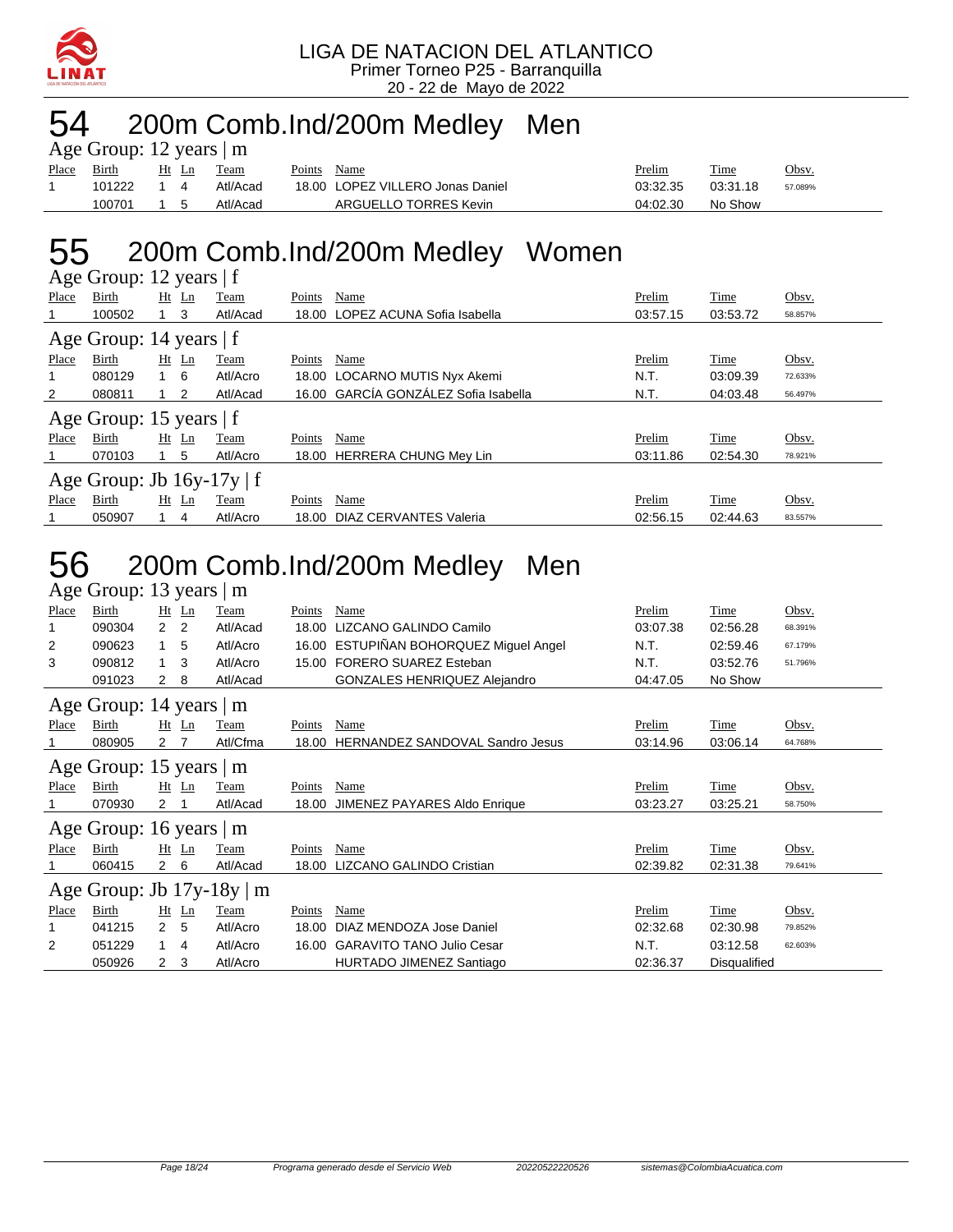

### 56 200m Comb.Ind/200m Medley Men

Age Group: Mayores | m Place Birth Ht Ln Team Points Name **Prelim** Prelim Time Obsv. 1 030303 2 4 Atl/Acro 18.00 VELEZ MOLINA Bryant Jose 02:26.49 02:21.71 85.075%

#### 59 4X50m Libre/4X50m Free Women Age Group: 13 years | f

| Place | Birth   | Ht Ln | Team     | Points | Name                                                                                                                                             | Prelim | T.1th.Relav | T.Team  | Obsv. |
|-------|---------|-------|----------|--------|--------------------------------------------------------------------------------------------------------------------------------------------------|--------|-------------|---------|-------|
|       | RF05901 | 4     | Atl/Acro |        | 13 of Paz Melo Daniella Patricia<br>13yf Galvan Contreras Angela Maria<br>12yf Pardo Canchila Sofia Victoria<br>13yf Gomez Perez Rashel Carolina | N.T.   | N.T.        | No Show |       |

#### 61 4X50m Libre/4X50m Free Women Age Group: 15 years | f

| Place | Birth   | Ht<br>Ln | Team     | Points | Name                                                                                                                                 | <b>Prelim</b> | T.1th.Relay | T.Team   | <u>Obsv.</u> |
|-------|---------|----------|----------|--------|--------------------------------------------------------------------------------------------------------------------------------------|---------------|-------------|----------|--------------|
|       | RF06101 | 4        | Atl/Acro |        | 36.00 14yf Arias Pelaez Jelena Sofia<br>14yf Locarno Mutis Nyx Akemi<br>15yf Herrera Chung Mey Lin<br>14 of Gutierrez Tobon Isabella | N.T.          | N.T.        | 02:21.57 | 77.700%      |

#### 4X50m Libre/4X50m Free Men Age Group: 15 years | m

|       | $1.45$ $0.04$ $0.10$ $0.04$ $0.04$ $0.04$ |    |       |          |        |                                                                                                                                                         |        |             |          |         |
|-------|-------------------------------------------|----|-------|----------|--------|---------------------------------------------------------------------------------------------------------------------------------------------------------|--------|-------------|----------|---------|
| Place | Birth                                     | Ht | Ln    | Team     | Points | Name                                                                                                                                                    | Prelim | T.1th.Relay | T.Team   | Obsv.   |
|       | RM06202                                   |    | 5     | Atl/Acro | 36.00  | 15ym Acosta Berdugo Jesus Eduardo Antonio<br>15ym Pacheco Carrillo Gabriel Maria<br>15ym Gomez Perez Yohan David<br>15ym Solano De Alba Alejandro David | N.T.   | N.T.        | 02:13.22 | 70.432% |
|       | Age Group: 16 years $\vert$ m             |    |       |          |        |                                                                                                                                                         |        |             |          |         |
| Place | Birth                                     |    | Ht Ln | Team     | Points | Name                                                                                                                                                    | Prelim | T.1th.Relay | T.Team   | Obsv.   |
|       | RM06201                                   |    | 4     | Atl/Cfma |        | 36.00 15ym Yonoff Molina Diego Jose<br>16ym Cardenas Rodriguez Angel David<br>15ym Romulo Molina Sergio David<br>16ym Fontalyo Ochoa Juan David         | N.T.   | N.T.        | 01:55.75 | 81.063% |

### 63 4X50m Libre/4X50m Free Women

Age Group: Mayores | f

| Place | Birth   | Ht | Ln | Team     | Points | Name                                                                                                                                           | Prelim | T.1th.Relay | T.Team   | Obsv.  |
|-------|---------|----|----|----------|--------|------------------------------------------------------------------------------------------------------------------------------------------------|--------|-------------|----------|--------|
|       | RF06301 |    | 4  | Atl/Dela |        | 36.00 15yf GonzÁlez Davila Natalia Sofia<br>15yf Corredor Saboya Isabella<br>15yf Ramirez Castilla Sofia<br>Myrf Siso Surmay Gabriela Nazareth | N.T.   | N.T.        | 22:15.12 | 8.239% |

#### 4X50m Libre/4X50m Free Men Age Group: Ib  $17v-18v \mid m$

|       |         |       | $1.18$ Oroup. $50.17$ , $10$ , $10.1$ |        |                                    |        |             |          |         |
|-------|---------|-------|---------------------------------------|--------|------------------------------------|--------|-------------|----------|---------|
| Place | Birth   | Ht Ln | Team                                  | Points | Name                               | Prelim | T.1th.Relay | T.Team   | Obsv.   |
|       | RM06402 | 5     | Atl/Acro                              |        | 36.00 Jbm Diaz Mendoza Jose Daniel | N.T.   | N.T.        | 01:55.08 | 81.535% |
|       |         |       |                                       |        | Jbm Ortiz Linan Camilo AndrÉs      |        |             |          |         |
|       |         |       |                                       |        | Jbm Hurtado Jimenez Santiago       |        |             |          |         |
|       |         |       |                                       |        | Jbm Garavito Tano Julio Cesar      |        |             |          |         |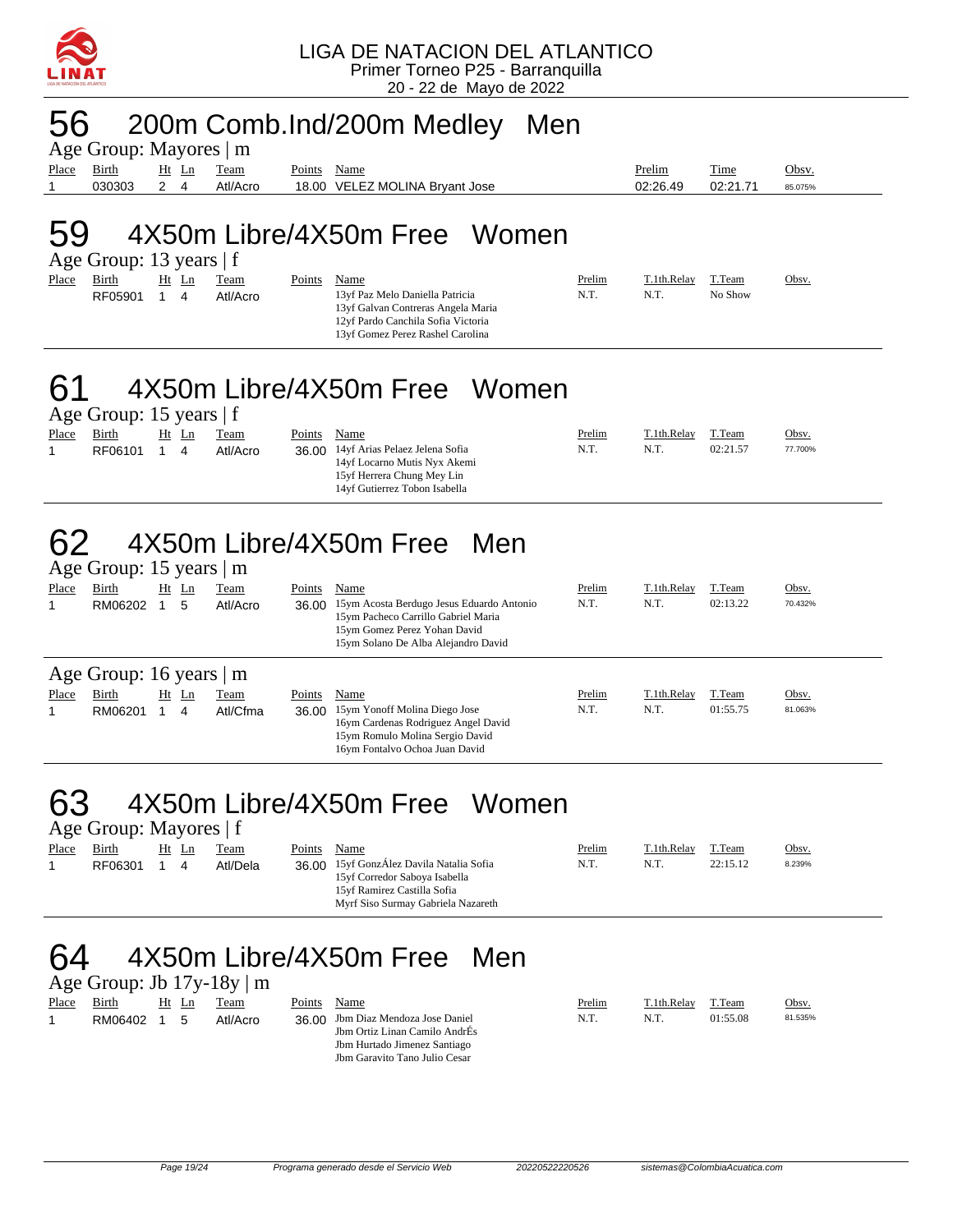

Continuing... Event: 64 4X50m Libre/4X50m Free Age Group: MAYORES | M

| Age Group: Mayores   m |         |  |       |          |        |                                                                                                      |        |             |         |       |  |  |
|------------------------|---------|--|-------|----------|--------|------------------------------------------------------------------------------------------------------|--------|-------------|---------|-------|--|--|
| Place                  | Birth   |  | Ht Ln | Team     | Points | Name                                                                                                 | Prelim | T.1th.Relay | T.Team  | Obsv. |  |  |
|                        | RM06401 |  |       | Atl/Acro |        | Myrm Celis Contreras Juan Diego<br>Jbm Otero Estrada Santiago Elias<br>Myrm Velez Molina Bryant Jose | N.T.   | N.T.        | No Show |       |  |  |

Myrm Gutierrez Urrego Juan Jose

66 800m Libre/800m Free Men Age Group: 12 years | m

|       | $-50$  |            |            |                                  |               |          |         |
|-------|--------|------------|------------|----------------------------------|---------------|----------|---------|
| Place | Birth  |            | Ht Ln Team | Points Name                      | <u>Prelim</u> | Time     | Obsv.   |
|       | 101222 | $1\quad 4$ | Atl/Acad   | 18.00 LOPEZ VILLERO Jonas Daniel | 12:15.98      | 12:11.76 | 65.908% |
| 2     | 100701 | 1 5        | Atl/Acad   | 16.00 ARGUELLO TORRES Kevin      | N.T.          | 13:08.10 | 61.197% |

### 67 800m Libre/800m Free Women

| Age Group: 14 years $ f $ |                        |  |  |          |             |                                 |               |          |         |  |  |  |
|---------------------------|------------------------|--|--|----------|-------------|---------------------------------|---------------|----------|---------|--|--|--|
|                           | Place Birth Ht Ln Team |  |  |          | Points Name |                                 | <u>Prelim</u> | Time     | Obsv.   |  |  |  |
|                           | 080327 1 4             |  |  | Atl/Acro |             | 18.00 ARIAS PELAEZ Jelena Sofia | 11:08.09      | 10:53.00 | 79.960% |  |  |  |

### 68 800m Libre/800m Free Men

Age Group: 13 years | m

|       | $2.47$ $2.34$ $1.42$ $1.44$   |                      |             |                                             |          |          |         |
|-------|-------------------------------|----------------------|-------------|---------------------------------------------|----------|----------|---------|
| Place | Birth                         | Ht<br>$\mathbf{L}$ n | Team        | Name<br>Points                              | Prelim   | Time     | Obsv.   |
| 1     | 090206                        | 5                    | Atl/Acro    | 18.00 CRUECHE TRESPALACIOS Omar Enrique Mao | 10:42.75 | 10:20.54 | 77.721% |
| 2     | 090909                        | -6                   | Atl/Acad    | 16.00 DE LA PAVA ALVAREZ Simon              | N.T.     | 11:57.19 | 67.247% |
|       | Age Group: 16 years $\vert$ m |                      |             |                                             |          |          |         |
| Place | Birth                         | $Ht$ Ln              | Team        | Name<br>Points                              | Prelim   | Time     | Obsv.   |
|       | 061010                        | 4                    | Atl/Npta    | 18.00 JAIMES MOLANO Samuel Augusto          | 09:47.57 | 09:08.74 | 87.890% |
|       | Age Group: Mayores   m        |                      |             |                                             |          |          |         |
| Place | Birth                         | $Ht$ Ln              | <b>Team</b> | Name<br>Points                              | Prelim   | Time     | Obsv.   |
|       | 910609                        | -3                   | Atl/Cmg     | 18.00 GARCIA APERADOR Andres Felipe         | N.T.     | 20:10.06 | 39.857% |

## 69 50m Mariposa/50m Fly Women

| Age Group: 11 years $ f $ |        |            |  |          |        |                                   |          |          |         |  |  |
|---------------------------|--------|------------|--|----------|--------|-----------------------------------|----------|----------|---------|--|--|
| <u>Place</u>              | Birth  | Ht Ln      |  | Team     | Points | Name                              | Prelim   | Time     | Obsv.   |  |  |
|                           | 110326 | 14         |  | Atl/Dela |        | 18.00 RUEDA SIMONDS Valentina     | 00:49.57 | 00:46.17 | 57.916% |  |  |
|                           | 110111 | $1\quad 5$ |  | Atl/Acad |        | 16.00 FERRER DEL RIO María Camila | 00:59.07 | 00:48.03 | 55.674% |  |  |

### 70 50m Mariposa/50m Fly Men

| Age Group: 11 years $\vert$ m |              |  |       |             |        |                                          |        |          |         |  |  |  |
|-------------------------------|--------------|--|-------|-------------|--------|------------------------------------------|--------|----------|---------|--|--|--|
| Place                         | <b>Birth</b> |  | Ht Ln | <b>Team</b> | Points | Name                                     | Prelim | Time     | Obsv.   |  |  |  |
|                               | 111123       |  | 6     | Atl/Acro    |        | 18.00 BANDERA ALVARADO Matias David      | N.T.   | 00:49.28 | 48.681% |  |  |  |
| Age Group: 12 years $\vert$ m |              |  |       |             |        |                                          |        |          |         |  |  |  |
| Place                         | Birth        |  | Ht Ln | Team        | Points | Name                                     | Prelim | Time     | Obsv.   |  |  |  |
|                               | 101230       |  | - 3   | Atl/Cmg     |        | 18.00 MANJARRES NARANJO Esteban De Jesus | N.T.   | 00:48.37 | 49.597% |  |  |  |
| 2                             | 100828       |  | 5     | Atl/Cmg     |        | 16.00 TAPIAS ALVAREZ Camilo Andres       | N.T.   | 00:52.58 | 45.626% |  |  |  |
| 3                             | 100412       |  | 4     | Atl/Tpn     |        | 15.00 MEJIA RODRIGEZ Santiago            | N.T.   | 00:55.85 | 42.954% |  |  |  |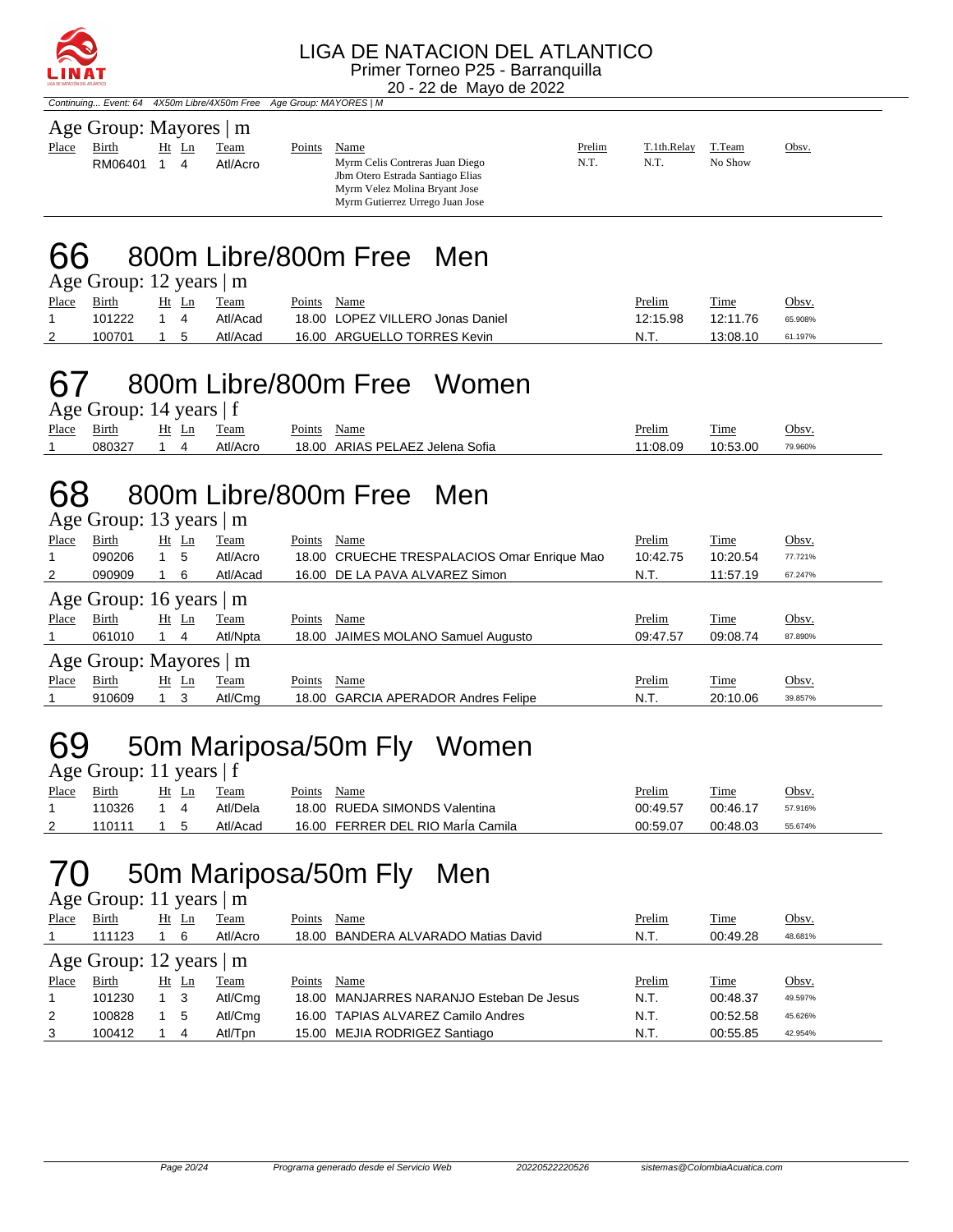

## 50m Mariposa/50m Fly Women

| Age Group: 12 years   f |                         |                |                |          |        |                                      |          |          |         |  |  |  |
|-------------------------|-------------------------|----------------|----------------|----------|--------|--------------------------------------|----------|----------|---------|--|--|--|
| Place                   | Birth                   |                | $Ht$ Ln        | Team     | Points | Name                                 | Prelim   | Time     | Obsv.   |  |  |  |
|                         | 101020                  |                | 3              | Atl/Acro | 18.00  | PARDO CANCHILA Sofia Victoria        | N.T.     | 01:01.87 | 43.220% |  |  |  |
|                         | Age Group: 13 years   f |                |                |          |        |                                      |          |          |         |  |  |  |
| Place                   | Birth                   |                | $Ht$ Ln        | Team     | Points | Name                                 | Prelim   | Time     | Obsv.   |  |  |  |
|                         | 090129                  |                | 4              | Atl/Acro | 18.00  | <b>GOMEZ PEREZ Rashel Carolina</b>   | N.T.     | 00:44.20 | 60.498% |  |  |  |
| 2                       | 090424                  |                | 5              | Atl/Acro | 16.00  | PAZ MELO Daniella Patricia           | N.T.     | 00:50.14 | 53.331% |  |  |  |
|                         | Age Group: 14 years   f |                |                |          |        |                                      |          |          |         |  |  |  |
| Place                   | Birth                   |                | $Ht$ Ln        | Team     | Points | Name                                 | Prelim   | Time     | Obsv.   |  |  |  |
|                         | 080428                  | 2              | 2              | Atl/Acad | 18.00  | VIDES OJEDA María Jose               | N.T.     | 00:47.31 | 56.521% |  |  |  |
| 2                       | 080811                  | $\mathcal{P}$  | - 3            | Atl/Acad | 16.00  | GARCÍA GONZÁLEZ Sofia Isabella       | 00:48.71 | 00:51.43 | 51.993% |  |  |  |
| 3                       | 080917                  | $\mathcal{P}$  | $\overline{7}$ | Atl/Acro | 15.00  | <b>GUTIERREZ TOBON Isabella</b>      | N.T.     | 00:52.42 | 51.011% |  |  |  |
|                         | 081212                  | $\mathcal{P}$  | 6              | Atl/Dela |        | <b>SERRANO QUIROZ Salome</b>         | 00:52.35 | No Show  |         |  |  |  |
|                         | Age Group: 15 years   f |                |                |          |        |                                      |          |          |         |  |  |  |
| Place                   | Birth                   |                | Ht Ln          | Team     | Points | Name                                 | Prelim   | Time     | Obsv.   |  |  |  |
|                         | 071003                  | $\overline{2}$ | 4              | Atl/Dela | 18.00  | <b>GONZALEZ DAVILA Natalia Sofia</b> | 00:36.12 | 00:35.36 | 75.622% |  |  |  |
| 2                       | 071125                  | 2              | 5              | Atl/Dela | 16.00  | RAMIREZ CASTILLA Sofia               | 00:39.93 | 00:39.17 | 68.267% |  |  |  |

## 50m Mariposa/50m Fly Men

| Age Group: 13 years<br>m |                     |                |             |          |        |                                         |          |          |         |  |  |  |
|--------------------------|---------------------|----------------|-------------|----------|--------|-----------------------------------------|----------|----------|---------|--|--|--|
| Place                    | Birth               |                | $Ht$ Ln     | Team     | Points | Name                                    | Prelim   | Time     | Obsv.   |  |  |  |
| 1                        | 090304              | $\overline{2}$ | 4           | Atl/Acad | 18.00  | LIZCANO GALINDO Camilo                  | 00:35.06 | 00:33.18 | 72.303% |  |  |  |
| 2                        | 090922              | 2              | 6           | Atl/Acro | 16.00  | VIASUS CUELLAR Juan Diego               | 00:46.13 | 00:39.72 | 60.398% |  |  |  |
| 3                        | 091104              | 1              | $\mathbf 1$ | Atl/Acro | 15.00  | ZAMBRANO MAESTRE Juan Camilo            | N.T.     | 00:58.75 | 40.834% |  |  |  |
| 4                        | 090629              | 1              | 7           | Atl/Acro |        | 14.00 CUERVO BAÑOS Henry William        | N.T.     | 01:03.20 | 37.959% |  |  |  |
|                          | 091023              | 2              | 2           | Atl/Acad |        | GONZALES HENRIQUEZ Alejandro            | 01:02.75 | No Show  |         |  |  |  |
|                          | Age Group: 14 years |                |             | m        |        |                                         |          |          |         |  |  |  |
| Place                    | Birth               |                | Ht Ln       | Team     | Points | Name                                    | Prelim   | Time     | Obsv.   |  |  |  |
| 1                        | 080417              | 4              | 6           | Atl/Npta | 18.00  | BENAVIDES GRANADOS Jhese David          | 00:29.06 | 00:29.67 | 80.856% |  |  |  |
| 2                        | 081023              | 1              | 2           | Atl/Cmba |        | 16.00 GOMEZ HERRERA Emmanuel            | N.T.     | 00:38.38 | 62.507% |  |  |  |
| 3                        | 080826              | 2              | 3           | Atl/Acad | 15.00  | GONZÁLEZ BENITEZ Samuel Enrique         | 00:42.49 | 00:38.55 | 62.231% |  |  |  |
| 4                        | 080729              | 1              | 6           | Atl/Dela | 14.00  | JIMENEZ AGUAS Mateo                     | N.T.     | 00:49.92 | 48.057% |  |  |  |
|                          | 080430              | 0              | $\mathbf 0$ | Atl/Cmg  |        | ORTIZ DE LA HOZ Aaron David             | 00:37.84 | No Show  |         |  |  |  |
|                          | Age Group: 15 years |                |             | m        |        |                                         |          |          |         |  |  |  |
| Place                    | Birth               |                | $Ht$ Ln     | Team     | Points | Name                                    | Prelim   | Time     | Obsv.   |  |  |  |
| 1                        | 071018              | 3              | 5           | Atl/Acad | 18.00  | DUARTE TRIVINO Juan Pablo               | 00:31.66 | 00:30.04 | 79.860% |  |  |  |
| 2                        | 070110              | 3              | 3           | Atl/Acro | 16.00  | ACOSTA BERDUGO Jesus Eduardo Antonio    | 00:31.84 | 00:31.00 | 77.387% |  |  |  |
| 3                        | 070424              | $\overline{2}$ | 5           | Atl/Npta | 15.00  | <b>MORENO POLO Daniel Jose</b>          | 00:35.95 | 00:33.81 | 70.955% |  |  |  |
| 4                        | 070803              | 3              | 7           | Atl/Cfma | 14.00  | ROMULO MOLINA Sergio David              | 00:34.12 | 00:33.88 | 70.809% |  |  |  |
| 5                        | 070903              | 3              | 8           | Atl/Acro | 13.00  | <b>PACHECO CARRILLO Gabriel Maria</b>   | 00:34.97 | 00:34.15 | 70.249% |  |  |  |
| 6                        | 070607              | 1              | 4           | Atl/Tpn  | 12.00  | OROZCO MOYAS Mateo Santiago             | N.T.     | 00:36.33 | 66.034% |  |  |  |
| 7                        | 071128              | 1              | 3           | Atl/Acad | 11.00  | <b>CORREDOR VALDERRAMA Kevin Andres</b> | N.T.     | 00:37.91 | 63.281% |  |  |  |
| 8                        | 070703              |                | 5           | Atl/Acro |        | 10.00 SOLANO DE ALBA Alejandro David    | N.T.     | 00:41.54 | 57.752% |  |  |  |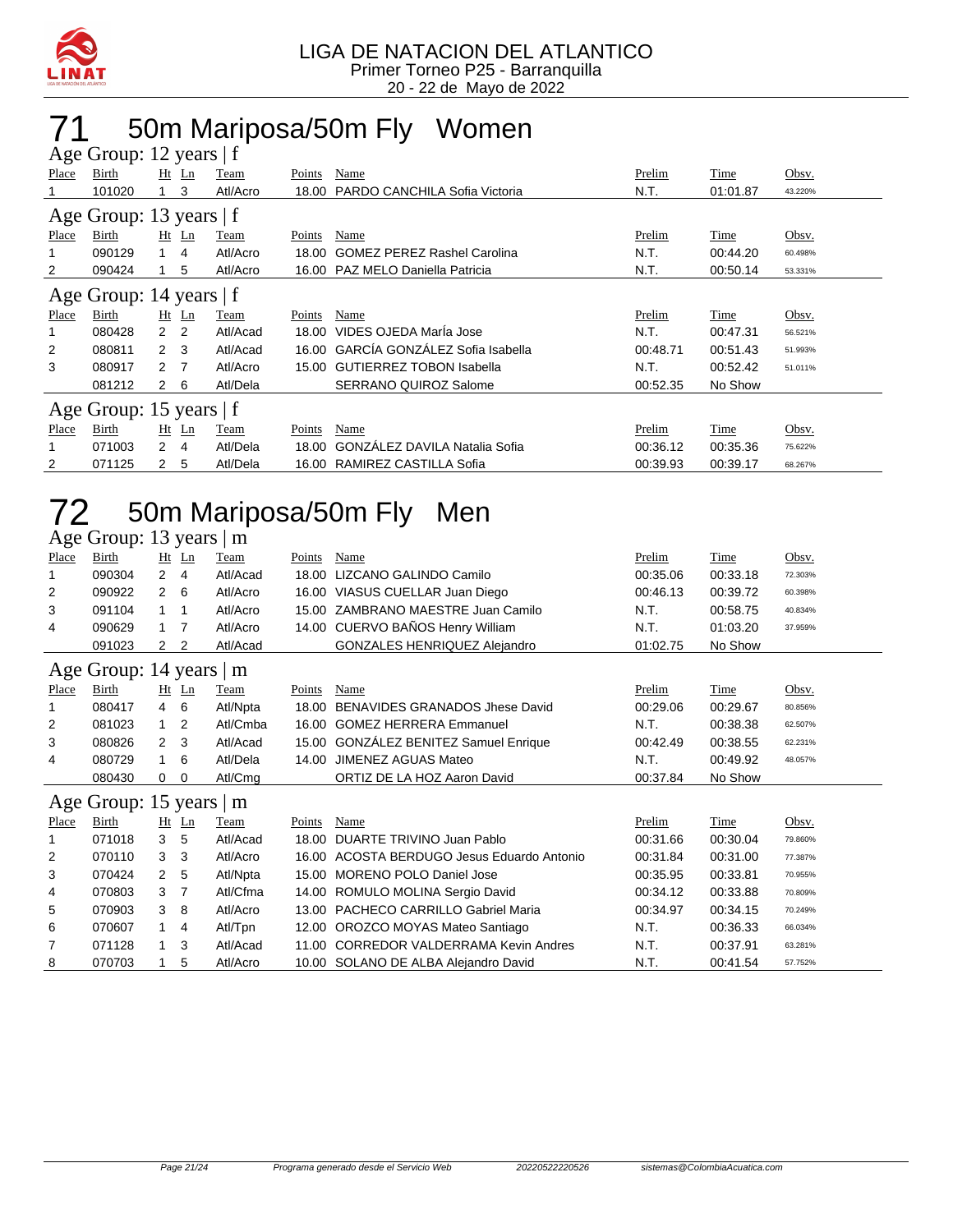

# 72 50m Mariposa/50m Fly Men

|       | Age Group: 16 years   m |                |                |                                |        |                                      |          |              |         |  |  |  |  |
|-------|-------------------------|----------------|----------------|--------------------------------|--------|--------------------------------------|----------|--------------|---------|--|--|--|--|
| Place | Birth                   |                | $Ht$ Ln        | Team                           | Points | Name                                 | Prelim   | Time         | Obsv.   |  |  |  |  |
|       | 061010                  | $\overline{4}$ | 3              | Atl/Npta                       | 18.00  | <b>JAIMES MOLANO Samuel Augusto</b>  | 00:28.96 | 00:28.62     | 83.823% |  |  |  |  |
| 2     | 060916                  | 4              | 8              | Atl/Cmba                       | 16.00  | <b>GALAN BALCAZAR Juan David</b>     | 00:31.42 | 00:30.31     | 79.149% |  |  |  |  |
| 3     | 061118                  | 3              | 2              | Atl/Cfma                       | 15.00  | FONTALVO OCHOA Juan David            | 00:33.03 | 00:32.01     | 74.945% |  |  |  |  |
| 4     | 061005                  | 3              | 6              | Atl/Acro                       | 14.00  | MATUTE ARMENTA Alejandro AndrEs      | 00:32.68 | 00:32.23     | 74.434% |  |  |  |  |
|       |                         |                |                | Age Group: Jb $17y-18y \mid m$ |        |                                      |          |              |         |  |  |  |  |
| Place | Birth                   |                | $Ht$ Ln        | Team                           | Points | Name                                 | Prelim   | Time         | Obsv.   |  |  |  |  |
|       | 050402                  | 4              | 5              | Atl/Acro                       | 18.00  | ORTIZ LINAN Camilo AndrÉs            | 00:27.47 | 00:28.11     | 85.343% |  |  |  |  |
| 2     | 041020                  | 4              | -1             | Atl/Dela                       | 16.00  | <b>OBREGON OLMOS Daniel Jose</b>     | 00:31.41 | 00:29.86     | 80.342% |  |  |  |  |
| 3     | 041125                  | 3              | 4              | Atl/Cfma                       | 15.00  | <b>MORRON MOLINA Matthew Said</b>    | 00:31.44 | 00:30.29     | 79.201% |  |  |  |  |
| 4     | 041227                  | $\mathcal{P}$  | 8              | Atl/Acro                       | 14.00  | <b>TRILLOS HOYOS Harry Jesus</b>     | N.T.     | 00:30.31     | 79.149% |  |  |  |  |
| 5     | 051224                  | 4              |                | Atl/Acro                       |        | 13.00 OTERO ESTRADA Santiago Elias   | 00:30.40 | 00:30.33     | 79.097% |  |  |  |  |
|       | Age Group: Mayores   m  |                |                |                                |        |                                      |          |              |         |  |  |  |  |
| Place | Birth                   |                | $Ht$ Ln        | Team                           | Points | Name                                 | Prelim   | Time         | Obsv.   |  |  |  |  |
| 1     | 020901                  | 4              | 4              | Atl/Acro                       | 18.00  | CELIS CONTRERAS Juan Diego           | 00:26.15 | 00:25.65     | 93.528% |  |  |  |  |
| 2     | 000408                  | 4              | $\overline{2}$ | Atl/Acad                       | 16.00  | HERRERA VERGARA Esteban David        | 00:30.20 | 00:29.93     | 80.154% |  |  |  |  |
| 3     | 030702                  | 3              | -1             | Atl/Acad                       | 15.00  | ROPAIN PEDRAZA Juan Manuel           | 00:34.54 | 00:34.45     | 69.637% |  |  |  |  |
|       | 910609                  | 2              | -1             | Atl/Cmg                        |        | <b>GARCIA APERADOR Andres Felipe</b> | N.T.     | Disqualified | 30.756% |  |  |  |  |
|       | 791126                  | 2              |                | Atl/Cmg                        |        | <b>VARGAS PEREZ Andres Mauricio</b>  | N.T.     | No Show      |         |  |  |  |  |

### 73 100m Pecho/100m Breast Women

Age Group: 11 years | f

| Place | - -<br>Bırth | Ht<br>⊷ | eam      | Points | Name                 | Prelim   | crate.<br><u>l'ime</u> | Obsv    |
|-------|--------------|---------|----------|--------|----------------------|----------|------------------------|---------|
|       | 110408       |         | Atl/Acad | 18.00  | SAENZ CAMARGO Andrea | 02:08.80 | 01:55.31               | 60.767% |
|       |              |         |          |        |                      |          |                        |         |

### 75 100m Pecho/100m Breast Women

Age Group: 12 years | f

| <b>Place</b>              | Birth                          |                | $Ht$ Ln | <b>Team</b> | Points        | Name                           | Prelim   | <b>Time</b> | Obsv.   |  |  |
|---------------------------|--------------------------------|----------------|---------|-------------|---------------|--------------------------------|----------|-------------|---------|--|--|
| 1                         | 100506                         |                | 5       | Atl/Acad    | 18.00         | JARAMILLO TRUJILLO Sara        | 01:49.58 | 01:42.26    | 68.521% |  |  |
|                           | 100818                         |                | 3       | Atl/Dela    |               | TRESPALACIOS MOSCOTE Valentina | 02:16.41 | No Show     |         |  |  |
| Age Group: 14 years $ f $ |                                |                |         |             |               |                                |          |             |         |  |  |
| Place                     | Birth                          |                | $Ht$ Ln | <b>Team</b> | <b>Points</b> | Name                           | Prelim   | <b>Time</b> | Obsv.   |  |  |
| 1                         | 080814                         | 2 <sub>2</sub> |         | Atl/Npta    | 18.00         | MEDINA ESCORCIA Valeria Ester  | 01:42.77 | 01:34.76    | 73.945% |  |  |
| 2                         | 080129                         | $2\quad 6$     |         | Atl/Acro    |               | 16.00 LOCARNO MUTIS Nyx Akemi  | 01:35.65 | 01:35.02    | 73.742% |  |  |
| 3                         | 080428                         |                | 4       | Atl/Acad    |               | 15.00 VIDES OJEDA MarÍa Jose   | 01:48.73 | 01:41.45    | 69.069% |  |  |
|                           | Age Group: 15 years $ f $      |                |         |             |               |                                |          |             |         |  |  |
| Place                     | Birth                          |                | Ht Ln   | Team        | Points        | Name                           | Prelim   | Time        | Obsv.   |  |  |
| 1                         | 070103                         | $2 \quad 3$    |         | Atl/Acro    | 18.00         | <b>HERRERA CHUNG Mey Lin</b>   | 01:34.50 | 01:27.86    | 79.752% |  |  |
| $\overline{2}$            | 071214                         | 2 7            |         | Atl/Dela    |               | 16.00 CORREDOR SABOYA Isabella | 01:47.90 | 01:39.43    | 70.472% |  |  |
|                           | Age Group: Jb $16y-17y \mid f$ |                |         |             |               |                                |          |             |         |  |  |
| Place                     | Birth                          | Ht             | Ln      | Team        | Points        | Name                           | Prelim   | Time        | Obsv.   |  |  |
|                           | 050907                         | $\mathbf{2}$   | 5       | Atl/Acro    | 18.00         | DIAZ CERVANTES Valeria         | 01:31.46 | 01:25.45    | 82.001% |  |  |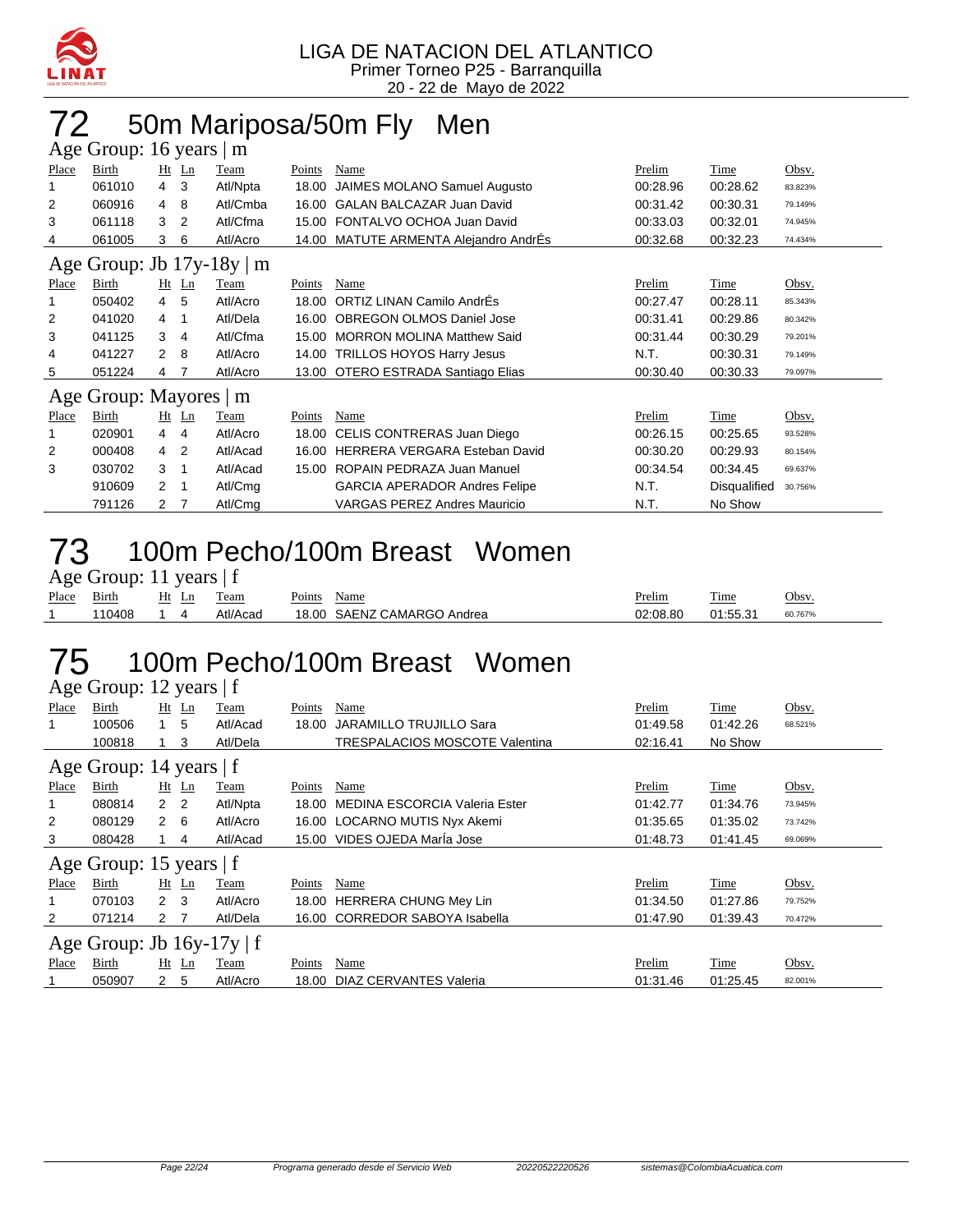

# 75 100m Pecho/100m Breast Women

| Age Group: Mayores   f                      |                           |                |                |                           |               |                                            |          |              |         |  |  |  |
|---------------------------------------------|---------------------------|----------------|----------------|---------------------------|---------------|--------------------------------------------|----------|--------------|---------|--|--|--|
| Place                                       | <b>Birth</b>              |                | $Ht$ Ln        | <b>Team</b>               | Points        | Name                                       | Prelim   | Time         | Obsv.   |  |  |  |
| 1                                           | 040623                    | $\overline{2}$ | $\overline{4}$ | Atl/Acro                  |               | 18.00 SANDOVAL BONILLA Fabiana             | 01:30.45 | 01:26.96     | 80.577% |  |  |  |
|                                             |                           |                |                |                           |               |                                            |          |              |         |  |  |  |
|                                             |                           |                |                |                           |               |                                            |          |              |         |  |  |  |
| 100m Pecho/100m Breast<br>$\sqrt{6}$<br>Men |                           |                |                |                           |               |                                            |          |              |         |  |  |  |
|                                             | Age Group: 13 years $ m$  |                |                |                           |               |                                            |          |              |         |  |  |  |
| Place                                       | Birth                     |                | Ht Ln          | Team                      | Points Name   |                                            | Prelim   | Time         | Obsv.   |  |  |  |
| 1                                           | 090623                    | $\overline{2}$ | 3              | Atl/Acro                  |               | 18.00 ESTUPIÑAN BOHORQUEZ Miguel Angel     | 01:34.01 | 01:27.98     | 68.118% |  |  |  |
| 2                                           | 090812                    | 1              | $\overline{7}$ | Atl/Acro                  |               | 16.00 FORERO SUAREZ Esteban                | 02:10.45 | 01:34.55     | 63.384% |  |  |  |
| 3                                           | 090922                    | 1.             | 5              | Atl/Acro                  |               | 15.00 VIASUS CUELLAR Juan Diego            | 01:42.10 | 01:35.95     | 62.460% |  |  |  |
|                                             | 091208                    | 1              | 2              | Atl/Acro                  |               | JIMENEZ GOMEZ Sebastian Jose               | 02:01.22 | Disqualified | 52.506% |  |  |  |
|                                             | Age Group: 14 years   m   |                |                |                           |               |                                            |          |              |         |  |  |  |
| Place                                       | <b>Birth</b>              |                | $Ht$ Ln        | <b>Team</b>               | <b>Points</b> | Name                                       | Prelim   | <b>Time</b>  | Obsv.   |  |  |  |
| 1                                           | 080722                    | 2              | 6              | Atl/Acad                  |               | 18.00 PINTO SIADO David Alejandro          | 01:35.72 | 01:33.12     | 64.358% |  |  |  |
| 2                                           | 080830                    | $\mathbf{1}$   | 4              | Atl/Cmg                   |               | 16.00 GARCIA GONZALEZ Rafael De Jesus      | 01:40.97 | 01:41.93     | 58.795% |  |  |  |
|                                             |                           |                |                |                           |               |                                            |          |              |         |  |  |  |
|                                             | Age Group: 15 years   m   |                |                |                           |               |                                            |          |              |         |  |  |  |
| <b>Place</b>                                | <u>Birth</u>              |                | $Ht$ Ln        | <b>Team</b>               | <u>Points</u> | Name                                       | Prelim   | <b>Time</b>  | Obsv.   |  |  |  |
| 1                                           | 070424                    | $\overline{2}$ | $\overline{4}$ | Atl/Npta                  |               | 18.00 MORENO POLO Daniel Jose              | 01:28.31 | 01:24.05     | 71.303% |  |  |  |
| 2                                           | 070110                    | 3              | 8              | Atl/Acro                  |               | 16.00 ACOSTA BERDUGO Jesus Eduardo Antonio | 01:26.35 | 01:30.25     | 66.404% |  |  |  |
| 3                                           | 070922                    | 2              | $\overline{2}$ | Atl/Dela                  |               | 15.00 BOVEA GARZÓN Daniel Alejandro        | 01:35.79 | 01:32.66     | 64.677% |  |  |  |
| 4                                           | 070903                    | 2              | $\mathbf{1}$   | Atl/Acro                  |               | 14.00 PACHECO CARRILLO Gabriel Maria       | 01:39.11 | 01:33.24     | 64.275% |  |  |  |
| 5                                           | 070302                    | 2              | 8              | Atl/Acro                  |               | 13.00 GOMEZ PEREZ Yohan David              | 01:39.98 | 01:34.90     | 63.151% |  |  |  |
| 6                                           | 071128                    | 1.             | 3              | Atl/Acad                  |               | 12.00 CORREDOR VALDERRAMA Kevin Andres     | 01:44.50 | 01:39.78     | 60.062% |  |  |  |
|                                             | 070907                    | $\mathbf{1}$   | 6              | Atl/Acad                  |               | ALTAHONA FONSECA Victor Julio              | 01:52.06 | Disqualified | 57.625% |  |  |  |
| Age                                         | Group: 16 years $\vert$ m |                |                |                           |               |                                            |          |              |         |  |  |  |
| Place                                       | Birth                     |                | $Ht$ Ln        | Team                      | Points        | Name                                       | Prelim   | Time         | Obsv.   |  |  |  |
| 1                                           | 060415                    | 3              | 6              | Atl/Acad                  |               | 18.00 LIZCANO GALINDO Cristian             | 01:21.93 | 01:15.28     | 79.609% |  |  |  |
| 2                                           | 061011                    | 3              | $\overline{7}$ | Atl/Cfma                  |               | 16.00 CARDENAS RODRIGUEZ Angel David       | 01:22.46 | 01:21.10     | 73.896% |  |  |  |
|                                             |                           |                |                |                           |               |                                            |          |              |         |  |  |  |
|                                             |                           |                |                | Age Group: Jb 17y-18y   m |               |                                            |          |              |         |  |  |  |
| Place                                       | <b>Birth</b>              |                | $Ht$ Ln        | Team                      | Points        | Name                                       | Prelim   | Time         | Obsv.   |  |  |  |
| 1                                           | 050926                    | 3              | 3              | Atl/Acro                  |               | 18.00 HURTADO JIMENEZ Santiago             | 01:17.11 | 01:12.89     | 82.220% |  |  |  |
| 2                                           | 041215                    | 3              | $\overline{2}$ | Atl/Acro                  |               | 16.00 DIAZ MENDOZA Jose Daniel             | 01:22.00 | 01:20.83     | 74.143% |  |  |  |
| 3                                           | 041227                    | 3              | 1              | Atl/Acro                  |               | 15.00 TRILLOS HOYOS Harry Jesus            | 01:22.73 | 01:21.48     | 73.552% |  |  |  |
| 4                                           | 051229                    | 2              | 5              | Atl/Acro                  |               | 14.00 GARAVITO TANO Julio Cesar            | 01:30.15 | 01:23.86     | 71.464% |  |  |  |
|                                             | Age Group: Mayores   m    |                |                |                           |               |                                            |          |              |         |  |  |  |
| Place                                       | <b>Birth</b>              |                | $Ht$ Ln        | Team                      | Points        | <b>Name</b>                                | Prelim   | <b>Time</b>  | Obsv.   |  |  |  |
| 1                                           | 030303                    | 3              | 5              | Atl/Acro                  |               | 18.00 VELEZ MOLINA Bryant Jose             | 01:16.10 | 01:12.17     | 83.040% |  |  |  |
| 2                                           | 000408                    | 1              | 1              | Atl/Acad                  |               | 16.00 HERRERA VERGARA Esteban David        | N.T.     | 01:17.57     | 77.259% |  |  |  |
| 3                                           | 991227                    | 2              | $\overline{7}$ | Atl/Cfma                  |               | 15.00 DE LA HOZ GUERRERO Javier Jose       | 01:38.47 | 01:34.55     | 63.384% |  |  |  |
|                                             | 871219                    | 3              | 4              | Atl/Acro                  |               | LOZANO FONTALVO Miguel Angel               | 01:11.88 | No Show      |         |  |  |  |

## 79 200m Espalda/200m Back Women

| Age Group: 12 years $ f $ |              |  |       |          |        |                            |               |              |              |  |  |
|---------------------------|--------------|--|-------|----------|--------|----------------------------|---------------|--------------|--------------|--|--|
| Place                     | <b>Birth</b> |  | Ht Ln | Team     | Points | Name                       | <b>Prelim</b> | Time         | <u>Obsv.</u> |  |  |
|                           | 100502       |  |       | Atl/Acad |        | LOPEZ ACUNA Sofia Isabella | 03:56.19      | Disqualified |              |  |  |